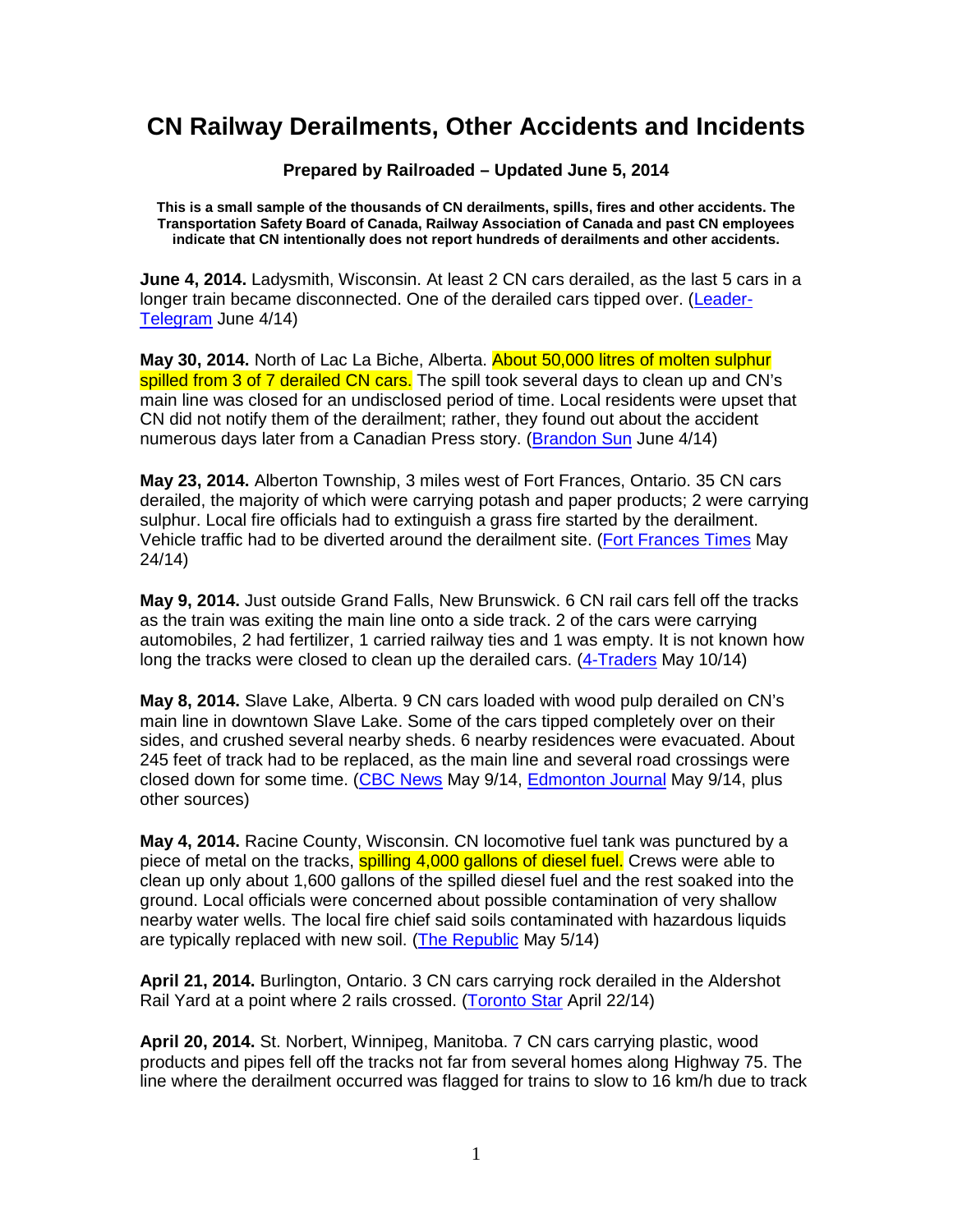and surface conditions. A day later, 2 derailed cars still hadn't been removed; there was no word from CN when the track would be back in service. (Global News April 22/14)

**March 16, 2014.** Saint-Laurent, Montreal, Quebec. A CN worker was crushed to death between 2 railway cars in the Taschereau Yards after one of the cars on the moving train he was on derailed. (Montreal Gazette March 17/14)

**March 5, 2014.** Beaver County, Alberta. Two empty CN grain cars derailed and sustained damage along a stretch of track adjacent to Highway 14. (Alberta Police Report March 5/14)

**Feb 24, 2014.** Between Prince George and Tumbler Ridge, British Columbia. 24 loaded coal cars derailed, forcing the closing of CN's main line. The spilled coal caused an undisclosed amount of environmental damage. (250 News Feb 25/14)

**Feb 24, 2014.** Fairbanks, St. Louis County, Minnesota. 50 CN cars plus 2 locomotives derailed. The train had a total of 116 cars. The train was loaded with iron ore pellets and was bound for Two Harbors. 2 engineers on the train were taken to a local hospital. (Duluth News Tribune Feb 25/14)

**Feb 23, 2014.** Saint-Henri, Montreal, Quebec. 2 CN locomotives and 2 cars carrying grain fell off the rails on a CN main line close to homes, community organizations and schools. About 3,500 litres of diesel fuel spilled from one of the locomotives and caused an undisclosed amount of environmental damage. (Global News Feb 24/14, Globe and Mail Feb 23/14)

**Feb 9, 2014.** New Lenox, Illinois. 3 to 4 CN cars derailed near Lincoln-Way High School and one of the cars hit and damaged a locomotive that was stopped on an adjacent track. One of the derailed cars was carrying plastic; the others were apparently empty. Traffic was blocked and had to be rerouted. This particular area is contentious among New Lenox residents because when CN bought the former EJ&E tracks, they announced plans to quadruple the number of freight trains. Local officials tried to get CN to build an overpass at one of the major crossings to mitigate the additional train traffic, but CN refused. (CBS Chicago Feb 10/14)

**Jan 31, 2014.** Outside New Augusta, Mississippi, 19 CN cars fell off the tracks, **spilling** 50,000 gallons of crude oil, 17,000 gallons of fertilizer and 10,000 gallons of petroleum distillate. Other hazardous goods reported spilled included undisclosed volumes of fuel oil, methanol and ethanol. Most of the hazardous goods spilled from 3 of the derailed tank cars, although other derailed cars were also spilling hazardous products. About 50 nearby Perry County residents were evacuated for over 2 days and sheltered in a special Red Cross facility set up for those affected by the derailment. About 100 railroad employees and 50 government officials, firemen and police officers were on site assisting with clean up efforts which were estimated to take about a week to complete. The extent of environmental damage was not disclosed. (The Republic Jan 31/14, Hattiesburg American 1 Jan 31/14, Hattiesburg American 2 Feb 4/14)

**Jan 28, 2014.** Mundelein, Illinois. A CN freight train derailed and forced Metra commuters on the North Central Services to make other transportation plans for at least a day. The cold hampered CN from repairing the tracks and moving the derailed cars,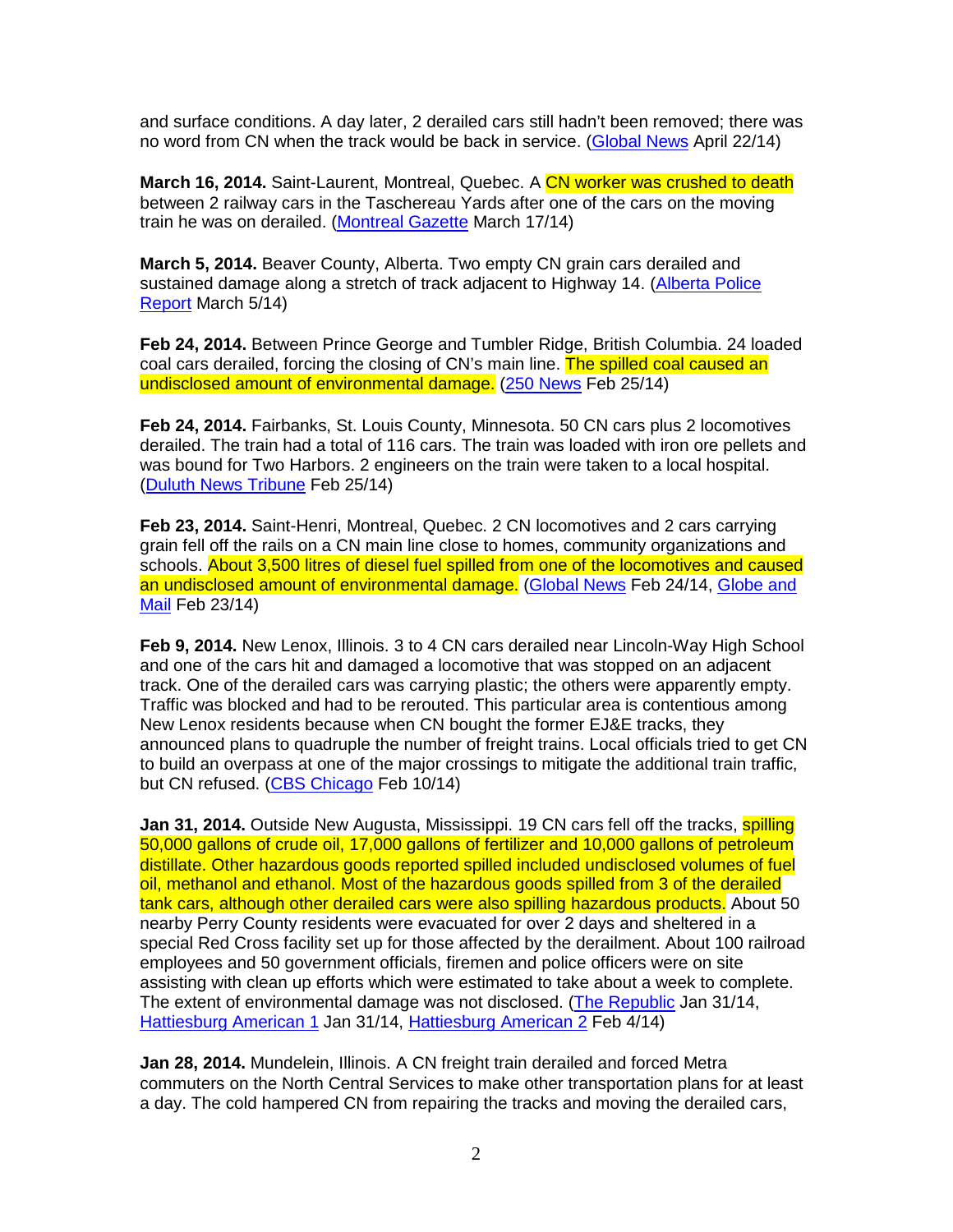one of which was carrying plastic pellets. Several other CN freight trains were halted on the single track and had to be moved before the Metra service could be restored. (Daily Herald Jan 28/14)

**Jan 26, 2014.** Saint-Basile, Edmundston, New Brunswick. 5 CN freight cars jumped the tracks; 3 were carrying automobiles, one was carrying clay and the  $5<sup>th</sup>$  car was carrying flammable liquefied petroleum gas. The cars tipped over and were lying on their side in a ditch. A local farmer had warned CN last summer that repairs were required at the site of the derailment. This was the second derailment on the same farmer's property. About 15-20 years ago, fuel cars derailed and were upside down in the local brook, spilling hazardous product. (CBC News 1 Jan 27/14, CBC News 2 Jan 28/14)

**Jan 16, 2014.** Crystal Springs, Mississippi. A CN train hauling coal caught fire. 2 men were able to escape from the locomotive which sustained major damage from the fire. (WJTV Jan 17/14)

**Jan 15, 2014.** Edmonton, Alberta. 3 moving CN trains collided. 3 locomotives, 2 tank cars loaded with dangerous goods and 1 empty flat car fell off the tracks. One of the locomotives spilled an undisclosed amount of diesel fuel. CN told the Edmonton Journal they did not know what dangerous goods were in the derailed tank cars, whereas CN contacted Edmonton Fire Rescue about 1 of the derailed tank cars possibly containing propane. Municipalities across Canada are concerned because CN and other rail companies are not required to provide municipalities with real-time information on what dangerous goods are travelling through their communities and when. (Edmonton Journal Jan 16/14)

**Jan 11, 2014.** Burnaby, British Columbia. 7 cars loaded with coal from a 152-car CP train operated by a CN crew went off the CN tracks. 3 of the cars tipped over and spilled about 270 tons of coal, much of it into Silver Creek which is sensitive fish habitat. A substantial amount of coal was also carried downstream into Brunette River and Burnaby Lake. Government officials were concerned about the negative effects of the coal on salmon eggs and eggs of the endangered Western Painted Turtle. Turtles and their eggs had to be removed from the clean-up area, and a turtle beach had to be restored and basking logs cleaned. Chum salmon were observed spawning in the creek near where the coal was spilled. Coho salmon and rainbow trout were also in the area. Burnaby Lake Regional Park was negatively impacted. Local observers said Silver Creek turned black following the spill. B.C. Environment officials called CN's follow-up reports on the spill "deficient" and "unsatisfactory", citing significant types of information that was missing. Washed out ground under the CN tracks may be the cause of the derailment, as heavy rains had fallen in the area. Local residents were quick to denounce plans to expand coal export at the Neptune Terminals. They pointed to this derailment as proof that the recent decision by the port authority to expand coal exports was a poor one. (Vancouver Sun Jan 11/14, Globe and Mail Jan 11/14, The Straight Apr 17/14, Burnaby Now Apr 19/14)

**Jan 7, 2014.** Near Plaster Rock, New Brunswick. A 122-car CN train derailed, with 19 cars and an unmanned locomotive falling off the tracks. A cracked wheel and an emergency brake application likely contributed to the derailment. 9 of the derailed cars were loaded with hazardous goods  $-5$  with crude oil and 4 with propane. A significant fire resulted with huge clouds of orange smoke and flames billowing into the air. Fires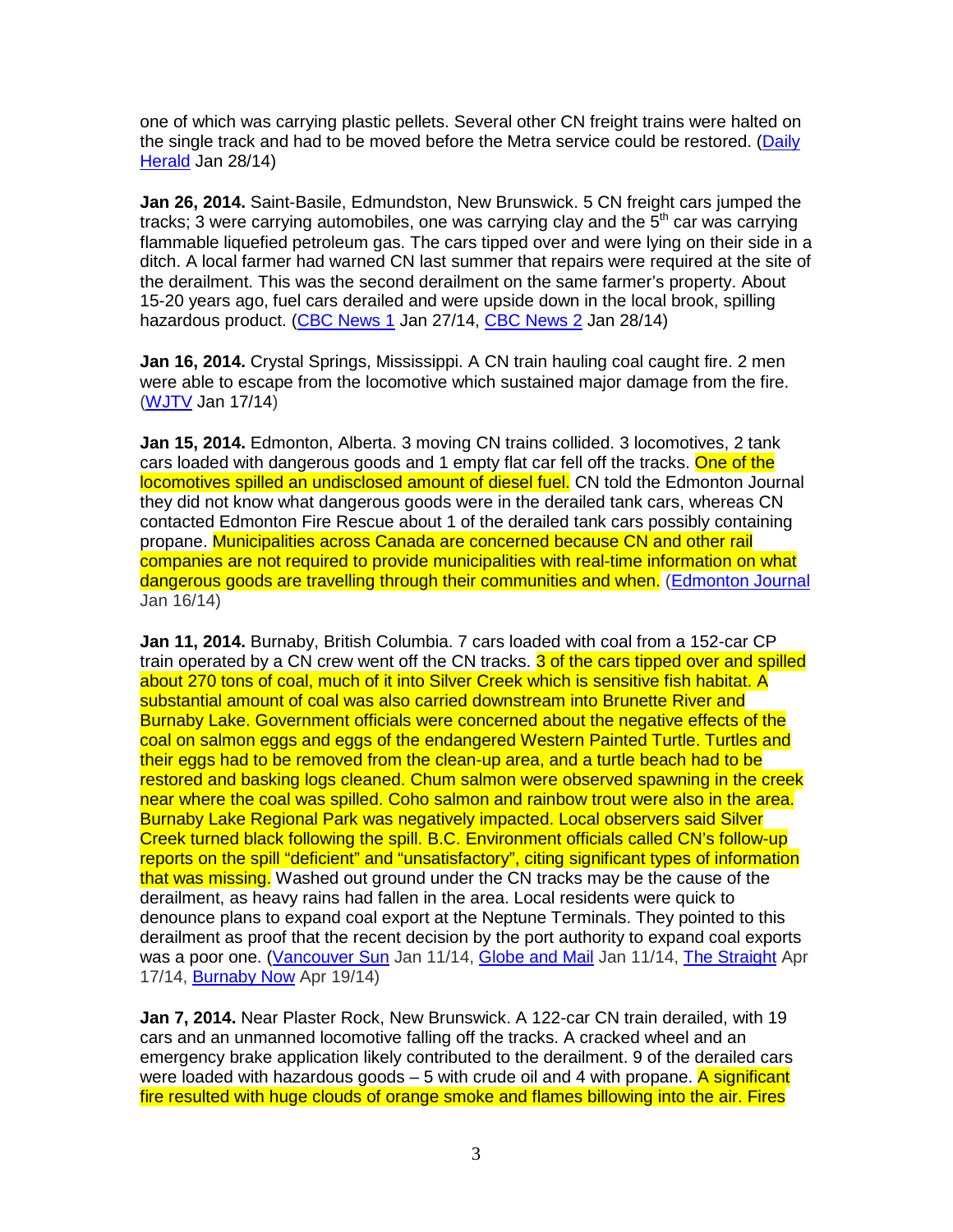continued burning 4 days following the derailment. About 50 households (150 people) were forced to evacuate within a 2-kilometre radius of the fire, and 4 days following the derailment were still not permitted to return to their homes. Firefighters, police, ambulances and a hazardous materials team were dispatched to the site. The volume of hazardous product spilled and the extent of environmental damage were not provided by CN. An earlier derailment near Plaster Rock unreported by CN was one of 2 unreported incidents that prompted the TSB to seek a summons in 2006 ordering CN to turn over all of its accident records. A subsequent in-depth CBC investigation in 2013 uncovered that CN did not report to authorities more than 1,840 derailments and other accidents over a 6-year period, including 44 on main rail lines. (Edmonton Journal Jan 8/14, CBC News Jan 7/14)

**Dec 29, 2013.** Killy, British Columbia. 5 CN cars derailed with 4 tipping over on their side in the Killy Yard. One of the derailed cars blocked the main track. (Vancouver Sun April 24/14)

**Dec 27, 2013.** Wainwright, Alberta. 7 cars derailed in the CN Rail yard. Although CN provided few details, apparently 3 grain cars flipped off the tracks while 4 other cars remained upright. Derailed cars were carrying grain and salt. There was damage to derailed cars. (Star News Dec 27/13)

**Dec 5, 2013.** Two Harbors, Minnesota. Three crew members were injured when a 107 car CN train carrying iron ore derailed as it entered the Two Harbors rail yard, sending 76 cars off the tracks. Another 17 cars parked next to the moving train were also pushed off the tracks. Trains were unable to operate in that portion of the yard for some time, interrupting shipment of iron ore. The attorney representing the 3 injured CN crew members blamed the incident on CN's failure to remove snow and ice from the tracks. He said CN had been informed earlier in the day of unsafe snow and ice conditions between the Highland siding and Waldo and the 4-mile descent into the Two Harbors rail yard. The same day, another runaway train had been reported on the same track, but fortunately that train's crew was able to regain control of the train. The attorney was quoted as saying, "The railroad had advance knowledge of the storm and information from knowledgeable railroaders about conditions. If attempts were made to clear the snow, they were inadequate. As a consequence, these guys were not going to be able to control that train. The railroad knew it, but they kept sending the train on the track with deep snow." He said CN's decision-making did not reflect a regard for the well-being of its employees. "When you put profits over safety, this is what happens", he said. Neighbouring business operators said they had never seen a train pileup of this magnitude, and a retired CN engineer said the derailment was one of the 2 most serious train-related incidents he had seen since he started working on railroads in 1974. (Lake County News Chronicle Dec 15/13, Northlands News Center Dec 6/13)

**Nov 18, 2013.** Near Tisdale, Saskatchewan. A CN crew member was killed during switching operations. CN would provide no further details, other than to suggest that CN's safety record is good (which is their standard response lately, following a recently heightened interest by Canadians in rail safety). (Reuters Nov 19/13)

**Nov 11, 2013.** Near Fort Frances, Ontario. A 184-car CN train derailed, spilling grain all over the tracks. A total of 39 freight cars fell off the tracks. It took several days for the spilled grain to be cleaned up and for the rail cars to be removed. (Fort Frances Times Nov 12/13)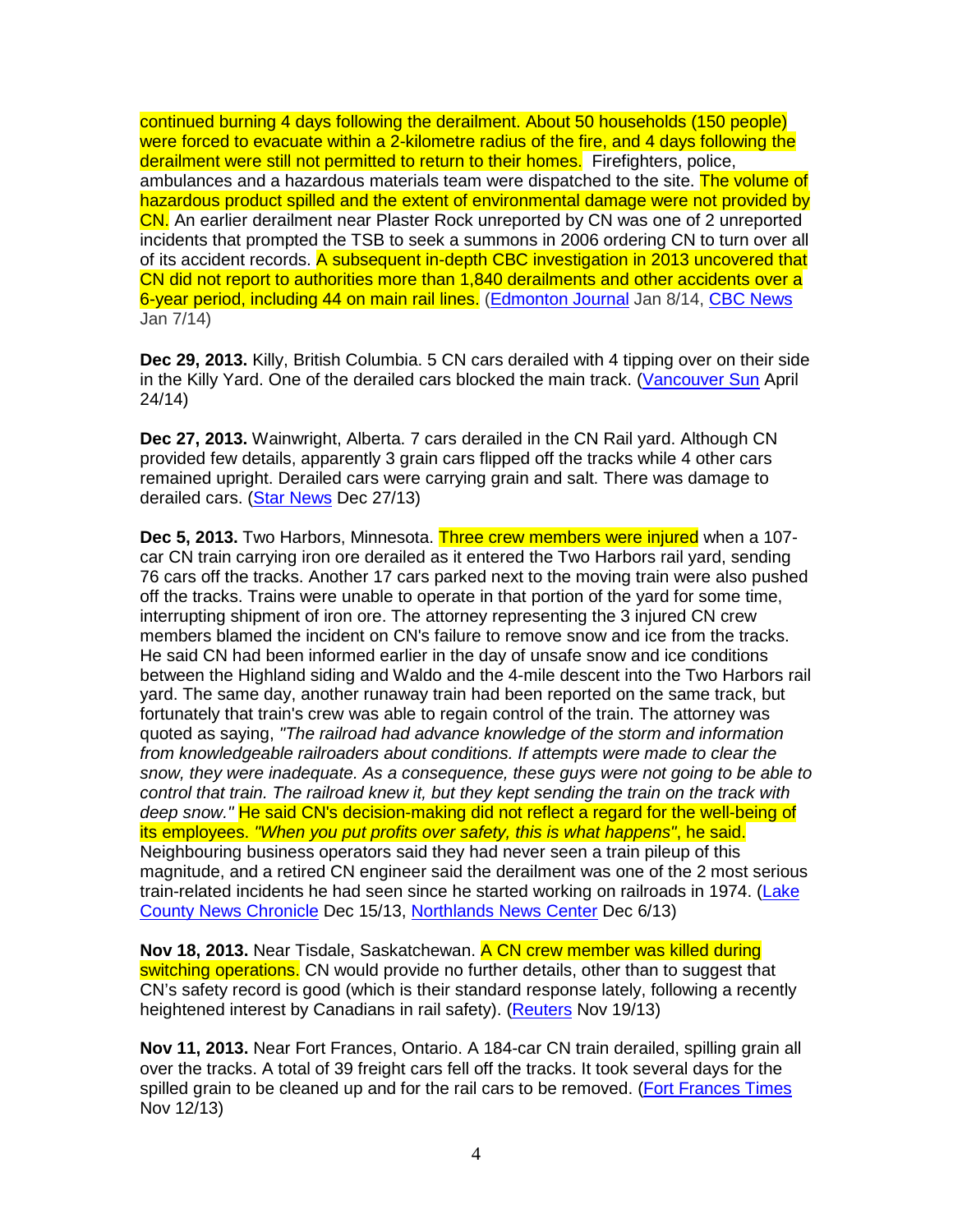**Nov 9, 2013.** Near Asquith, Saskatchewan. Six CN cars carrying lumber jumped the tracks. Nearby residents expressed concern not only about derailments close to their homes, but also about challenges getting compensation from CN for damages incurred by CN-started fires. (Global News Nov 10/13)

**Nov 3, 2013.** Near Peers, Alberta. 13 CN cars derailed. 12 of the derailed cars were loaded with lumber and 1 was carrying sulphur dioxide. CN rail traffic along its main line was shut down while mangled rail cars and spilled broken lumber were cleaned off the tracks. (CTV News Nov 3/13)

**Oct 19, 2013.** Gainford, Alberta. A 134-car CN train carrying crude oil and liquefied petroleum gas (propane) derailed about 90 km west of Edmonton, causing explosions and a massive fire. 9 of the 13 derailed tank cars were carrying propane and 4 carried crude oil. 1 of the cars carrying propane exploded and 3 others also caught fire. The amount of petroleum product spilled and the extent of environmental and property damages were not disclosed. A state of emergency was ordered for the entire area. All 100 Gainford residents and another 25 people living within 2 km of the derailment site were evacuated for 4 days due to the fear of additional explosions, fires and noxious fumes. The intensity of the fire was so severe, firefighters were forced to let the fire burn itself out, which took 4 days. The main east-west highway (Yellowhead No. 16) and the main east-west rail line (Trans-Continental) through western Canada were closed for 5 days. Evacuated residents were upset they received very limited compensation from CN. restricted primarily to out-of-pocket expenses. Residents who claimed for lost wages due to the evacuation order were not compensated. Some residents described CN's small compensation payments as "reprehensible". (Chicago Tribune Oct 19/13, CBC News Oct 19/13, plus additional sources)

**Oct 16, 2013.** Sexsmith, Alberta. 4 CN tank cars carrying anhydrous ammonia derailed. One of the derailed tank cars was leaning and sinking. Anhydrous ammonia is a dangerous good. In the absence of receiving any information from CN, Sexsmith fire resources ordered an evacuation of about 150 homes. (Calgary Herald Oct 16/13)

**Oct 7, 2013.** Brampton, Ontario. The last 4 cars of a 73-car CN train derailed, sending one CN employee to the hospital with minor injuries. A CN public relations spokesperson suggested to the media there were no injuries, whereas the Peel Emergency Services reported the CN employee suffered minor injuries. The 4 derailed tank cars carried jet fuel residue. (Rail tank car "residue" can consist of up to several thousand gallons of dangerous goods per tank car. Rail companies erroneously refer to these cars as being empty.) The derailment held up numerous Kitchener GO trains. (Toronto Star Oct 7/13)

**Oct 2, 2013.** North Battleford, Saskatchewan. 3 CN tank cars derailed; 2 of the cars contained crude oil and the other contained asphalt. Human error likely caused the derailment when a wrong switch was aligned while connecting rail cars together. CN waited 5 hours before notifying North Battleford emergency crews about the derailment. Mayor Ian Hamilton says he was angry the City wasn't notified right away by CN. (Global News Oct 3/13)

**Sept 25, 2013.** Near Landis, Saskatchewan. 17 of 130 CN cars carrying oil, condensate, ethanol and mixed freight derailed. 1 tank car spilled an undisclosed amount of oil, and the derailment sparked a grass fire. The Landis school was evacuated for a dav as a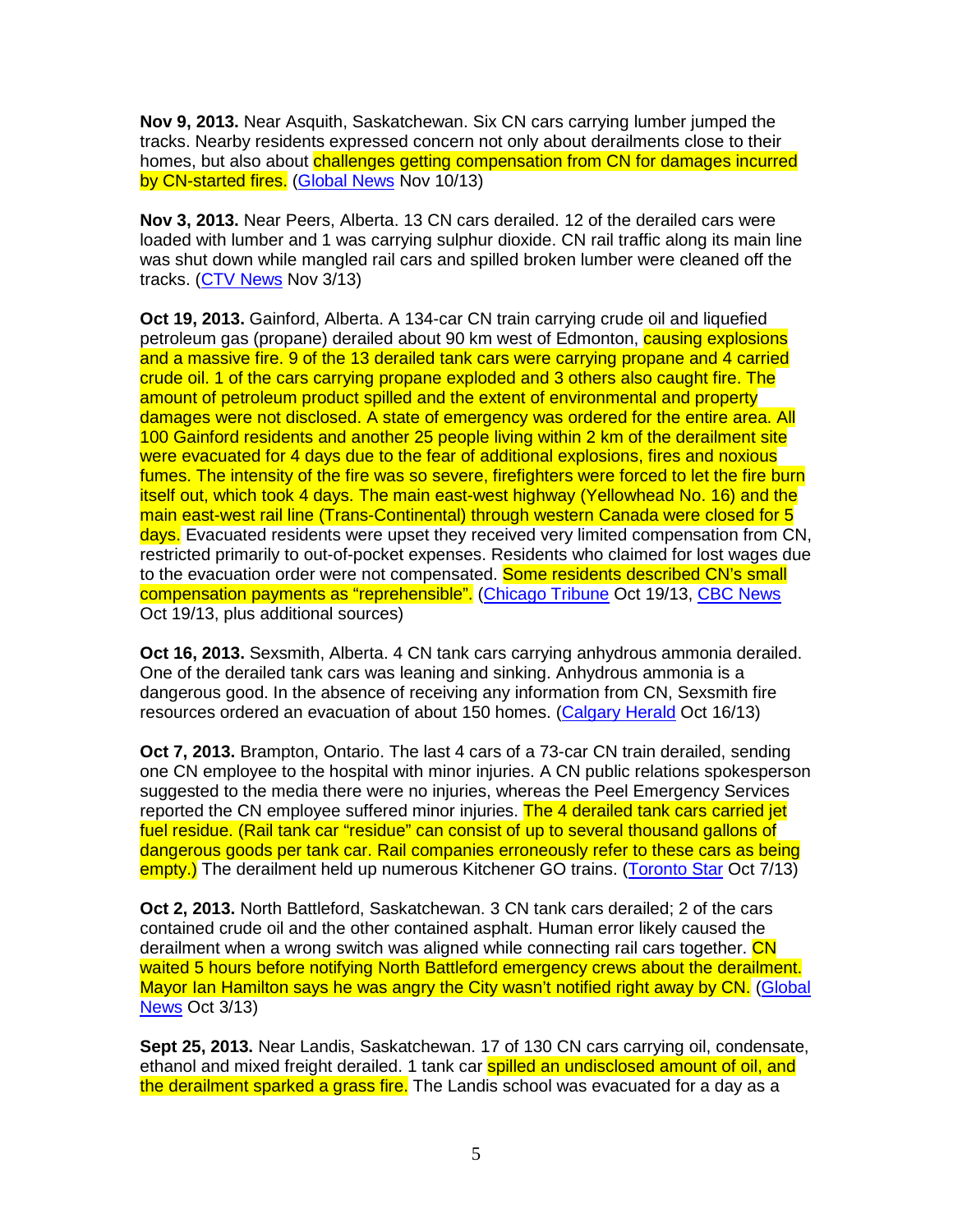precaution. The extent of environmental damage was not disclosed. (Toronto Star Sept 25/13)

**Sept 16, 2013.** About 60 km south of North Bay near South River, Ontario. 11 CN freight cars derailed, of which 1 carried methanol, 3 carried sulphuric acid residue, and 7 were hauling general merchandise and consumer goods. The tracks were closed for about 2 days. (The Nugget Sept 17/13)

**Aug 27, 2013.** Watson Island, British Columbia. 2 CN locomotives derailed. (Vancouver Sun April 24/14)

**Aug 8, 2013.** Near Morey, British Columbia. An intermodal flat car derailed on the Albreda Subdivision after being struck by a rock slide. (Vancouver Sun April 24/14)

**Aug 1, 2013.** Near Tumbler Ridge, British Columbia. 15 CN cars loaded with ore derailed. (Vancouver Sun April 24/14)

**June 2, 2013.** Symington Rail Yard, Winnipeg, Manitoba. 6 empty CN lumber cars crashed off the tracks, damaging 2 power poles and knocking power out to 1,900 customers in the Windsor Park area. (CTV Winnipeg June 3/13)

**May 24, 2013.** Chetwynd, British Columbia. A bulkhead flat car derailed in the Chetwynd Yard. (Vancouver Sun April 24/14)

**May 24, 2013.** Quesnel, British Columbia. A CN locomotive derailed in the Quesnel Yard. (Vancouver Sun April 24/14)

**May 15, 2013.** Near Chetwynd, British Columbia. 12 CN cars carrying sulphur derailed. (Vancouver Sun April 24/14)

**April 30, 2013.** Near Pense, west of Regina, Saskatchewan. 11 CN cars fell off the tracks, blocking a grid road. Fertilizer spilled from some of the cars. (National Post May 1/13)

**April 19, 2013.** Near Cedarvale, British Columbia. 5 intermodal CN cars carrying household consumer goods derailed east of Terrace, causing the rail line to be shut down for an undisclosed length of time. There was track and signal damage. (CJFW April 19/13)

**March 31, 2013.** Near Matsqui, British Columbia. A CN gondola car derailed on the main Yale Subdivision track. (Vancouver Sun April 24/14)

**March 30, 2013.** Gary, Indiana. 35 cars of a 101-car CN freight train derailed. 3 of the derailed cars carried hazardous materials. The derailment also ruptured a 14-inch industrial gas line. Hazmat responded to the accident and directed that South Shore train service be halted until the gas rupture was cleaned up and the area was determined to be safe. (WSBT TV March 30/13 & Chicago Sun-Times March 30/13)

**March 25, 2013.** Kenner, Louisiana. 14 cars of a 141-car CN train derailed. 2 of the derailed cars carrying coal tipped over and another 5 leaned, looking close to toppling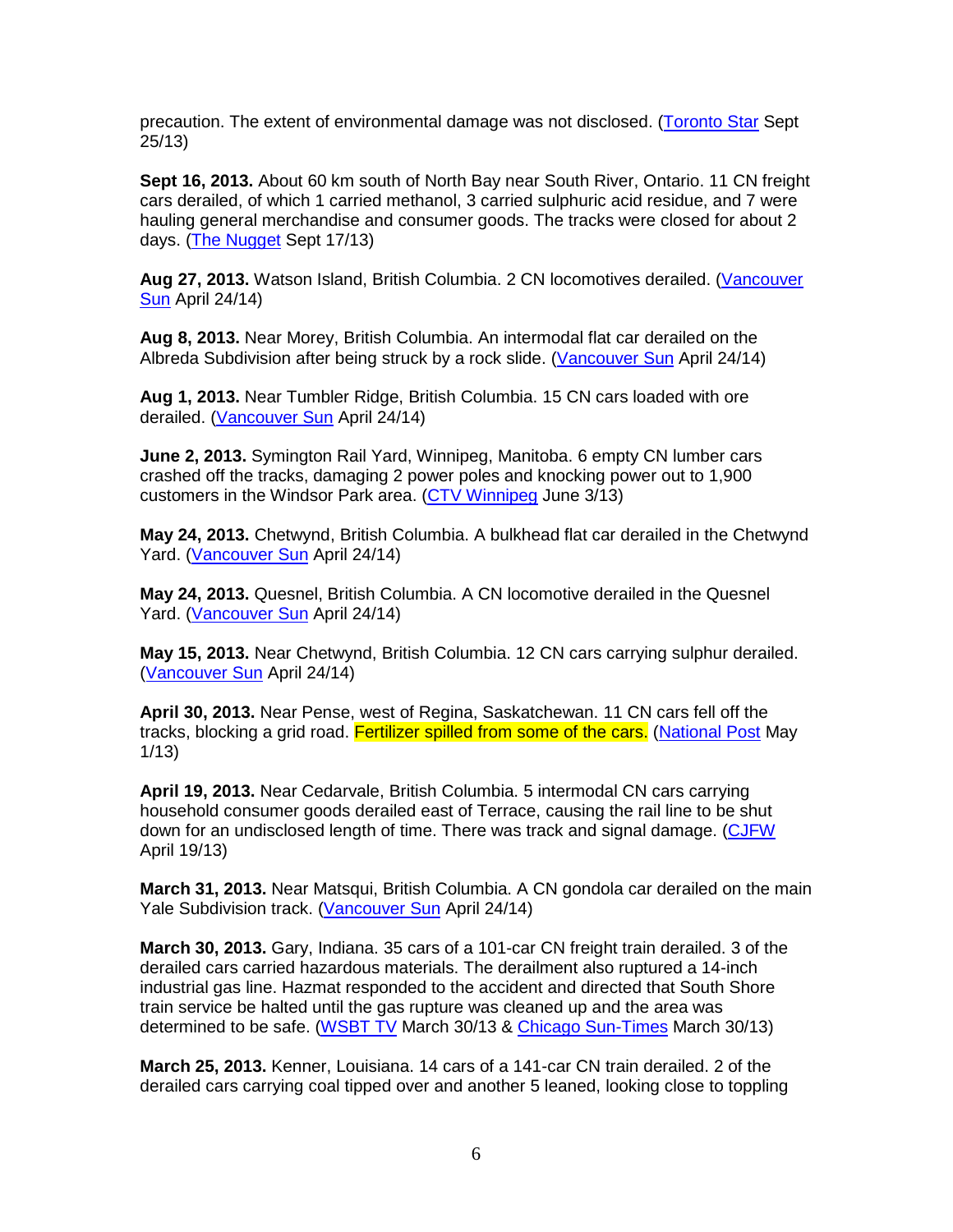over. An undisclosed amount of coal was spilled. The derailment blocked Farm Avenue and Morey Street in Kenner. (The Times-Picayune March 25/13)

**March 19, 2013.** Williams Lake, British Columbia. 2 CN locomotives derailed in the Williams Lake Yard. (Vancouver Sun April 24/14)

**March 16, 2013.** Near Hatfield, Wisconsin. 19 CN cars loaded with sand plowed off the railway, spilling sand across the area. County Road K remained closed for at least a day. (La Cross Tribune March 17/13)

**March 15, 2013.** Fort Nelson, British Columbia. A tank car full of fuel oil residue derailed in the Fort Nelson Yard. (Vancouver Sun April 24/14)

**March 10, 2013.** North Vancouver, British Columbia. 3 cars derailed in the CN Lynn Creek Yard. (Vancouver Sun April 24/14)

**March 7, 2013.** Winnipeg, Manitoba. A CN locomotive and 1 intermodal car derailed in a rail yard, blocking traffic on the East Perimeter Highway for over 4 hours. It appeared that 2 CN trains collided, causing the derailment. (Metro Winnipeg March 7/13)

**Feb 22, 2013.** McComb Subdivision, Jackson, Mississippi. 18 CN cars derailed – 17 were loaded with grain and the other was empty. Some track was damaged and will need to be replaced. Rail traffic between Jackson and New Orleans was expected to be shut down for most of the day. As of April 4, 2013, 11 tons of the wheat spilled during the derailment was rotting and emitting a foul odour at the Hinds County Penal Farm in Raymond where it had been piled, and was causing concern to local residents. (WLBT Feb 22/13 & other sources)

**Feb 9, 2013.** Fort Rouge Rail Yard, Winnipeg, Manitoba. About 8 CN cars derailed, 6 of which flipped over on their sides. The cars were carrying household and consumer goods. (CBC News Feb 9/13)

**Feb 7, 2013.** Near Biggar, Saskatchewan. A CN locomotive and 17 containers derailed about 5 km west of Biggar. The cars were carrying consumer and household products. (Leader Post Feb 7/13)

**Jan 30, 2013.** Prince George, British Columbia. More than 3,000 litres of diesel fuel spilled from a punctured CN locomotive fuel tank in the Prince George rail yard. (Vancouver Sun April 24/14)

**Jan 25, 2013.** Kaukauna, Wisconsin. Diesel fuel spilled from a CN locomotive's fuel tank punctured by a portion of track beside the main line that had been pushed up by frost. At least 1,200 gallons of fuel spilled for about a mile along the track. Options considered for clean up included using a chemical that consumes fuel oil and excavating beneath the railroad bed to remove any contaminated soil. The extent of environmental damage was not disclosed. (Post-Crescent Media Jan 28/13)

**Jan 24, 2013.** Blackfoot Subdivision, near Paynton, Saskatchewan. A CN train carrying crude oil crashed into a road grader on a public crossing, killing the driver of the grader. A locomotive and 16 tank cars loaded with crude oil derailed. At least 2 of the tank cars toppled over on their sides and spilled an undisclosed amount of crude oil. (Each tank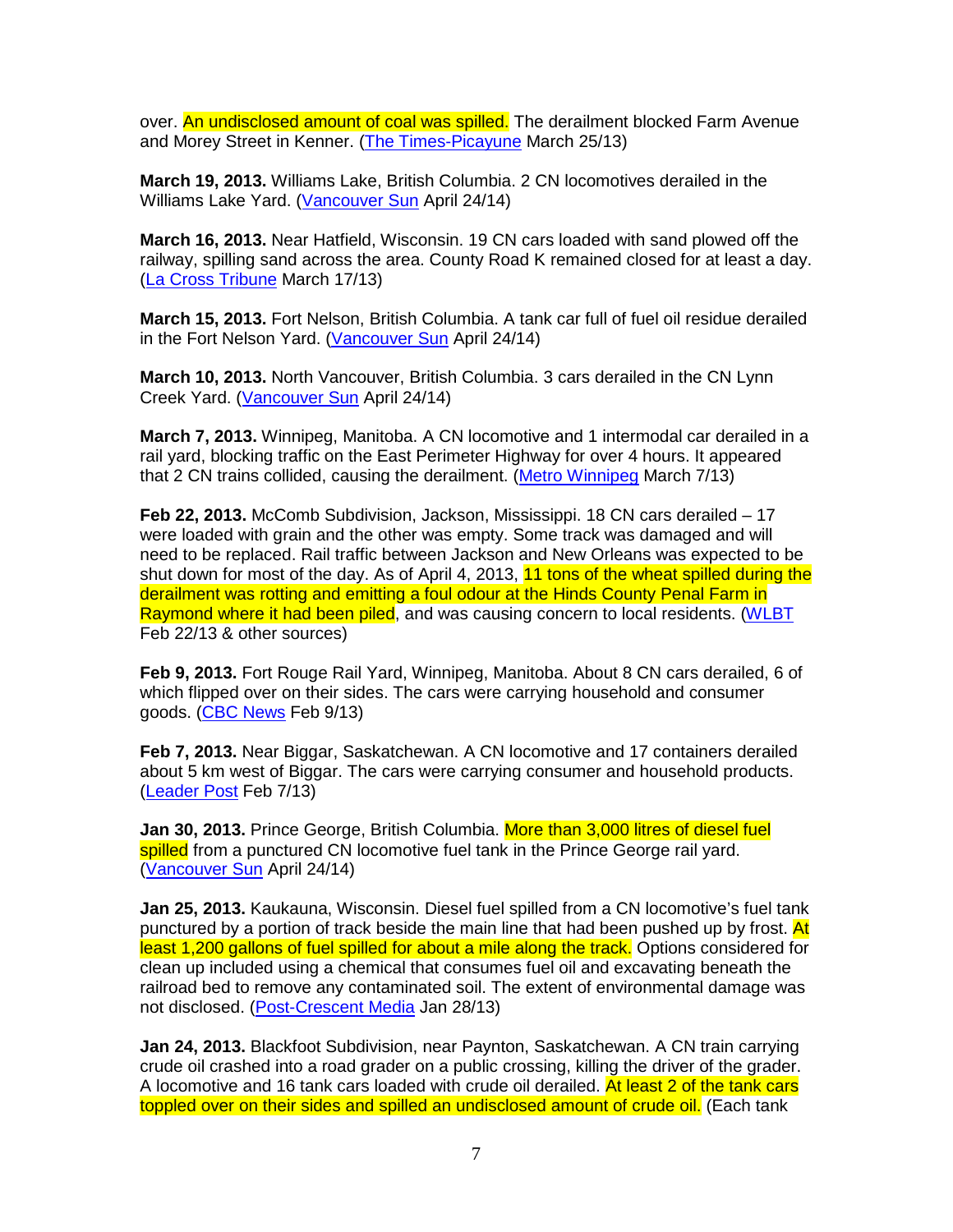car can carry up to 650 barrels of oil.) The extent of environmental damage was not disclosed. (Canadian Press Jan 24/13, TSB Investigation R13E0015)

**Jan 22, 2013.** Thornton, British Columbia. 2 CN cars derailed in the Thornton Yard. Track and drawbar damage was sustained. (Vancouver Sun April 24/14)

**Jan 22, 2013.** Near McBride, British Columbia. 21 CN cars derailed on the Fraser Subdivision. (Vancouver Sun April 24/14)

**Jan 18, 2013.** Prince George, British Columbia. 2 cars derailed in the Prince George Yard. About 200 feet of track were damaged. (Vancouver Sun April 24/14)

**Jan 6, 2013.** Decatur, Illinois. 6 cars derailed on a dead end siding. Cars rammed through the end of the track, ending up in a heap and partly toppled down a steep embankment. 4 cars contained soybean oil, 1 was loaded with limestone and 1 tank car carried residue of an undisclosed product. (Herald & Review Jan 8/13)

**Jan 3, 2013.** South of Pemberton, British Columbia. 3 empty wood pellet hopper cars derailed while crossing a bridge, 1 toppling off the bridge and closing Highway 99 for about 2 hours. (Globe & Mail Jan 3/13)

**Dec 26, 2012.** Wainwright Subdivision, near Clover Bar Station, NE Edmonton, Alberta. 3 CN contractors were injured when they were hit by a CN freight train as they were clearing snow off rail switches. 2 were in critical condition, while the third man had relatively minor injuries. It appears the "Safety Watch" protocol was not followed. (Edmonton Journal Dec 28/12, TSB Investigation R12E0182)

**Dec 19, 2012.** The Canadian Transportation Agency ruled today that both Canadian National Railway and Canadian Pacific Railway exceeded revenue caps for the movement of western grain for the 2011-12 crop year. Both railways must pay the amount by which they exceeded their 2011-12 caps plus a penalty to the Western Grains Research Foundation. (Canada News Centre Dec 19/12)

**Dec 17, 2012.** Williams Lake, British Columbia. 2 locomotives derailed as they entered a rail yard. (Got News Network Dec 17/12)

**Nov 28, 2012.** About 180km north of Fort St. John, British Columbia. Workers were switching cars on and off a train in a rail yard when a fuel tank car derailed and rolled onto a CN conductor, killing him. (Canadian Press Nov 30/12)

**Nov 19, 2012.** A new Canadian National Railway "Quiet Zone" restriction in Naperville and Warrenville, Illinois will take effect today. CN trains will not be allowed to sound their horns in this quiet zone unless deemed necessary for safety purposes. Naperville and Warrenville join Aurora and DuPage County in successfully pressing for the quiet zone after residents complained about the excessive horn use by CN on the rail line they took over from Elgin, Joliet & Eastern Railway in January 2009. 33 communities along the former EJ&E Railway main line have been battling with CN over their concern about CN's aggressive approach to the EJ&E takeover. Communities have been concerned about increased rail traffic, increased noise and diesel exhaust pollution, adjacent property devaluation, and increased traffic jams at many rail crossings which have very significant impacts on emergency vehicle response times. (Beacon-News Nov 15/12)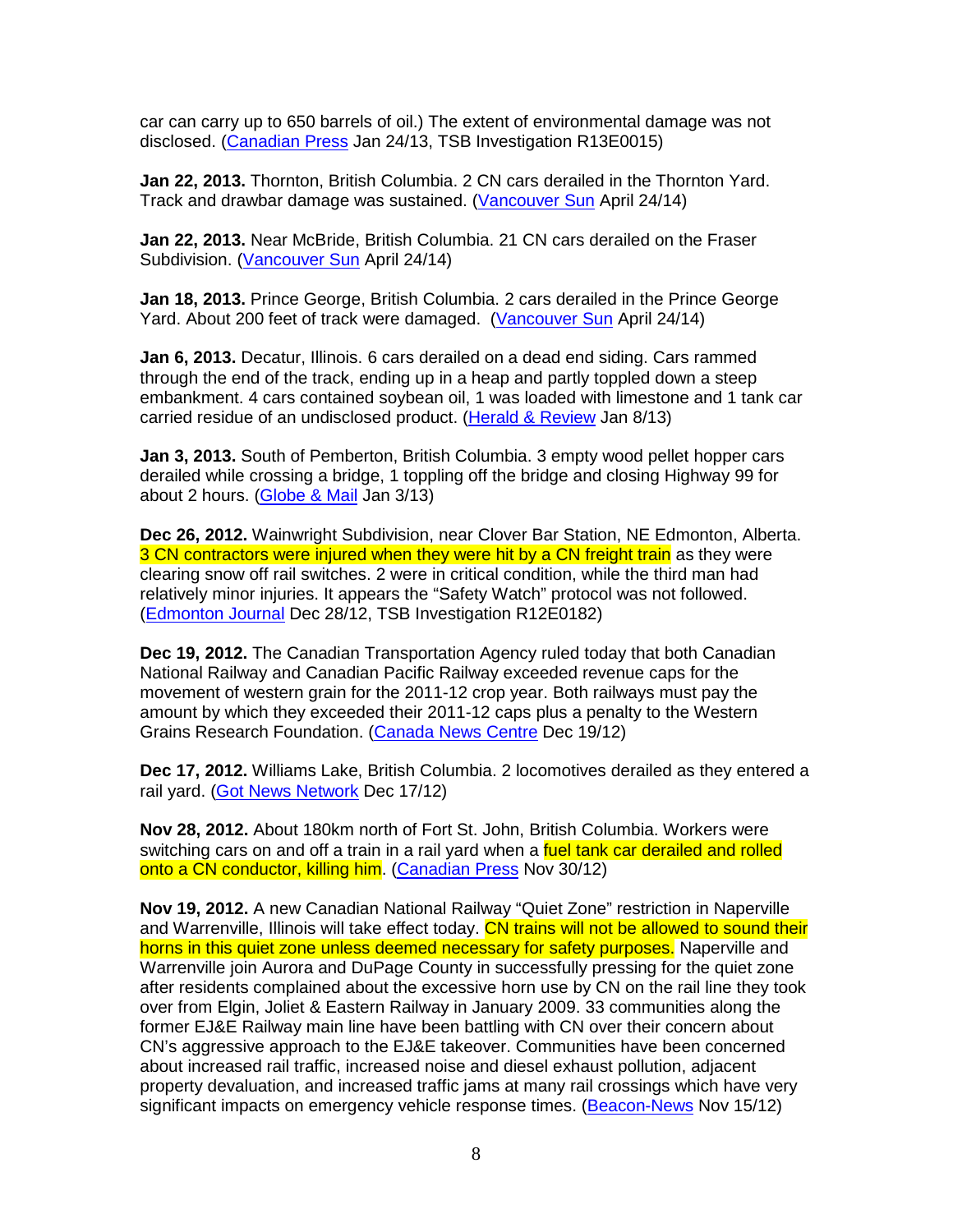**Nov 8, 2012.** North of Squamish Terminals, British Columbia. A 6-axle CN locomotive had its fuel tank punctured by a broken piece of track, causing about 5,700 litres of diesel fuel to spill onto the track and into the Squamish Estuary. Containment booms were used to try to limit migration of the diesel fuel in the sensitive estuary ecosystem. Concerns were expressed by local residents because the herring spawning season was close to starting and herring eggs are very sensitive to environmental contamination. About 50 feet of rail track were also torn up and the subsurface soil dug up in an attempt to remove some of the diesel fuel. A local former B.C. Rail employee placed part of the blame on CN using large 6-axle locomotives on the line whereas when B.C. Rail was operating the same line it used smaller 4-axle locomotives. He indicated the 6-axle units can't make the turns on that section of track without placing too much stress on the track. (Squamish Chief Nov 14/12)

**Nov 1, 2012.** Ontario's Superior Court gave the go-ahead today for a multi-million dollar lawsuit against CN Rail and Via Rail on behalf of most of the passengers of a fatal train derailment February 26, 2012 in Burlington, Ontario. The train was traveling 4 times faster than the speed limit while changing tracks. Arguments for the class-action lawsuit to proceed included that CN Rail and Via Rail were negligent in the derailment that killed 3 Via employees, injured 1 Via employee and injured 45 passengers. Altogether, 68 of the 75 passengers have joined the lawsuit. (Toronto Sun Nov 1/12, CBC News Oct 26/12)

**Oct 11, 2012.** Waterloo, Ontario. 4 tank cars derailed in uptown Waterloo. CN failed to notify the Region of Waterloo, which was a violation of an agreement between the 2 parties. A Waterloo Chronicle news article read, "The incident has left Waterloo residents worried, as the train was bound for the Chemtura chemical manufacturing plant in Elmira." (Waterloo Chronicle Oct 24/12)

**Sept 7, 2012.** Battle Creek Yard, Michigan. About 8 cars loaded with grain derailed and ripped up about 700 feet of track and a switch. (Railroadfan.com Sept 8/12)

**June 26, 2012.** Near Poser, west of McBride, British Columbia. 8 loaded coke cars went off the tracks. (250 News June 26/12)

**May 26, 2012.** Hixon, British Columbia. 8 empty freight cars derailed and toppled over. (250 News May 28/12)

**May 15, 2012.** Outside Oakville, Manitoba. Train derailed when it made an emergency stop. The rear wheels of 1 of the cars carrying wheat went off the rails. Sparks from the derailment started a grass fire, causing nearby piles of old rail ties to also catch fire. Highway 13 in Oakville was closed throughout the night due to the accident. (CN often leaves old discarded rail ties by the track, which creates a fire hazard.) (CTV Winnipeg News May 16/12)

**May 9, 2012.** Just outside Collins, Mississippi. About 2 dozen loaded coal cars derailed on the CN main line. A significant amount of coal was spilled. Rails and a bridge were damaged. The train consisted of 105 cars, all loaded with coal. The Collins Fire Department Chief said, "There have been multiple derailments over the years, but nothing of this magnitude or this size." (WDAM May 9/12)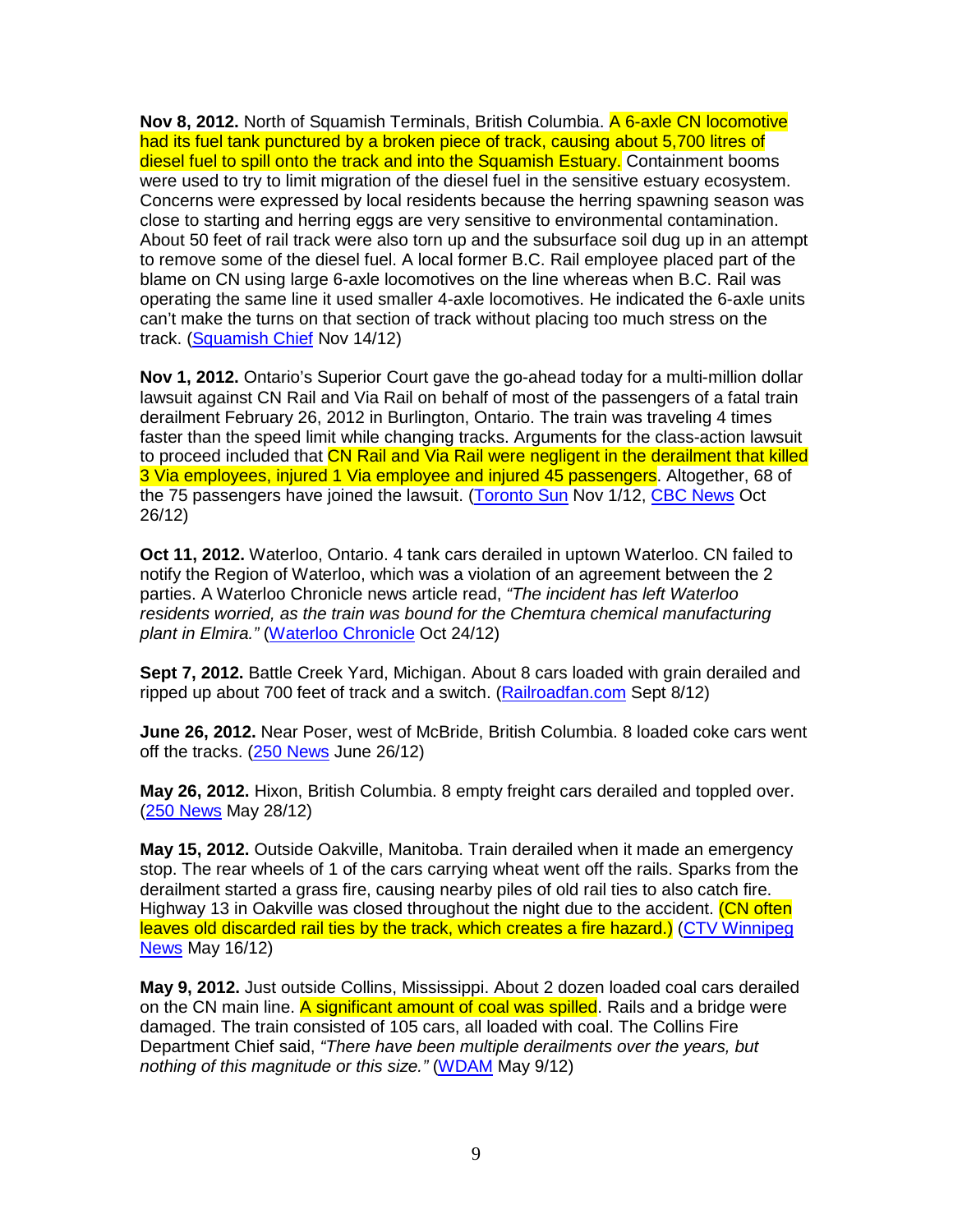**April 26, 2012.** Between Valemont & Blue River, British Columbia. A locomotive and up to 15 cars derailed due to a washout. At least 2 container cars fell into the North Thompson River. A contamination containment boom was set up on the river in an attempt to contain what was described as a *chemical slick on the surface of the water*. Crews were still cleaning up debris from the derailment over 2 weeks later. The extent of environmental damage, including from the chemical spill, was not disclosed. (Castanet News May 12/12, CFJC TV May 13/12)

**April 1, 2012.** Near Searchmont, Ontario. 11 of 34 cars derailed – 5 tank cars carrying residue and 6 cars carrying steel products. Damaged rail cars and rolls of steel were scattered in the surrounding bush. (The Sault Star April 3/12)

**March 20, 2012.** SE Calgary, Alberta. 4 cars and 1 engine derailed in CN's Ogden Rail Yard. A conductor was reported to have suffered injuries when he jumped from the train. A fuel tank on the engine was punctured and an undisclosed amount of fuel spilled onto the ground. (CBC News March 20/12)

**March 15, 2012.** 35km east of Melville, Saskatchewan. 22 empty cars derailed on CN's main line. (Leader-Post March 16/12)

**March 6, 2012.** Saint John, New Brunswick. 12 CN cars derailed. 4 of the cars carrying potash flipped on their sides, **spilling potash on the ground.** (CBC News March 6/12)

**Feb 26, 2012.** Oakville Subdivision, near Aldershot Station, Burlington, Ontario. Three Via Rail engineers were killed and 46 other people were injured when the Via Train 92 locomotive and 5 cars derailed on track owned, operated and maintained by CN Rail. The train was switching from one track to another when it flew off the tracks and collided with a building, destroying the locomotive that the 3 deceased crew members were in. The locomotive's fuel tank was punctured and about 4,300 litres of diesel fuel spilled. The train was traveling 4 times faster than the speed limit while changing tracks. A lawsuit was later initiated against CN and Via Rail by passengers who are seeking compensation for physical and emotional injury, damage to property and loss of income as a result of the derailment and crash. An Orangeville Citizen editorial read, *"There* should be no need to await the safety board's final report on the crash before replacing such wholly inadequate switching, something that would likely have happened many years ago had the CNR not had such a cavalier attitude toward safety." The TSB slammed Transport Canada and the railway industry for not having voice recording included in locomotive data recorders, a recommendation made repeatedly by the TSB since 2003. The TSB said, "Voice recordings allow investigators to understand the environment in which crews operated and the decisions they made leading up to an accident. The lack of this information in rail investigations deprives the TSB of a key tool it needs to help make Canadians safer." The federal NDP said a positive train-control system, mandatory in the U.S. since 2008, would have prevented the accident, and having mandatory voice recorders in trains would have allowed investigators to know exactly what happened. Emile Therien, past Canada Safety Council President, said Transport Canada has relinquished its regulatory control to individual rail companies, making it more perilous to ride the rails. He said it's time for rail companies to stop monitoring themselves and for the federal government to step up to its on-the-track oversight responsibilities. (Orangeville Citizen March 1/12, TSB Investigation R12T0038)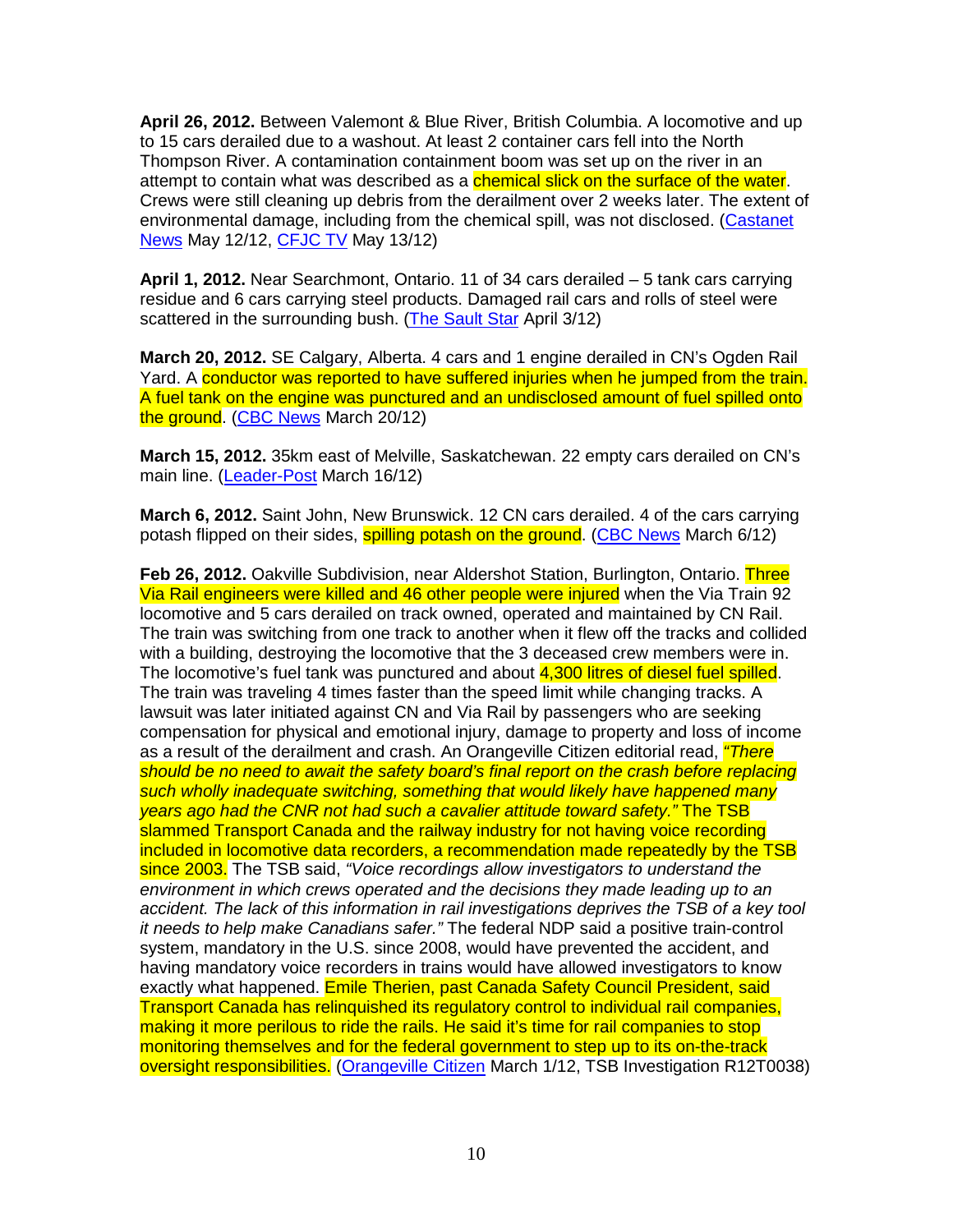**Feb 21, 2012.** 12km east of Smithers, British Columbia. 46 coal cars went off the track, spilling coal and damaging rail cars and rail tracks. One nearby resident said, "My property is a hell of a mess. I have property on both sides and they've made a mess of everything." (Houston Today March 3/12)

**Jan 21. 2012.** Tumbler Subdivision, 50km NE of Prince George, British Columbia. 13 CN cars loaded with coal derailed. (250 News Jan 22/12)

**Jan 21, 2012.** Near Fabyan, Alberta. 31 cars hauling grain derailed as a CN train crossed the Fabyan Bridge on the Wainwright Subdivision main track. The outside rail in a curve at the end of the bridge rolled over, causing the derailment. About 1,760 feet of track were destroyed, 17 of the derailed cars fell into the Battle River valley far below, rail cars were destroyed or sustained major damage, and there was significant damage to the bridge itself. The TSB found that loose and broken lag screws securing the track led to the derailment. As an example of the misleading information often provided by CN public affairs staff, both Julie Senecal and Warren Chandler of CN had told Star News that all 137 cars in the train were grain cars. Shortly following the derailment, a TSB investigator informed Star News that CN's information was not correct; there were only 74 cars that contained grain, while 31 tank cars contained dangerous goods residue (up to several thousand gallons in each car), 19 were empty, 5 were auto carriers, 2 carried pulp and 4 cars carried steel pipe. (Star News March 2/12, TSB Report R12E0008)

**Jan 20, 2012.** Near Hay Lakes, Alberta. 18 cars hauling plastic pellets and other general merchandise derailed. (CBC News Jan 20/12)

**Jan 18, 2012.** 16km north of Prince George, British Columbia. 11 cars in a CN train carrying lumber and pulp products went off the tracks. (250 News Jan 22/12)

**Jan 18, 2012.** Grande Cache Subdivision, Hanlon (between Hinton & Grande Cache), Alberta. CN train with 6 locomotives, 91 loaded coal cars and 1 empty car had a number of problems that eventually resulted in 13 loaded coal cars from the 13,620-ton train being left unattended on an incline with hand brakes improperly applied. The 13 loaded cars ran away uncontrolled for about 3 miles and plowed into a stationary CN train on the main line, causing 9 loaded cars and 3 locomotives to derail. 7 of the derailed cars were destroyed and the 3 derailed locomotives were extensively damaged. 1 locomotive flipped on top of another locomotive, with 2 locomotives ending up on their side. **1 crew** member was seriously injured and taken to hospital by helicopter, while 2 crew members sustained minor injuries. At least 2,800 litres of fuel and 740 tons of coal spilled, resulting in undisclosed environmental damage. About 250 feet of track were damaged. (Canadian Press Jan 18/12, TSB Report R12E0004)

**Dec 21, 2011.** Near Caribou, British Columbia. 19 CN rail cars carrying coal derailed on the main track after a wheel gave out and caused emergency braking. The TSB criticized CN and reiterated to Transport Canada to put regulations in place for wheel safety inspections on rail cars. The American Association of Railways has set a threshold of 90,000 pounds of impact for rail operators in the U.S. to pull the train and replace wheels. Unfortunately, Transport Canada has no threshold in place even though on Dec. 1, 2011 the TSB called on Transport Canada to establish one. A similar CN derailment of 36 coal cars occurred along the same line near Fort Fraser, B.C. February 12, 2011. (Canadian Press Jan 22/13, TSB Report R11V0254)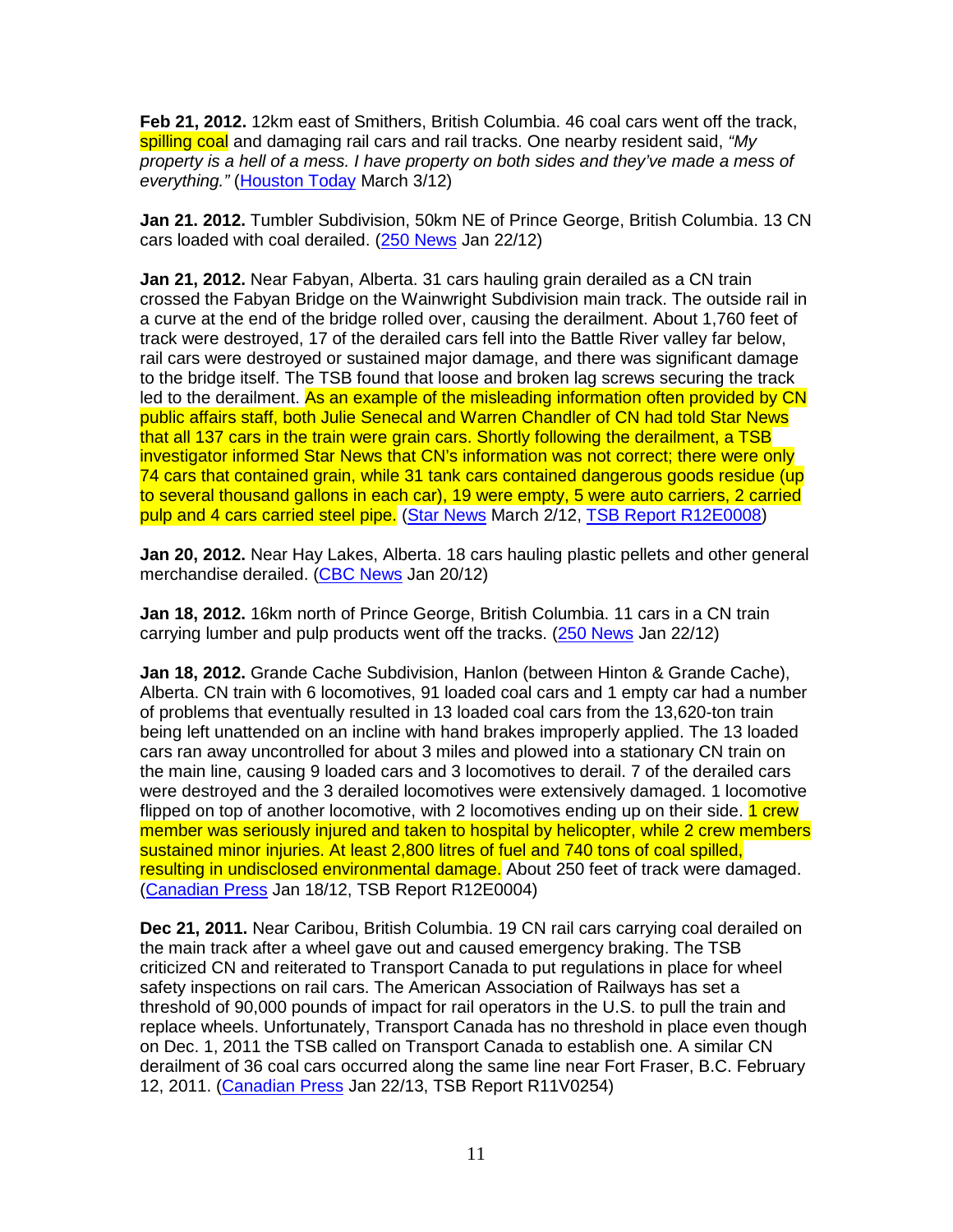**Oct 29, 2011.** Near Meharry, Manitoba. A CN freight train and a Via Rail passenger train approached one another on the same track, without either of the crews being aware, until it was almost too late. The trains were able to come to emergency stops within 1,500 feet of one another. An October 17, 2012 TSB investigation report determined that the rail near-miss resulted when short-cuts were made to railway operating rules and procedures. The redundancy and safeguards built into the rules are often compromised when short-cuts are taken, which increases the risk of accidents. The investigation also highlighted one of many outstanding issues on the TSB's Watchlist – the need for video and voice recorders on locomotives. The absence of such recorders has hindered many TSB investigations of rail accidents and rail near-misses, including this one. (TSB News Release Oct 17/12, TSB Report R11V0057)

**Oct 21, 2011.** Three Hills Subdivision, near Alix Junction, Alberta. A too-long freight train over 2 miles long consisting of 3 locomotives and 87 loaded cars derailed in a curve on the main track near the Ardley Bridge over the Red Deer River. The train consisted of 62 loaded double-stack intermodal cars (140 platforms) and 25 mixed freight cars. The TSB investigation found that 7 loaded double-stack intermodal flat cars (13 car bodies) derailed over a mile behind the locomotives when a sudden catastrophic failure of a rail occurred likely due to an existing defect in the rail. Several of these cars rolled down a bank and came to rest upside down. One derailed 3-unit intermodal flat car was carrying paint, paint products, sodium hydroxide, phosphoric acid and other dangerous goods. About **900 litres of phosphoric acid were spilled** and 470 feet of track were destroyed. The extent of environmental damage was not disclosed. The TSB criticized CN by indicating that their ultrasonic rail tests did not identify all the transverse defects in the older vintage rail. (TSB Report R11C0118)

**Sept 24, 2011.** Near Point-Saint-Charles, Quebec. A train exceeded the authorized speed limit at a switching crossover, causing a derailment on the main track. The TSB found that side-to-side force due to excessive speed and the sudden application of brakes caused the wheel of one of the cars to lift, leading to the derailment of 6 cars. About 650 feet of track and several track turnouts were damaged. (TSB Report R11D0075)

**July 14, 2011.** Near Waterfall, Ontario. 11 multi-platform intermodal cars carrying 86 containers derailed on CN's Bala Subdivision main track. About 6,800 feet of track were damaged or destroyed including a siding switch. The TSB reported that the derailment resulted from the combined effects of weakened track structure, worn car components condition and strained cornering behaviour of double-stack cars. (TSB Report R11T0162)

**July 14, 2011.** Kingston Subdivision, near Durham Junction, Ontario. 2 CN workers were repairing a section of track when a Via Rail train travelling on a track next to the track the workers were repairing hit and **killed one of the workers**. The TSB indicated the inappropriate use of the "Safety Watch" protocol was considered the primary factor in the fatality. The minimum required sight line at the accident location was 2,200 feet, whereas the actual sight line was less than 800 feet. The TSB criticized CN for improper or no training regarding the "Safety Watch" procedure, and criticized Transport Canada for lax implementation of its overall responsibility for rail safety. (TSB Report R11T0161)

**June 23, 2011.** 10km south of Anzac, south of Fort McMurray, Alberta. CN train derailed and an undisclosed amount of an undisclosed chemical leaked from 1 or more of the rail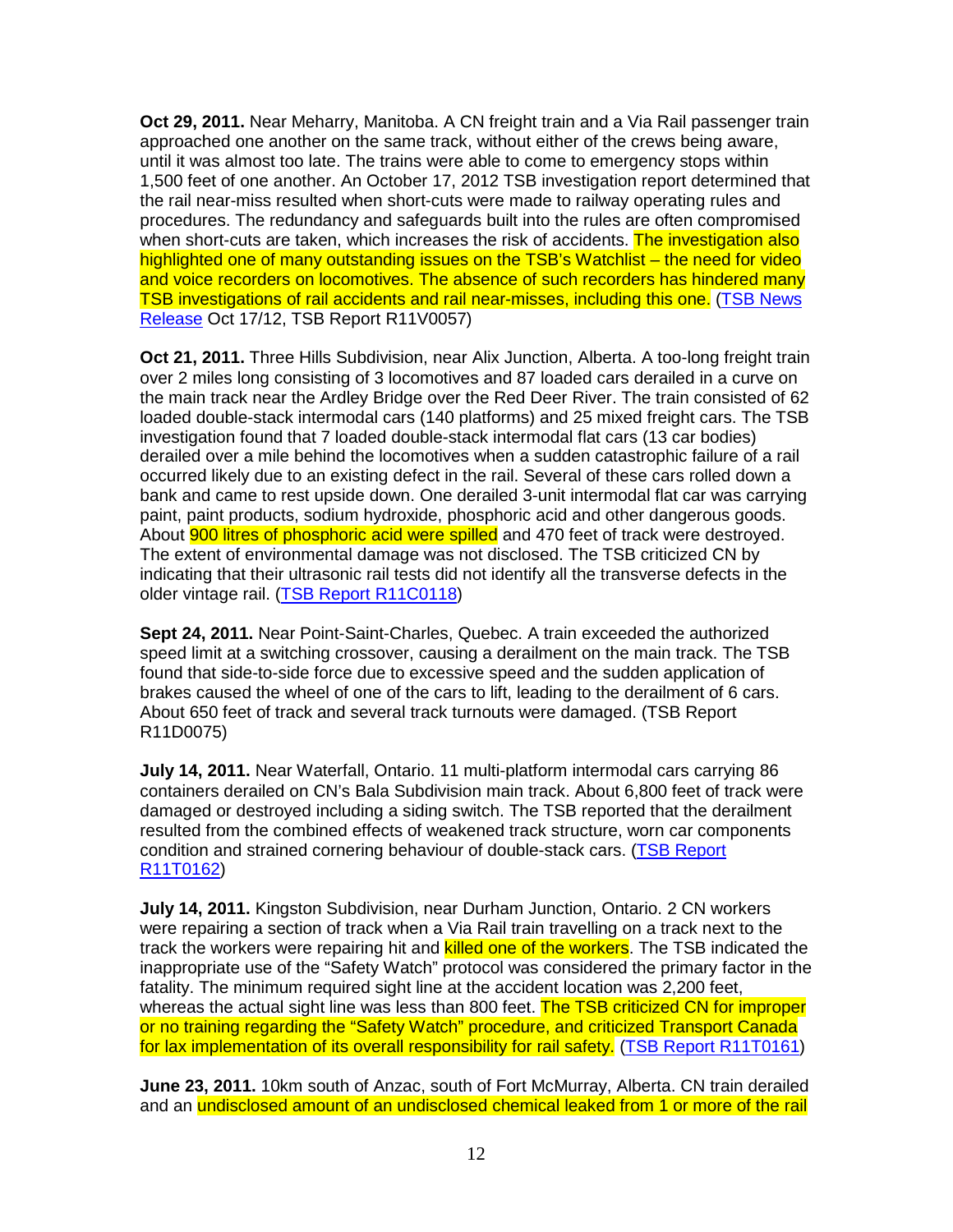cars. The extent of environmental damage was not disclosed. The Fort McMurray Fire Department, Environment Canada and Alberta Sustainable Resources were all at the scene. Few details were provided by CN officials. (CHED News June 24/11)

**June 23, 2011.** Edmonton, Alberta. 1 CN freight train collided with the tail end of a second stationary CN freight train along the main track near 50<sup>th</sup> Street and the Yellowhead Freeway. The collision resulted in the derailment and toppling of 2 intermodal flat cars and 1 of the locomotives sustaining damage. As well, 6 empty containers and 2 containers loaded with waste paper and metal scrap were damaged. The TSB reported that the moving train was traveling too fast considering the short sight line distance, and that the operating crew was fatigued. (CBC News June 23/11, TSB Report R11E0063)

**June 3, 2011.** Edmonton, Alberta. A moving CN freight train collided with the tail end of a stationary CN freight train. 2 intermodal flat cars from the stationary train derailed, and the lead locomotive in the moving train was damaged. The crew in the moving train did not have a long-enough clear and direct line of sight and did not reduce train speed accordingly before it collided with the stationary train. The TSB investigation report released October 18, 2012 on the collision read, "In the absence of additional backup safety defences in signalled territory, when signal indications are not correctly identified or followed, existing defences may not be adequate to reduce the risk of collision and derailment." The TSB has had an outstanding recommendation for more than a decade regarding this problem and has identified it as an issue on its Watchlist which is a list of issues "the TSB has determined pose the most serious risk to Canada's transportation system." (TSB News Release Oct 18/12)

**May 22, 2011.** Sarnia Rail Yard, Ontario. 2 CN trains collided during switching operations in the yard. 6 tank cars carrying dangerous goods, a locomotive and 2 loaded bi-level auto carriers derailed. About 400 feet of track were damaged. Sarnia Fire and Rescue Services were on the scene and remained on site while CN crews cleaned up the mess. The TSB reported that train movement information was not properly communicated between yard coordinators and operating crews. (The Observer May 24/11, TSB Report R11T0113)

**May 17, 2011.** SW Strathcona County, near Edmonton, Alberta. A CN-caused wildfire burned several acres of a private conservation area – Bretona ConservAction Area. The Strathcona Fire Department and the landowner had to fight the fire and contain it to prevent the entire 100-acre conservation area from burning. The fire occurred only about 100m from the industrial rail yard built in 2010 as a joint project by CN, Cando Contracting Ltd. and Imperial Oil Ltd. to store 225 petroleum tank cars right next to 2 homes and 2 conservation areas. Had the fire spread into the rail yard, it would have been disastrous. CN has refused to compensate the landowner for damages resulting from the wildfire. (Railroaded News Release May 18/11)

**May 8, 2011.** Clover Bar Yard, Edmonton, Alberta. 4 freight cars jumped the tracks. CN did not share information on the contents of the derailed cars. (CTV News May 8/11)

**April 24, 2011.** Prince George CN Yard, British Columbia. A locomotive derailed and appeared to have crashed into cars that were full of coal. (250 News April 24/11)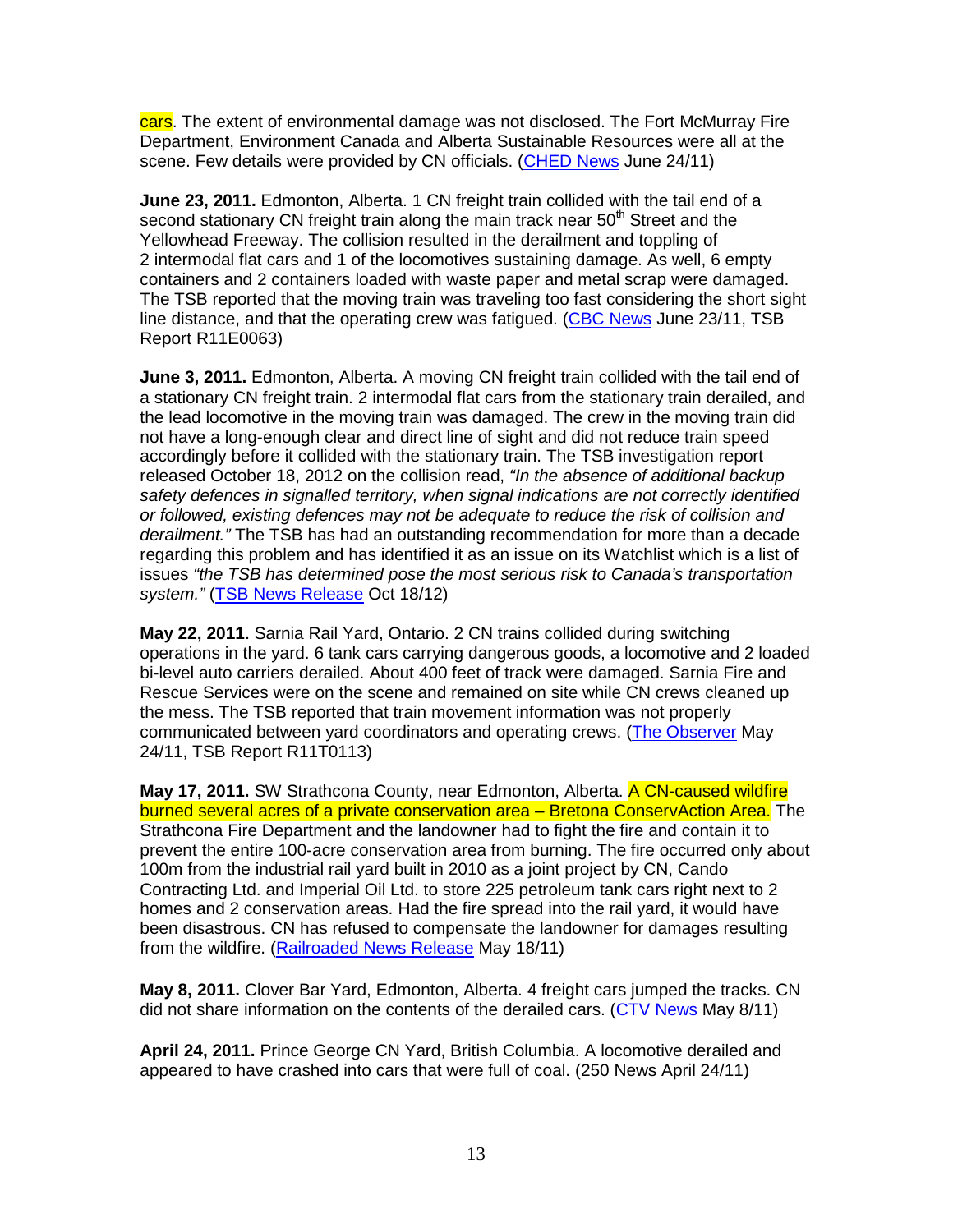**April 22, 2011.** Ikea (Sweden's furniture giant), Tuxedo Yards Development Corp., and Seasons (Winnipeg) JV Corp. are suing CN Rail for unspecified damages to the property where Ikea's new store was to be built in Winnipeg. More specifically, the suit claims CN has refused to remove fill and materials it dumped on the property over several decades. They also claim that while CN has removed the tracks, it didn't take away the ballast used to construct the spur track, and it also left underground drainage pipes all over the property. As well, the companies allege that when a building CN built on the site was being demolished, they found the walls contained hazardous levels of asbestos in the vermiculite insulation. The companies claim they asked CN to remove the material, but finally did it on their own when CN didn't. (Winnipeg Free Press April 27/11)

**March 31, 2011.** Symington Rail Yard, Winnipeg, Manitoba. 10 CN cars derailed and 1 of the toppled cars **spilled an undisclosed amount of gasoline**. (Winnipeg Free Press March 31/11)

**March 27, 2011.** East of Port Hope, Ontario. At least 25 CN cars in a 116-car train derailed. The derailment, considered "significant", occurred on a main line and included spills of dangerous goods - jet fuel and propane. Booms were required in an attempt to contain the spills. A fire broke out and a "Red Alert" was issued through Emergency Management Ontario. A Red Alert means there is "a major risk to health, safety and security". Families from 20 houses were forced to flee their homes. The rail corridor was also shut down. About 67,000 litres of spilled aviation fuel were eventually recovered, while about 133,000 litres made their way into the local environment including the water system, causing undisclosed environmental damage. As with many other CN derailments across North America, CN did not allow the media near the vicinity of the spill to view clean up progress. Fuel spilled during the derailment on the shores of Lake Ontario continued to come up through a swamp area 19 months later. Production on 2 private farm properties was still not back to normal. Not only the farmland near the lake was affected, but the access roadways to them as well. Clean-up has included excavating and hauling away contaminated soil. It is not known whether CN has paid compensation to the farmers for damages. (Toronto Star March 27/11, Northumberland Today April 25/11, Northumberland Today Oct 4/12)

**March 15, 2011.** A U.S. Federal Appeals Court ruled unanimously that CN must honour conditions imposed by the U.S. Surface Transportation Board on CN's purchase of the Elgin Joliet & Eastern (EJ&E) Rail Line that runs between Illinois and Indiana. The decision means CN must pay \$68 million to cover the lion's share of costs in building 2 underpasses in the Chicago area to mitigate rail crossing traffic jams. CN has been battling with 33 communities along the EJ&E main line that are concerned about CN's aggressive approach to the EJ&E takeover. Communities have been concerned about increased rail traffic, increased noise and diesel exhaust pollution, adjacent property devaluation, and increased traffic jams at many rail crossings which have very significant impacts on emergency vehicle response times. (Chicago Business March 15/11)

**March 11, 2011.** A British Columbia Provincial Court convicted CN of an offence under the federal Fisheries Act. CN was sentenced to pay \$75,000 for spilling a deleterious substance – diesel fuel - into a fish-bearing river. In January 2009, Environment Canada was notified of a diesel slick near the confluence of Barker Creek and the Fraser River in B.C. Their investigation confirmed that the source was a fuel pumping station at the CN Rail Thornton Yards. (Daily Commercial News March 14/11)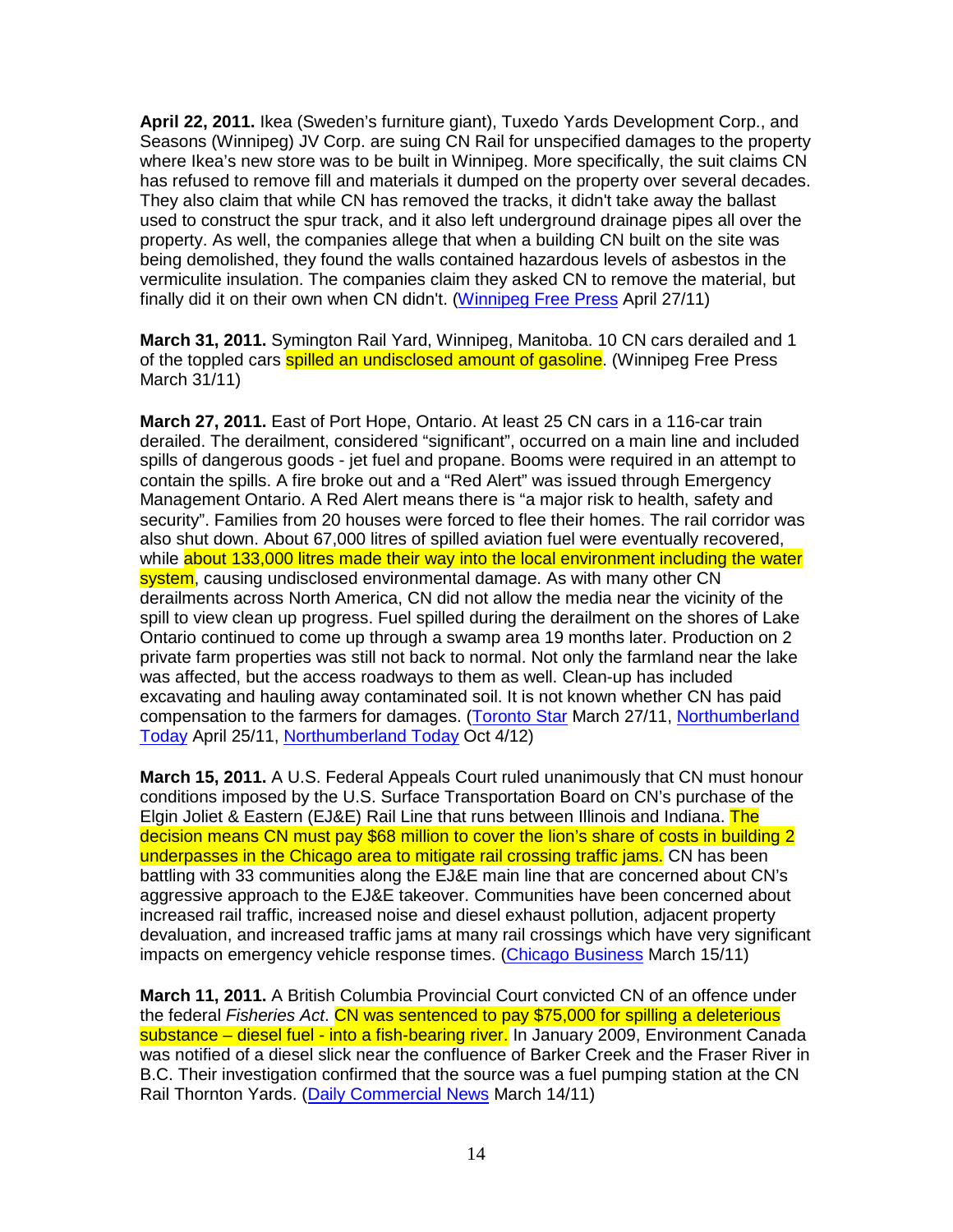**End of Feb 2011.** Kennedy Siding, Pine Pass, British Columbia. CN train carrying 16 propane cars derailed. (250 News Feb 26/11)

**Feb 12, 2011.** Fort Fraser, British Columbia. 36 of 104 loaded CN coal cars derailed on the main track. A rail car wheel fractured when a crack, which had been growing over a period of time, reached such a size that the wheel could no longer support normal service loads. 19 loaded CN coal cars went off the tracks on the same line near Caribou, B.C. December 21, 2011. (TSB Report R11V0039)

**Feb 7, 2011.** Mussey Township, St. Clair County, Michigan. 4 CN cars derailed, **spilling** ammonia nitrate, which is used as a fertilizer. CN did not disclose how much ammonia nitrate was spilled. (The Times Herald Feb 7/11)

**Jan 6, 2011.** Vernon Township, Michigan. A CN train that derailed spilled hydrochloric acid, forcing about 35 nearby residents to evacuate their homes. 12 of about 100 cars came off the tracks, including 4 that toppled over on their sides. 10 tank cars were loaded with toxic hydrochloric acid, 1 carried flammable ethanol and the other was a freight box car. At least 1 tank car with a capacity of 20,000 gallons spilled hydrochloric acid and a cloud of gas drifted into the surrounding area. Hydrochloric acid is toxic and can damage eyes, skin, lungs and other organs. Local authorities monitored air and water quality before lifting the evacuation notice. A CN public relations spokesperson refused to share information on the health of the train crew, saying it is company policy not to discuss the status of employees. CN also did not disclose how much hydrochloric acid had spilled or the extent of environmental damage. (Washington Post Jan 7/11)

**Jan 2, 2011.** 10km west of Tête-Jaune Cache, British Columbia. 33 of 113 loaded CN coal cars derailed at a bend in the track next to the Fraser River, on their way to Prince Rupert. The derailed cars slid onto the riverbank, spilling an undisclosed amount of coal. (Each car carries up to 1 million kg of coal.) A small marsh that drains into the Fraser River was directly impacted by the spilled coal. Crews worked several days clearing up the mess and removing all the debris. A veteran CN employee said the derailment could have been caused by any number of rail defects. (Rocky Mountain Goat Jan 5/11)

**Dec 27, 2010.** Neenah Rail Yard, Wisconsin. Part of a 99-car CN train - 11 empty freight cars - derailed and 7 of them toppled over on the main line. An undisclosed length of track was damaged. (Chicago Tribune Dec 27/10)

**Dec 21, 2010.** The U.S. Surface Transportation Board fined CN \$250,000 for intentionally under-reporting train blockages at railroad crossings along the EJ&E line between Illinois and Indiana. The decision was the first fine ever imposed on a railroad by the U.S. Surface Transportation Board. The decision stated that an investigation into Canadian National's reporting of the blockages, "supports the conclusion that CN has knowingly violated the Board's orders that CN report, on monthly and quarterly bases, the date and descriptive information for each crossing blockage exceeding 10 minutes in duration." For example, U.S. Representative Judy Biggert indicated that CN had reported only 14 blocked crossings lasting 10 minutes or longer for a particular reporting period, whereas the actual number was 1,457, over 100 times the reported number. TRAC (The Regional Answer to Canadian National) stated, "The STB decision brings to light a serious flaw in how railroads are regulated." TRAC has indicated that more needs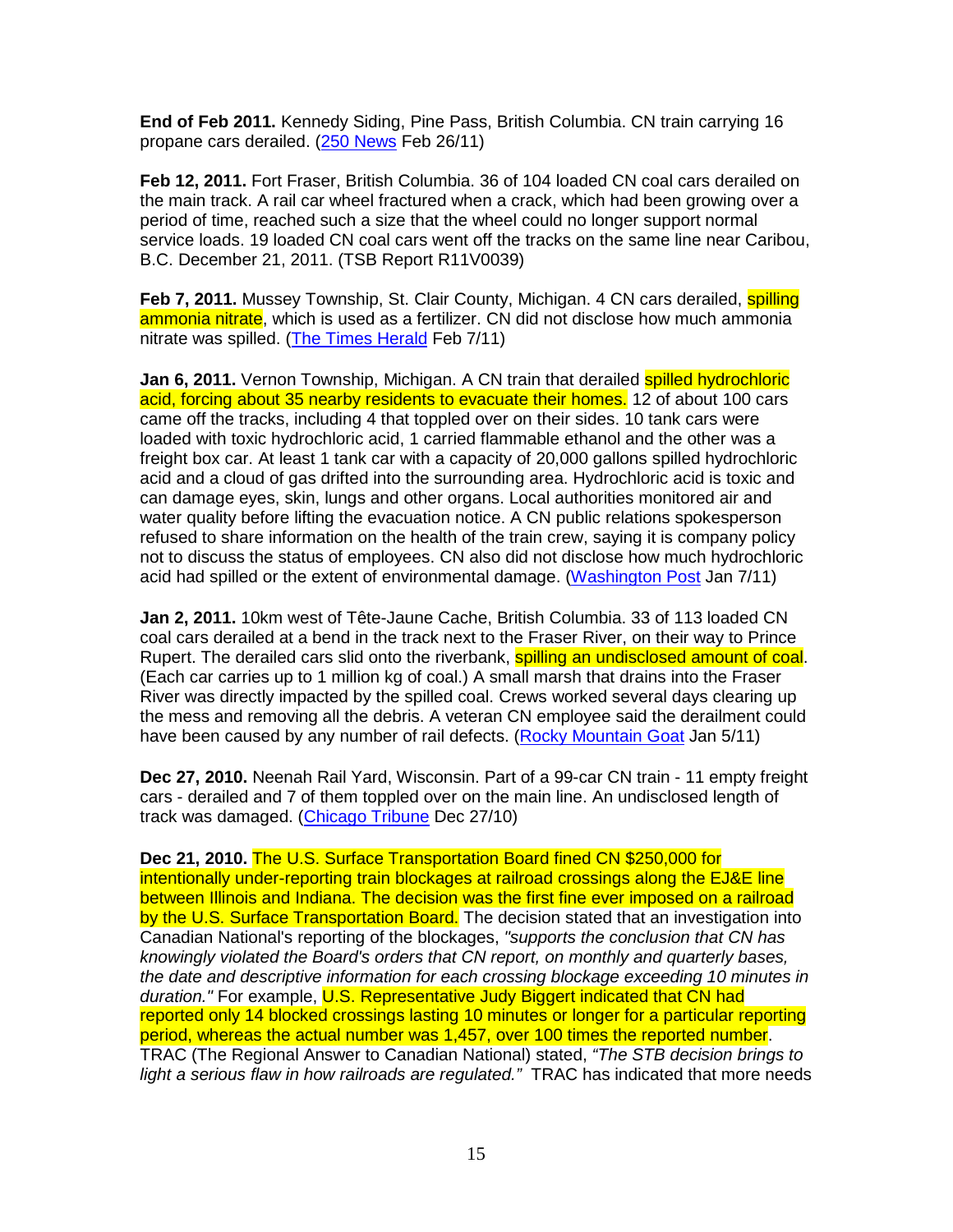to be done to ensure that communities across the U.S. are not harmed by CN's lack of respect for U.S. citizens. (nwitimes.com Dec 21/10, several other sources)

**Dec 10, 2010.** Prichard, Alabama. At least 10 CN cars loaded with coal derailed and 3 overturned, spilling an undisclosed amount of coal and closing Highway 45. (FELA Lawyer News Dec 10/10)

**Nov 27, 2010.** Williams Lake, British Columbia. 2 locomotives derailed, disrupting traffic at a public crossing just north of a rail yard. (Williams Lake Tribune Dec 2/10)

**Nov 21, 2010.** Scotford Rail Yard, Fort Saskatchewan, Alberta. 14 CN cars fell off the track – 10 tank cars and 4 general freight cars - a short 3 months following a 43-car derailment in the same yard. Another CN derailment in the same yard April 6, 2005 involved a hydrogen peroxide spill. (Fort Saskatchewan Record Nov 25/10)

**Nov 19, 2010.** East of Vibank, Saskatchewan. 2 locomotives and 1 empty hopper car derailed, closing Highway 48 for 2 days while CN cleared the derailed locomotives and car, and repaired damages. (Regina Leader Post Nov 20/10)

**Nov 5, 2010.** SW Strathcona County, near Edmonton, Alberta. The first petroleum tank cars were moved in to an industrial rail yard joint ventured by Cando Contracting Ltd., CN and Imperial Oil Ltd. Construction of the new rail yard began June 21, 2010 and was completed by late October. Up to 225 tank cars owned by Imperial Oil Ltd. are to be stored and moved in and out of the rail yard. The rail yard was built only 68m from one home and 163m from another home, and only 30m from 2 conservation areas. This violates minimum set-back distance requirements of the Railway Association of Canada, Federation of Canadian Municipalities and CN's own policy, all of which indicate that new rail yards are not to be built within 300m of any homes. Construction and operation of the rail yard also breaches federal transportation, railway safety and environmental legislation and regulations; Alberta environmental protection and drainage legislation; Canadian Rail Operating Rules; CN environmental policies; CN community relations policies; Imperial Oil environmental policies; and, Imperial Oil community relations policies. (Railroaded News Release July 21/10, Railroaded News Release Nov 8/10)

**Oct 18, 2010.** Kingston Subdivision, near Lancaster, Ontario. CN train derailed 18 cars on the main track, including 6 cars containing dangerous goods. An undisclosed amount of sodium cyanide (solid) was spilled. As a precautionary measure, residents in close vicinity to the accident site left their homes. About 1,000 feet of track were damaged or destroyed. The train consisted of 2 locomotives at the head of the train and 122 cars (59 loaded, 63 empty). It weighed 8,350 tons and was 7,105 feet long. The train derailed due to a rail roll-over partly attributable to improperly assembling the train. (TSB Report R10D0088)

**Oct 10, 2010.** New Haven, Michigan. About 3,000 gallons of diesel fuel spilled from a CN locomotive, causing undisclosed environmental damage. (The Voice News Oct 11/10)

**Oct 8, 2010.** Parry Sound, Ontario. CN train carrying dangerous goods derailed. 19 cars fell off the tracks, 15 of them containing extremely flammable propane and fuel oil. A major emergency response included evacuations, road closures and fire crew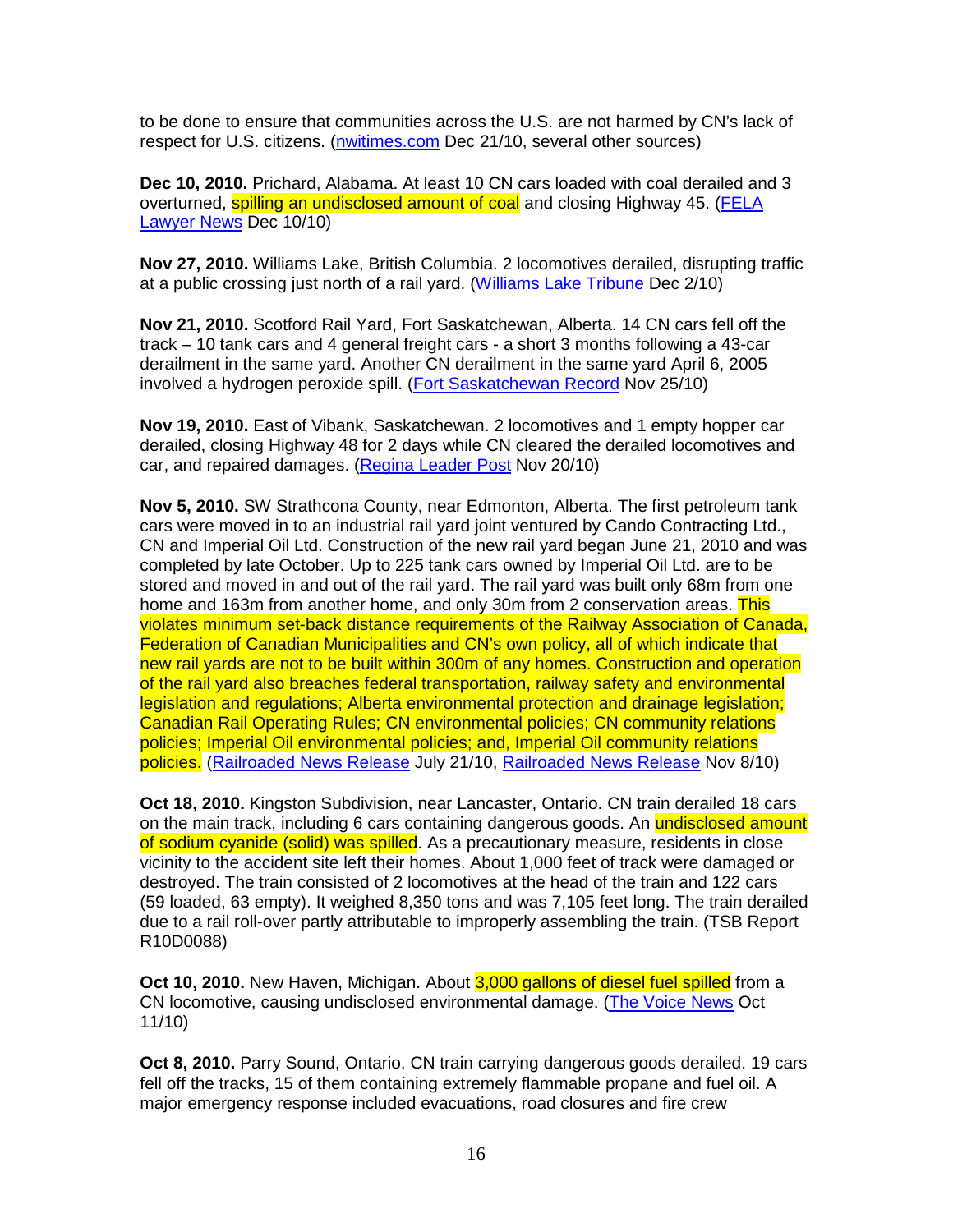deployment. Many rail cars and 1,000 feet of track were damaged. About 40 gallons of fuel oil were spilled. (Cottage Country Now Oct 8/10)

**Oct 2, 2010.** Near Newbrook, NW of Edmonton, Alberta. 2 locomotives and 18 cars derailed on the way from Edmonton to Fort McMurray in a 1½ mile long train with 3 locomotives and 162 cars. (**Edmonton Journal Oct 3/10**)

**Oct 1, 2010.** Near Falding, Ontario. CN freight train derailed 21 cars on the main track. The derailed cars included 8 loaded tank cars containing liquefied petroleum gas and 7 loaded tank cars containing fuel oil. A number of homes in the vicinity of the derailment were evacuated. The TSB found that the train was not properly assembled, braking instructions were not properly followed, and the locomotive engineer was fatigued. (TSB Report R10T0213)

**Sept 30, 2010.** Brimson, North of Two Harbors, Minnesota. 2 CN ore trains collided after one of the trains carrying 116 cars full of taconite ore left a siding and entered the main track before getting permission. It later collided with a CN train with 118 empty rail cars. 3 locomotives and 14 cars derailed, all 5 crew members from both trains were injured, and the derailment resulted in over \$8 million in property damages. The NTSB blamed the collision on the loaded train entering the main line without permission and a lax CN policy on train right-of-way communication on a route without signals. (Duluth News Tribune Feb 12/13)

**Aug 23, 2010.** Saint-Maurice Subdivision, near Clova, Quebec. 17 CN cars (16 loaded and 1 empty) derailed and about half of the cars toppled over on their sides on the main track. About 1,300 feet of track were destroyed. The derailment zone covered a distance of about 1,300 feet. The derailed equipment consisted of 10 gondola cars loaded with wood chips, 1 covered hopper car (sodium cyanide residue), and 6 covered cars carrying newsprint. The train was made up of 5 locomotives and 95 cars (90 loaded and 5 empty), it weighed 13,100 tons and was 5,640 feet long. The derailment occurred when a track slid sideways as the train was passing over it. (TSB Report R10Q0037)

**Aug 18, 2010.** Scotford Rail Yard, Fort Saskatchewan, Alberta. 43 CN tank cars carrying 7 types of hazardous goods including diesel and liquefied petroleum gas derailed, many of them toppling over on their sides. The derailment occurred during switching operations - 1 CN train was shoving 50 loaded and 5 empty cars in the yard when the movement collided with 46 parked empty cars on the track. It is not known whether there were any hazardous products spilled or whether there was any environmental damage, as CN staff made sure no members of the public were allowed near the site. The TSB attributed the derailment to human error and to the poorly lit rail yard during a night time operation. Other CN derailments in the same yard include one April 6, 2005 and another one November 21, 2010 (Edmonton Journal Aug 19/10, Railroaded News Release Aug 19/10, TSB Report R10E0096)

**July 31, 2010.** 15km south of Lytton, British Columbia. A water bomber crashed in the Fraser Canyon while fighting a CN-caused wildfire, killing the pilot and co-pilot. (FireFightersCloseCall.com Aug 1/10)

**July 21, 2010.** 10km east of Prince George, British Columbia. 16 CN cars loaded with coal derailed.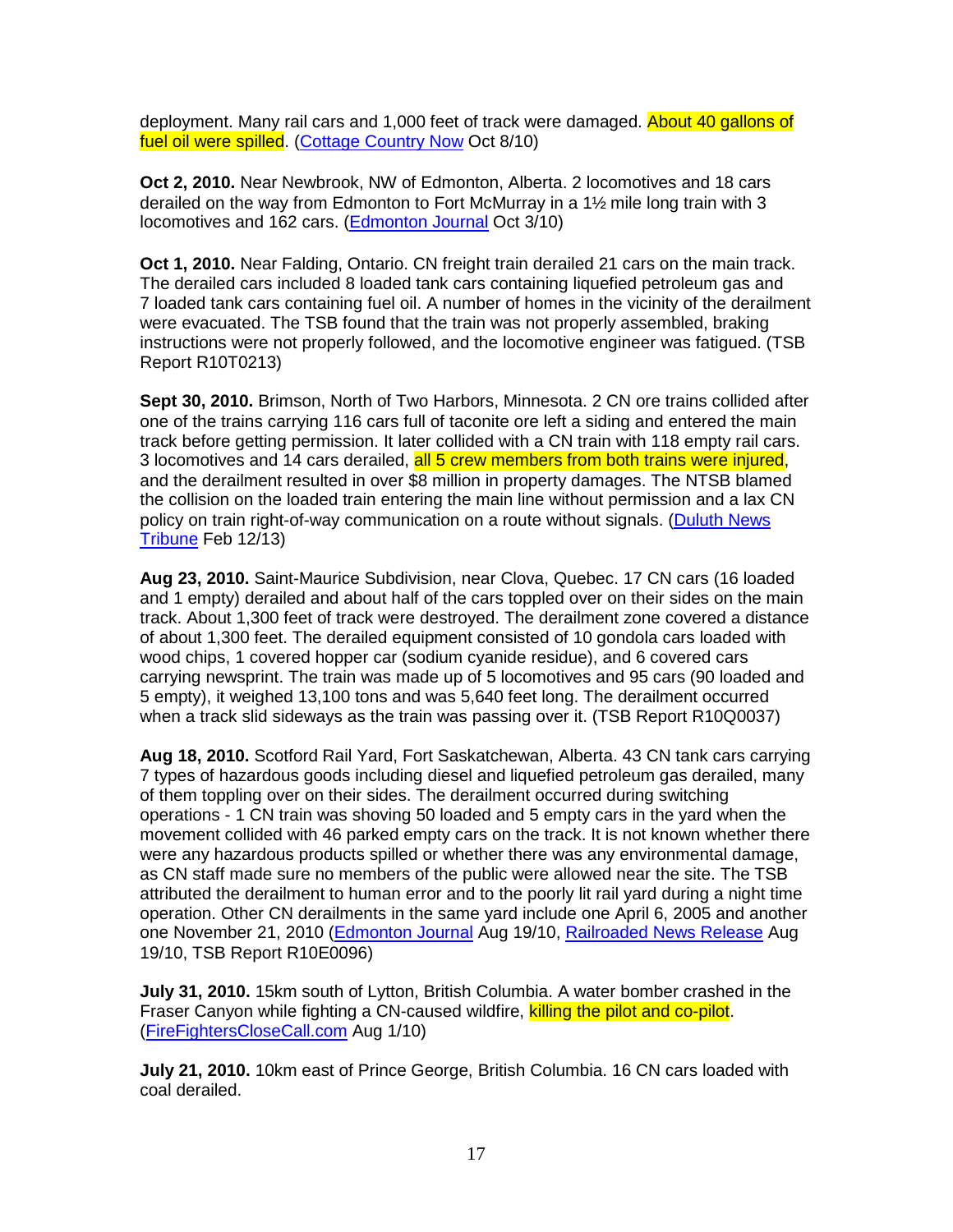**July 20, 2010.** Tk'emlups First Nation Reserve, near Kamloops, British Columbia. A fire investigator is confident that a CN engine in a rail yard ignited a large grass fire on the Tk'emlups First Nation Reserve. In 2009, the City of Kamloops billed CN for \$20,000 for firefighting when sparks from a train ignited a 3-day blaze. These are just a few examples of the many fires caused annually by CN. Idling and slow-moving locomotives, such as in rail yards, pose particularly high fire hazards. (Kamloops Daily News July 23/10)

**July 6, 2010.** Jasper Yard, Jasper, Alberta. A CN freight train collided with a Via passenger train while passengers were disembarking on the station track. The passenger train was pushed to a 45° angle. The CN l ocomotive and one of the Via passenger cars were damaged. The TSB attributed the accident to human error – improper communication between the 2 crews. (TSB Report R10E0080)

**June 15-28, 2010.** Between Sarnia, Ontario and Port Huron, Michigan. About 2,000 rail tank car loads of biodiesel were moved back and forth repeatedly across the Canada/U.S. border without unloading the cars. One CN worker said, "In 25 years, I'd never done anything like it…The clerk told me it was some kind of money grab. We just did what we were told." CN made \$2.6 million from the money-making scheme. (UPI Dec 3/12)

**March 30, 2010.** Pickering, Ontario. 9 cars of a 149-car CN train stretching 9,383 feet and weighing 12,166 tons jackknifed and derailed at the Pickering GO Station on the main track. 1 car spilled a load of lumber and the fuel tank of one of the 3 locomotives was punctured and **spilled 50 litres of diesel fuel which caught fire**. Local residents were concerned about the sixth derailment in as many years along this section of track running from Whitby to Pickering. This is of particular concern to Canadians living next to railways, considering that 12% of all rail traffic carries dangerous goods, according to the Railway Association of Canada. In April 2011, the TSB issued a scathing investigation report faulting the way in which this latest train was assembled. The train was pulled by 3 locomotives, all located in the front of the train, a method the TSB has blamed for a number of other CN derailments involving these too-long and too-heavy trains. Following a similar CN derailment near Brighton, Ontario in 2009, CN had pledged to start building trains over 8,500 feet long by spacing locomotives throughout the train, a technique known as distributing power, which cuts down on in-train forces. The TSB has investigated 10 derailments that involved longer, heavier trains and excessive in-train forces. 9 of these were Canadian National trains. CN has the lowest safety level rating, 1 or 2 on a scale of 5. One of many reasons identified for this poor safety record is the lack of dialogue by CN management with its train operators and the general strained relationship between the railway union and CN management. A "culture of fear" is known to exist within CN, and workers are reluctant to bring safety risks to the attention of their supervisors for fear of reprisal. (TSB Report R10T0056, The Toronto Star March 31/10, Financial Post April 15/11, Consider This April 21/11)

**March 2, 2010.** Morrisburg, Ontario. CN train derailed 26 cars on the Kingston Subdivision main track. The train comprised 2 locomotives and 121 cars (53 loaded, 68 empty). It was 8,703 feet long and weighed 9,641 tons. About 1,400 feet of track, including 4 crossovers, were damaged. The TSB blamed the derailment on a cracked axle and insufficient inspections by CN. (TSB Report R10T0035)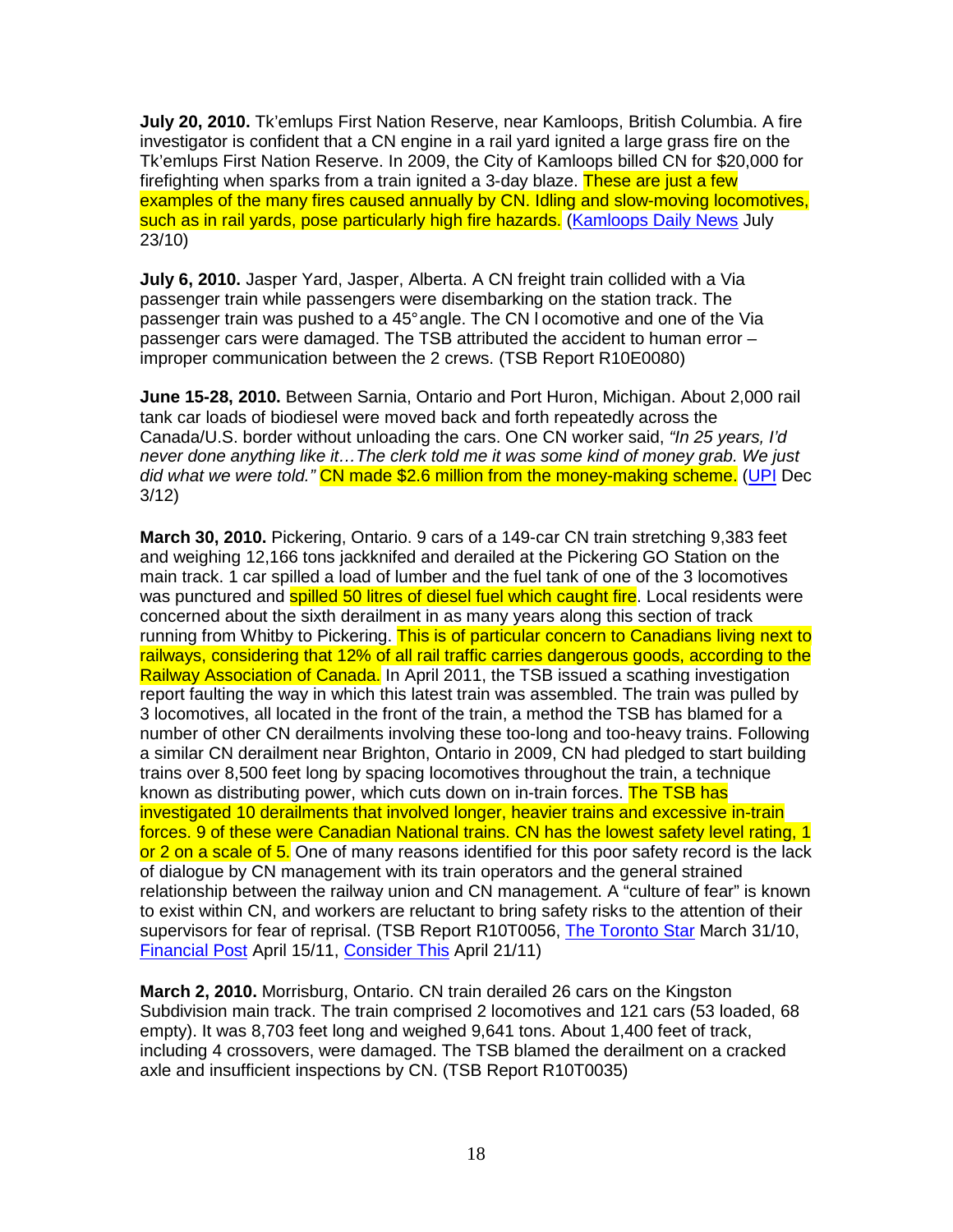**Feb 25, 2010.** St-Charles-de-Bellechasse, Quebec. A Via Rail passenger train on CN track entered a siding track at excessive speed resulting in 2 locomotives and 6 passenger cars derailing on the main track. 2 locomotive engineers and 5 passengers were injured. A house, garage and 6 motor vehicles were destroyed. Via passenger cars and siding track were also extensively damaged. **About 3,000 litres of diesel fuel spilled** from the derailed train, causing undisclosed environmental damage. The TSB reported the following factors as contributing to the derailment: snow accumulation, poor visibility, misinterpretation of the advance switching signal, and safety deficiencies related to medical testing for employees (slow transfer of medical information for locomotive engineers hired by Via Rail from CN and other railways). When the TSB investigation report was released March 6, 2012, TSB officials said Canadians have reason to fear rail safety because the rail industry and Transport Canada refuse to recognize the necessity of maintaining and in many cases improving rail safety measures. (CTV News March 6/12, TSB News Release March 6/12, TSB Report R10Q0011)

**Feb 9, 2010.** MacMillan Yard, Toronto, Ontario. 2 CN cars derailed in the yard during switching operations. 1 of the cars, a tank car, broke into 2 sections and **spilled its entire** load of about 57,000 litres of ferric sulphate – a hazardous corrosive liquid - along the roadway and adjacent tracks. The extent of environmental damage from the spill was not disclosed. 3 additional cars were damaged. The TSB reported that the tank split in 2 due to a small fatigue crack at a weld seam that should have included a reinforcing pad. (TSB Report R10T0020)

**Dec 5, 2009.** Rivers Subdivision, near Spy Hill, Saskatchewan. A CN freight train derailed 36 cars on the main track, including 22 tank cars loaded with dangerous goods – liquefied propane, benzene, plastic pellets. An undisclosed quantity of dangerous goods was subsequently spilled, resulting in a fire which initially involved 34 of the cars and burned for 6 days. All residents within a 1.6-kilometre radius were evacuated. About 400 feet of track were destroyed. The extent of environmental damage was not disclosed. The train consisted of 2 locomotives at the head of the train and 168 cars (142 loaded, 26 empty). It weighed 12,423 tons and was over 2 miles long. The TSB determined the probable cause of the accident was the sudden failure of a rail that had persistent surface defects. (TSB Report R09W0252, several additional sources)

**Nov 21, 2009.** Lac-St-Jean Subdivision, Sainte-Tite, Quebec. A CN train derailed 10 cars (5 loaded and 5 empty) on the railway bridge across des Envies River. About 200 feet of the main track were damaged and one span of the bridge was destroyed. The train consisted of 2 locomotives and 11 cars (5 loaded and 6 empty). It weighed 1,250 tons and was 850 feet long. The derailment was caused by a fatigued rail on the bridge that had developed numerous defects over time. (TSB Report R09Q0047)

**Nov 17, 2009.** Yale Subdivision, near Komo, British Columbia. A CN freight train consisting of 1 locomotive, 45 loaded cars and 13 empty cars struck a debris slide of rock, mud and trees on the main track that derailed the locomotive and 3 cars loaded with copper concentrate. The train struck the slide, rode up and over it and came down on the other side where the locomotive rolled over onto its side. The first 3 cars behind the locomotive jackknifed and derailed. About 833 gallons of fuel were spilled from the locomotive, which overturned on its side, resulting in undisclosed environmental damage. The locomotive engineer sustained contusions and a laceration to his right leg. The conductor suffered a fractured right thumb and contusions. Both were taken by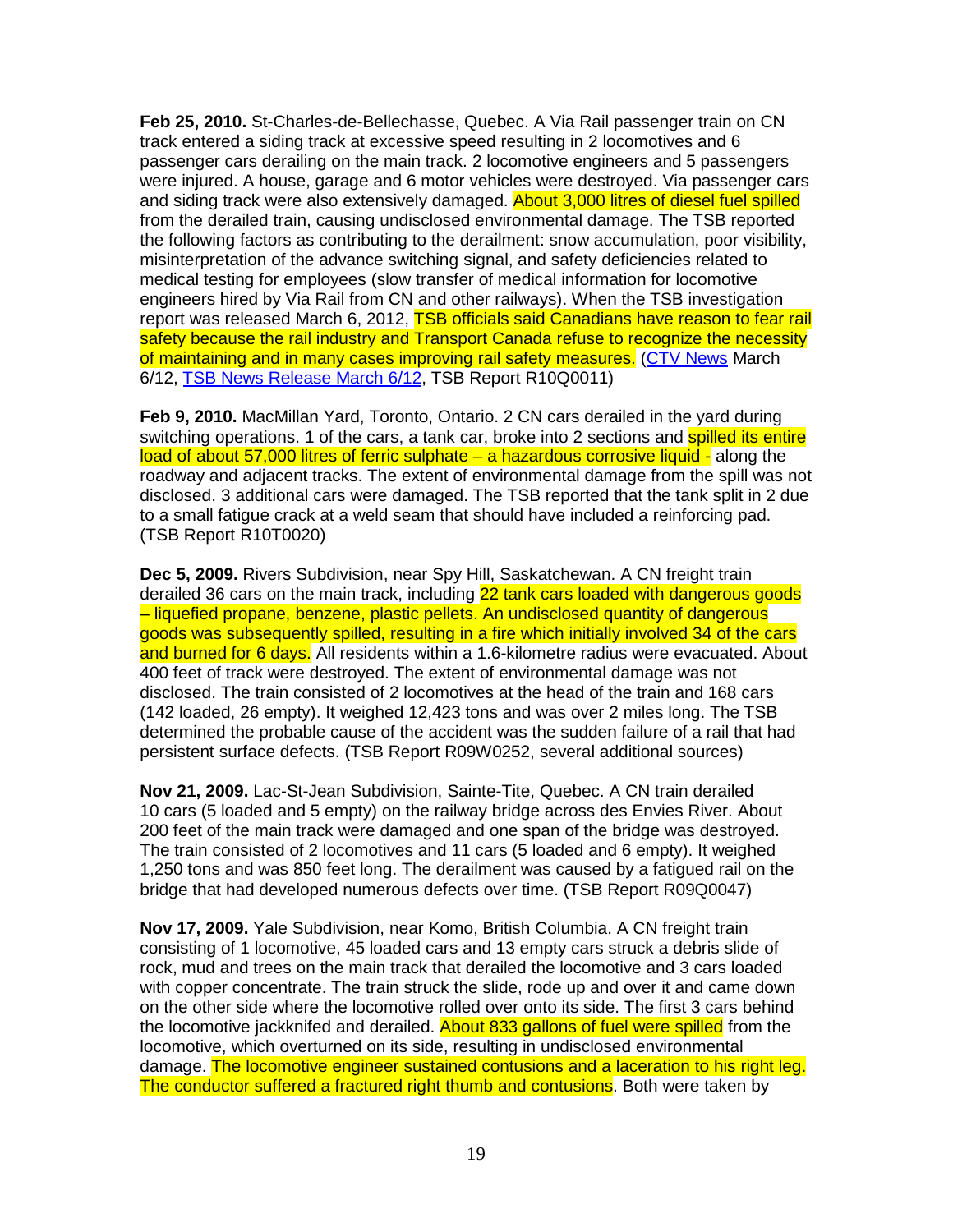ambulance to the hospital in Hope. The train weighed 6,394 tons and was 3,519 feet long. (TSB Report R09V0235)

**July 17, 2009.** Limoilou Yard, Quebec City, Quebec. 5 CN tank cars derailed. A turnout and about 180 feet of track were damaged. Aviation fuel, which is extremely flammable and explosive, spilled from one of the tank cars. A safety perimeter was established around the derailment area. The Dufferin-Montmorency Highway and neighbouring public roads were closed to traffic. The derailment occurred when a track in one of the yard switches rolled over due to the lateral forces exerted by the heavy tank car wheels. (TSB Report R09Q0030)

**June 28, 2009.** Redditt Subdivision, Jones, Ontario. A CN train collided with the tail end of another CN train which was stopped on the main track. As a result of the collision, the 4 intermodal cars (six platforms in total) from the stationary train and the 3 locomotives from the moving train derailed. The locomotive engineer from the moving train was transported to hospital with injuries. The TSB reported miscommunication between the rail traffic controller and the operating crew of the moving train. (TSB Report R09W0118)

**June 19, 2009.** Cherry Valley, Illinois. 19 of 74 tank cars carrying flammable ethanol, derailed at a highway railway crossing where cars waited for the train to pass. 13 of the derailed cars were punctured, causing the ethanol to spill which exploded into a huge fireball. The train, hauling a total of 114 cars, was carrying about 2 million gallons of ethanol. One 44-year-old woman waiting at the railway crossing burned to death, and 9 to 11 others were injured (reports vary). The dead woman's husband was burned but survived and her 19-year-old pregnant daughter was injured and lost her baby. 600 nearby homes were evacuated due to the intensity of the ethanol fire. About 60,000 gallons of ethanol spilled into a creek that flows into the Rock and Kishwaukee rivers, killing a minimum of 72,350 fish, many of which were game species. The Illinois Attorney General found CN Rail responsible for what was characterized as the single-largest fish kill that was not natural in the history of the state of Illinois. Monetary damages were estimated to total \$7.9 million. The NTSB investigation found a washout of the tracks, a failure of CN's emergency communications, and inadequate design of the tanker cars all contributed to the derailment and severity of the accident. The NTSB report released in February 2012 contained many more criticisms of CN. Associated Press research of U.S. statistics revealed that ethanol tank cars have been breached in at least 40 serious accidents between 2000 and mid-2012. An Illinois District County Court ordered CN to pay US\$36 million to settle 2 negligence lawsuits that revealed Canada's largest railway was negligent in the operation, maintenance and supervision of the train and track. (Associated Press Sept 12/12, Rock River Times June 6/12, NTSB Report RAR-12-01)

**May 22, 2009.** CN Walker Yard, Edmonton, Alberta. A fire broke out in the rail yard and was contained within about an hour. Generally, rail yards pose high fire risks because extremely flammable diesel fuel, oil, grease and solvents leak and drip all over the ground from locomotives and rail cars. As well, tank cars carrying flammable products often ignite during derailments and spills in rail yards. (Edmonton Sun May 23/09)

**May 19, 2009.** Becancour, Quebec. A stub sill was reported broken on a tank car loaded with chlorine at a chemical plant. (A stub sill is part of the frame which connects the tank cars.) Based on this particular type of fault, the **TSB warned, "that tens of thousands of** faulty railway cars may be in operation, hauling dangerous goods across Canada". (TSB Report R09W0016)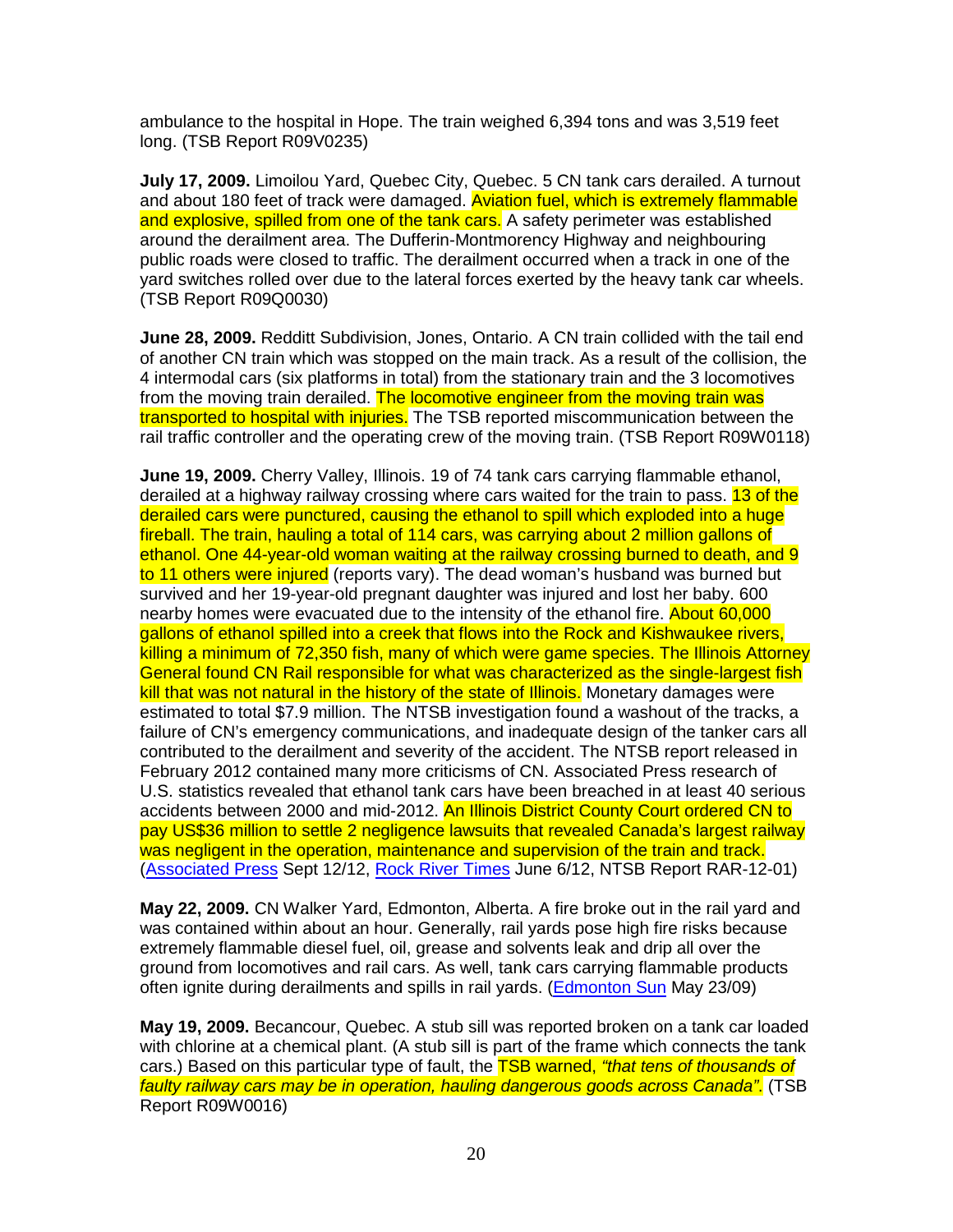**March 21, 2009.** Kingston Subdivision, near Brighton, Ontario. 6 of 137 CN rail cars were ripped off the main track - 3 carrying hazardous materials - after the train, which stretched nearly 2.7km, came to an unexpected and abrupt stop. This forced some of the heavier loaded cars in the back of the train to crash into some lighter empty ones closer to the front, causing the knuckle on the 107<sup>th</sup> car to break. CN and others have been realizing significant cost savings by increasing the length and weight of their trains, and by improperly assembling them, but at the same time this practice is compromising safety. As a result of the increasing number of derailments of too-long, too-heavy and improperly assembled trains, the federal government launched a 2-year study in an attempt to develop regulations to address the problem. (TSB Report R09T0092)

**Feb 13, 2009.** Allanwater Subdivision, Robinson, Ontario. A CN freight train derailed 2 locomotives and 29 cars on the main track. The derailed cars included a load of sodium chlorate and 2 loads of propane. The derailed cars struck an 800-gallon wayside propane tank that fuelled a switch heater, puncturing it and igniting an explosion and fire. The fire engulfed most of the derailment site, including approximately 15 of the 29 derailed cars. 2 tank cars of lard and a carload of lumber were consumed in the fire. Several bulldozers and large backhoes were brought to the accident site to contain the fire and to work on restoring the rail line. The heavy equipment spread the damaged rolling stock about the site and covered it in snow in an effort to extinguish the fire, which burned for about 24 hours. The train consisted of 2 locomotives at the head of the train and 94 cars. It weighed 10,386 tons and was 6,061 feet long. The TSB was unable to determine the cause of the derailment because the wrecking and restoration work had commenced without TSB consent. (TSB Report R09W0033)

**Jan 14, 2009.** Near Dugald, Manitoba. A faulty stub sill went undetected, allowing a tank car loaded with 51,500 pounds of flammable liquid propylene to separate from the rest of the train before coming to a stop. (A stub sill is part of the frame which connects the tank cars.) In a scathing report issued August 25, 2010, the TSB said the lack of formal protocols to record and report stub sill failures may prevent other broken parts from being found before the next accident. The TSB warned "that tens of thousands of faulty railway cars may be in operation, hauling dangerous goods across Canada". The TSB continued, "Approximately 41,000 cars within the North American tank car fleet are equipped with this model of stub sills, and approximately 35,000 of them are in dangerous goods service…These numbers are alarming and must not be ignored." Adding to the concern, Transport Canada, the regulator, was either unaware of, or had limited information regarding, stub sill failures so the problem has gone undetected. The TSB strongly suggested Transport Canada take the lead in coordinating with the railway industry and other North American regulators on the issue of reporting stub sill failures. (This does not appear to have been done.) Adding to the risk, the TSB said today's trains are longer and heavier than ever, making them more difficult to control. Alarmingly, stub sills manufactured according to older design criteria may be more susceptible to failure in the current operating environment of longer heavier trains. Prior to the mid-1990's, an average train in main-track service was about 5,000 feet long and weighed 6,000 to 7,000 tons. Following the privatization of CN in 1995, some of the trains are now over 12,000 feet long and weigh more than 10,000 tons. (TSB News Release Aug 25/10, TSB Report R09W0016)

**Dec 31, 2008.** Drummondville Substation, near Villeroy, Quebec. 33 CN cars derailed on the main track - 7 tank cars with residue, 6 empty box cars and 20 loaded covered hopper cars. 2 main-track turnouts were damaged. A switch heater gas line was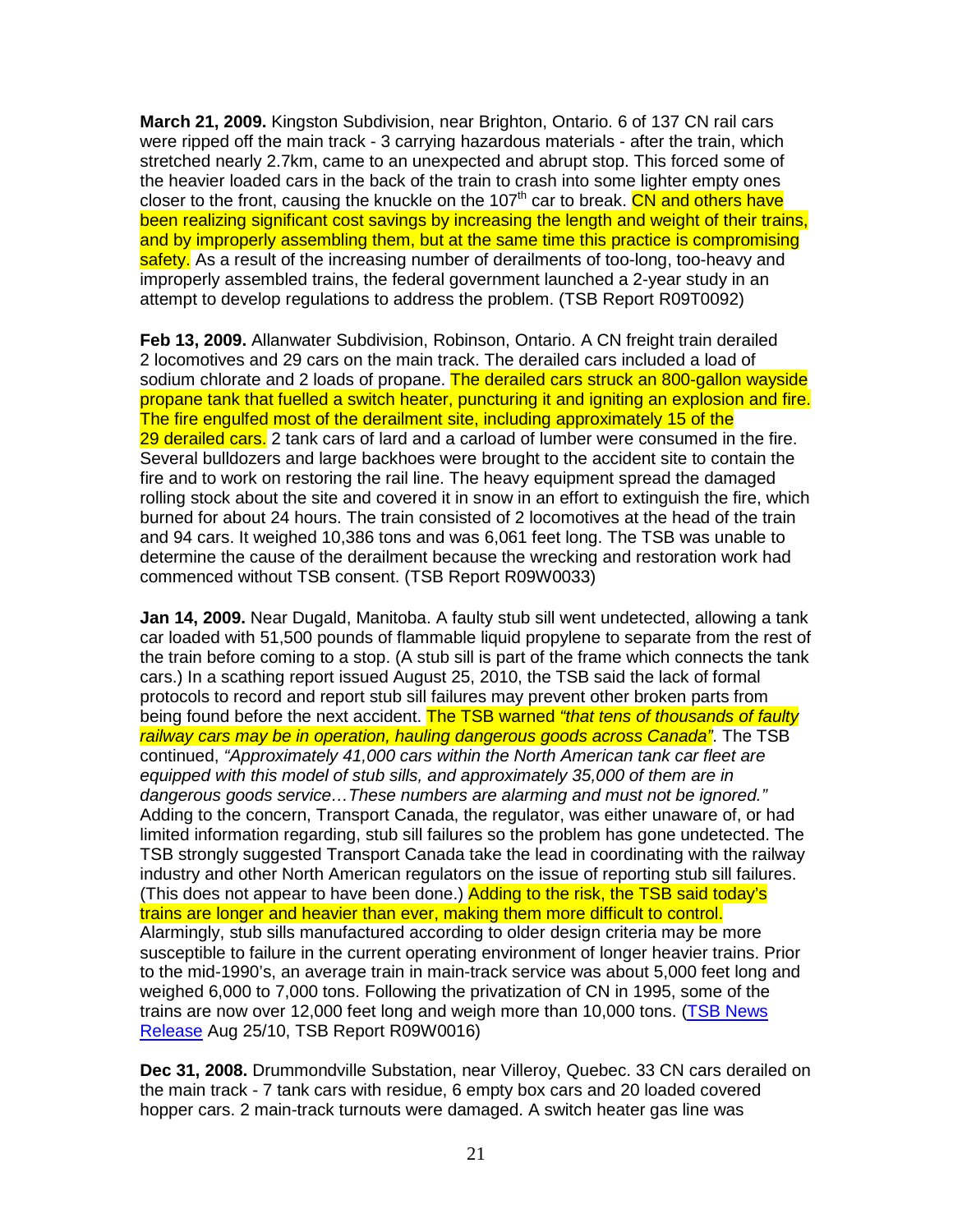severed, causing about 2,000 gallons of propane gas to leak into the air. About 500 feet of track were destroyed. The train consisted of 3 locomotives and 115 cars (70 loaded and 45 empty), weighed 10,800 tons and was 7,000 feet long. The local fire department was advised by local residents of the accident, arrived on the scene shortly thereafter, and established a safety perimeter, evacuating about 70 residents from the area. Passenger and freight train service were suspended for several days. The TSB reported that the train derailed when the switch heel block joint failed under the weight of the train, and that a simple wrench test would have detected the loose switch bolts. (TSB Report R08Q0028)

**Dec 18, 2008.** Edson Subdivision, Peers, Alberta. A CN freight train weighing 9,444 tons and 8,244 feet long derailed 48 of its 147 cars on the main track. The derailed cars included 16 loaded hopper cars, 7 loaded centre beam bulkhead flat cars, 3 loaded box cars, 12 empty covered hopper cars, a loaded gondola, and 9 tank cars carrying residue. The first 6 derailed cars had left the track on the high side of a curve. The following 42 cars were derailed on both sides of the track. About 1,715 feet of main track were damaged. The TSB reported that, as the train was travelling through the curve, the high rail likely broke under the 21st car or one of the adjacent cars due to heavy loads and inservice forces. (TSB Report R08E0150)

**Oct 21 & 22, 2008.** Symington Yard, Winnipeg, Manitoba. 3 CN cars derailed in the yard on October 21. On October 22, a CN mechanical crew was cleaning up the derailment site. While one of the clean up crew members was monitoring a crane that was lifting a derailed car, the employee was struck by a locomotive that was in switching operation right next to the derailment work site. The employee, who suffered a broken wrist, a facial laceration and a bruised knee, was taken to the hospital. The TSB questioned why CN decided to resume normal switching operations so quickly and so close to the derailment site where clean up activities were underway. This resulted in reducing the physical space available to the clean up crew and, therefore, the level of protection. The locomotive struck the employee because the physical space required to conduct re-railing activities was insufficient. (TSB Report R08W0219)

**Oct 1, 2008.** Near Hamiota, Manitoba. 11 empty cars of a 153-car CN train derailed, causing major damage to both the rail lines and the cars. (TCRC76 Oct 2/08)

**July 3, 2008.** CN Bedford Subdivision, Halifax, Nova Scotia. A Via Rail train was moving westward exiting a loop track. At the same time a CN train was reversing eastward toward Halifax Ocean Terminals. In an area where sightlines were restricted due to the curvature of the track and a rock cut, the 2 trains collided. As a result of the collision, 2 locomotives, a baggage car and 5 coaches of the Via train were severely damaged. There was also some track damage. (TSB Report R08M0063)

**June 23, 2008.** Wabamun, Alberta. A stub sill on a tank car completely severed from the car during normal CN train operation. The car was scrapped with, unfortunately, no record of the stub sill failure which could have helped fix the problem on many other tank cars carrying dangerous goods. (A stub sill is part of the frame which connects the tank cars.) Based on this particular type of fault, the TSB warned, "that tens of thousands of faulty railway cars may be in operation, hauling dangerous goods across Canada". (TSB Report R09W0016)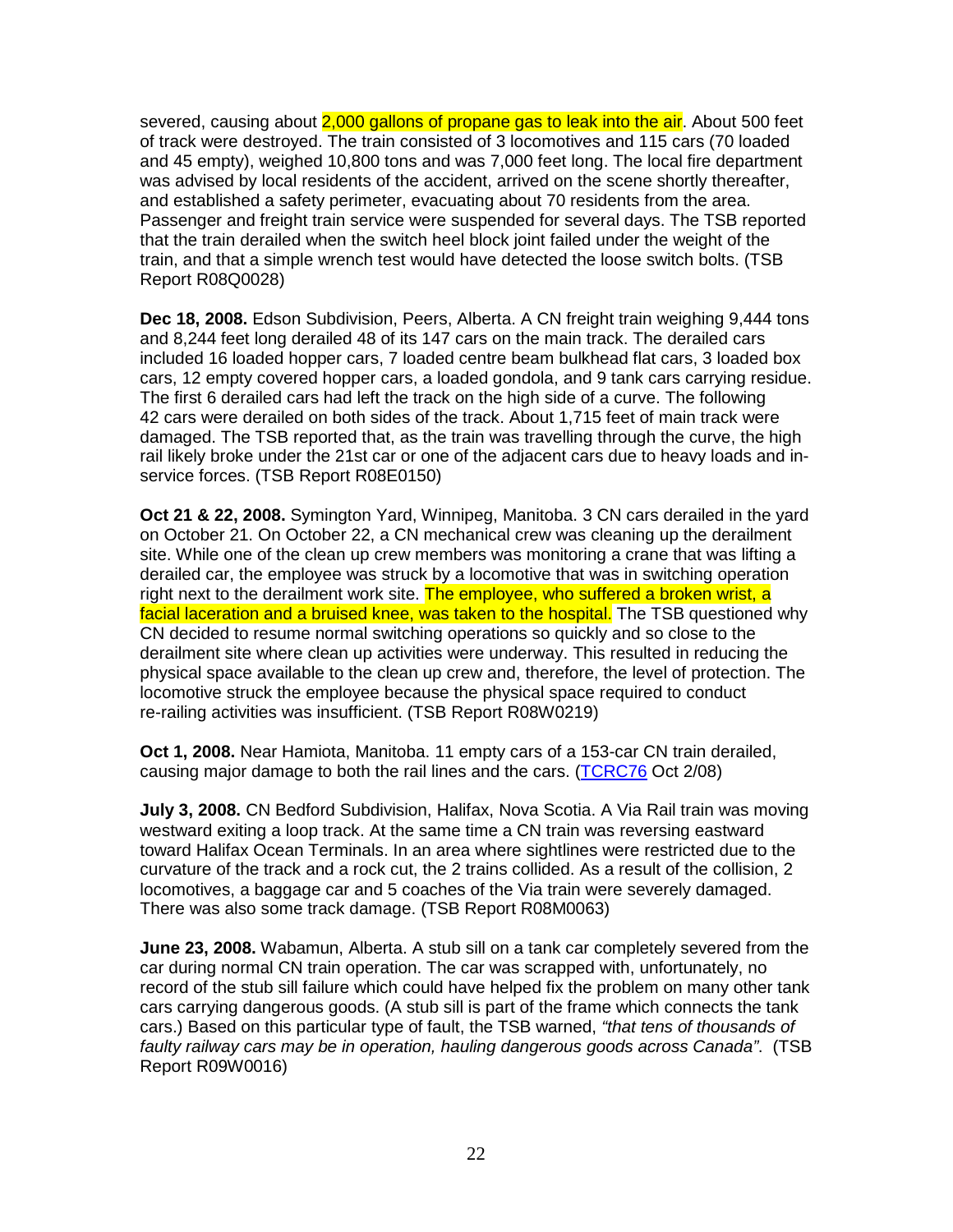**May 2008.** Standing Committee on Transport, Infrastructure & Communities released its report on Rail Safety in Canada. The report was particularly critical of CN's carrying out of safety standards and manner of reporting safety issues. The Committee wrote, *"Due* to the frequency of rail accidents in Canada in the last few years, notably in British Columbia, Alberta, Ontario and Quebec, there is a concern that the rate of accidents is on the rise. The repercussion from these accidents has been severe in terms of human fatalities and environmental damage." The Committee remained concerned about both the increase in main track derailments and the need for better rail safety generally across the country. There is a lack of accountability by both Transport Canada and the railroads with regard to rail safety. Transport Canada is not accountable enough in enforcing safety regulations, ensuring the implementation of safety procedures is more consistent across the country, conducting safety audits and making safety audit results public. Transport Canada needs more resources and needs a more hands on approach to rigorous inspection programs and to enforcing safety regulations. The railways, particularly CN, were criticized for the lack of meaningful management-employee consultations, poor crew training, poor employee fatigue management, and poor prioritizing and carrying out of safety procedures. The Committee also criticized Transport Canada and the railways for the serious delays in implementing the Safety Management Systems, developed 7 years earlier. On a scale of 1 to 5, with 5 being the optimal level, CN was at level 1 or 2, CP at 3 and Via Rail at 4 in terms of progress to properly implement the Safety Management Systems. CN employees were reluctant to report safety violations, for fear of reprisals from the company, and stated they were working within a "culture of fear". The fear of discipline for reporting safety violations was viewed by CN employees as a major deterrent to reporting such violations. The Standing Committee developed 14 recommendations to address the above-mentioned shortcomings. (Standing Committee Report May 2008, Maclean's July 7/08)

**Feb 18, 2008.** Oakville Substation, Aldershot, Ontario. 20 CN cars derailed including 5 residue tank cars - 3 containing sulphuric acid residue and 2 containing sodium hydroxide residue. There was significant structural damage to a neighbouring industrial building. The train consisted of 3 locomotives and 139 cars (79 loaded, 43 empty, and 17 residue tank cars). It weighed 11,908 tonnes and was 8,027 feet long. The TSB reported that a rail car wheel broke while the train was moving through a curve in the track. The wheel was defective and had been deteriorating for some time. The TSB said without an appropriate quality assurance process for inspecting wheels, derailments will continue. (TSB Report R08T0029)

**Oct 30, 2007.** Malport, Ontario. A CN freight train derailed while stopping to set off a block of intermodal cars. The train consisted of 4 locomotives at the head of the train and 131 cars (59 loaded and 72 empty), was 7,839 feet long and weighed 7,810 tons. 32 cars derailed and about 2,500 feet of track were destroyed or damaged. The TSB investigation determined that weakened track rolled over, initiating the derailment. The derailment actually consisted of 2 separate derailments, an initial one involving only 2 cars, and then a subsequent one that resulted in other derailed cars continuing to spread rail until the added drag finally brought the train to a stop. (TSB Report R07T0323)

**Oct 27, 2007.** Edson Subdivision, Peers, Alberta. A CN train did not stop prior to a stop signal on the main track and collided with a second CN train that was entering the siding. As a result of the collision, the locomotives and 22 cars of the train that could not stop derailed; 10 other cars were damaged but did not derail. 5 cars on the train that was hit derailed and 4 other cars were damaged but did not derail. The TSB reported that the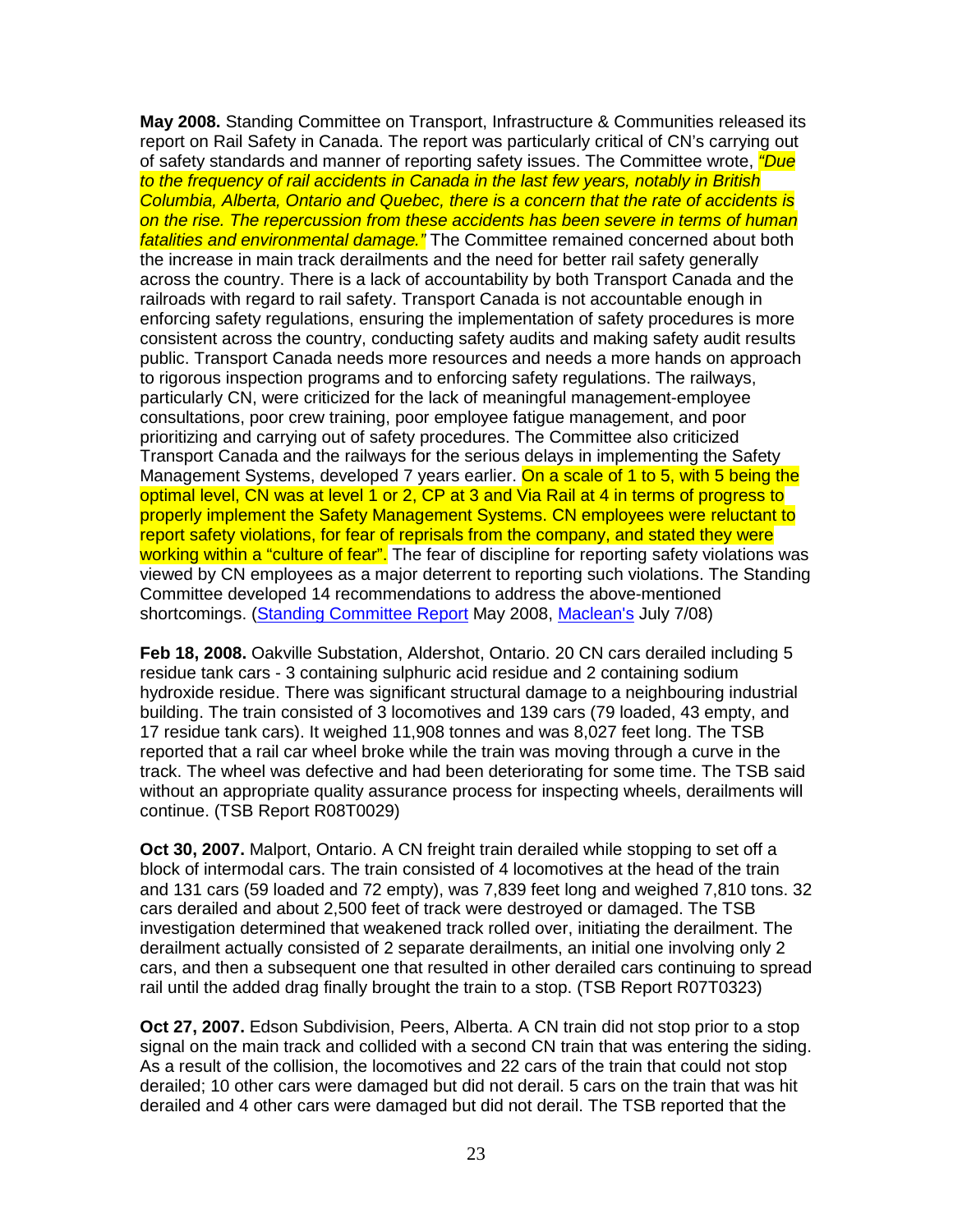locomotive engineer in the train that failed to heed the stop signal was fatigued. The report said despite previously-acquired knowledge on employee fatigue, the countermeasures that CN had in place were ineffective. In view of the severity of the accident and the availability of other crews at that location, consideration should have been given to relieving the crew from the train that missed the stop signal. (TSB Report R07E0129)

**Sept 17, 2007.** Halton Subdivision, MacMillan Yard, Toronto, Ontario. A CN train remotely controlled by Beltpack and consisting of 67 loaded cars and 30 empties sidecollided with the tail end of a second CN train. 2 locomotives and 2 cars from the remotely controlled train derailed. 6 cars on the other train derailed and/or sustained damage, including 2 special dangerous goods tank cars containing chlorine gas. Both of these cars were severely damaged. About 3,785 litres of diesel fuel spilled from the derailed locomotives and seeped into the ground. About 3,000 litres of diesel fuel were reported to have been recovered and 4 tons of contaminated soil was removed. The extent of environmental damage was not disclosed. The remotely controlled train weighed 9,054 tons and was 5,914 feet long. The TSB reported that the new conductor operating the train by Beltpack remote control had inadequate training and experience for switching long, heavy trains by remote control. The TSB also indicated that the train was actually too long and too heavy to be operated by remote control at all. (TSB Report R07T0270)

**Sept 17, 2007.** 48km east of Terrace, British Columbia. 29 of 99 grain cars derailed on CN's northern B.C. main line. (Business Edge May 10/07)

**Aug 4, 2007.** Chetwynd Subdivision, CN Yard, Prince George, British Columbia. During a switching operation in the yard located on the banks of the Fraser River, a CN train remote controlled by a Beltpack and pulling 53 loaded cars struck a second CN train which was entering the yard. The remote controlled train struck a car loaded with gasoline, derailing it as well as the adjacent car also loaded with gasoline. 2 locomotives, a yard slug unit (a car that provides traction and braking effort to a locomotive) and a centre beam flatcar loaded with lumber in the remote controlled train derailed. A massive fire broke out, burning and destroying the 2 tank cars loaded with gasoline, the centre beam flatcar, as well as the 2 locomotives and slug unit of the remote controlled train. About 172,600 litres of fuel (1,600 litres of diesel and 171,000 litres of gasoline) were spilled, some of which was consumed by the fire. Water bombers were called in to help fight the fire. Health officials issued a voluntary evacuation order for nearby residents. An undisclosed amount of gasoline also spilled into the nearby Fraser River as slicks were seen swirling downstream. The extent of environmental damage was not disclosed. The TSB investigation reported that the CN staff operating the train by remote control Beltpack were inadequately trained and had no experience switching long, heavy trains by remote control. (CBC News Aug 4/07, TSB Report R07V0213)

**April 28, 2007.** Kingston Subdivision, Cobourg, Ontario. A CN freight train derailed a Herzog track maintenance machine and 21 empty multi-level cars on the main track. During the derailment, the fuel tank on the Herzog maintenance unit was punctured, spilling about 9,084 litres of diesel fuel. The fuel ignited, setting fire to the Herzog unit and about 1,000 feet of track structure, including the Burnham Street level crossing. The local fire department responded and extinguished the fire. The train consisted of 3 locomotives at the head of the train and a mix of 84 empty and loaded cars. It was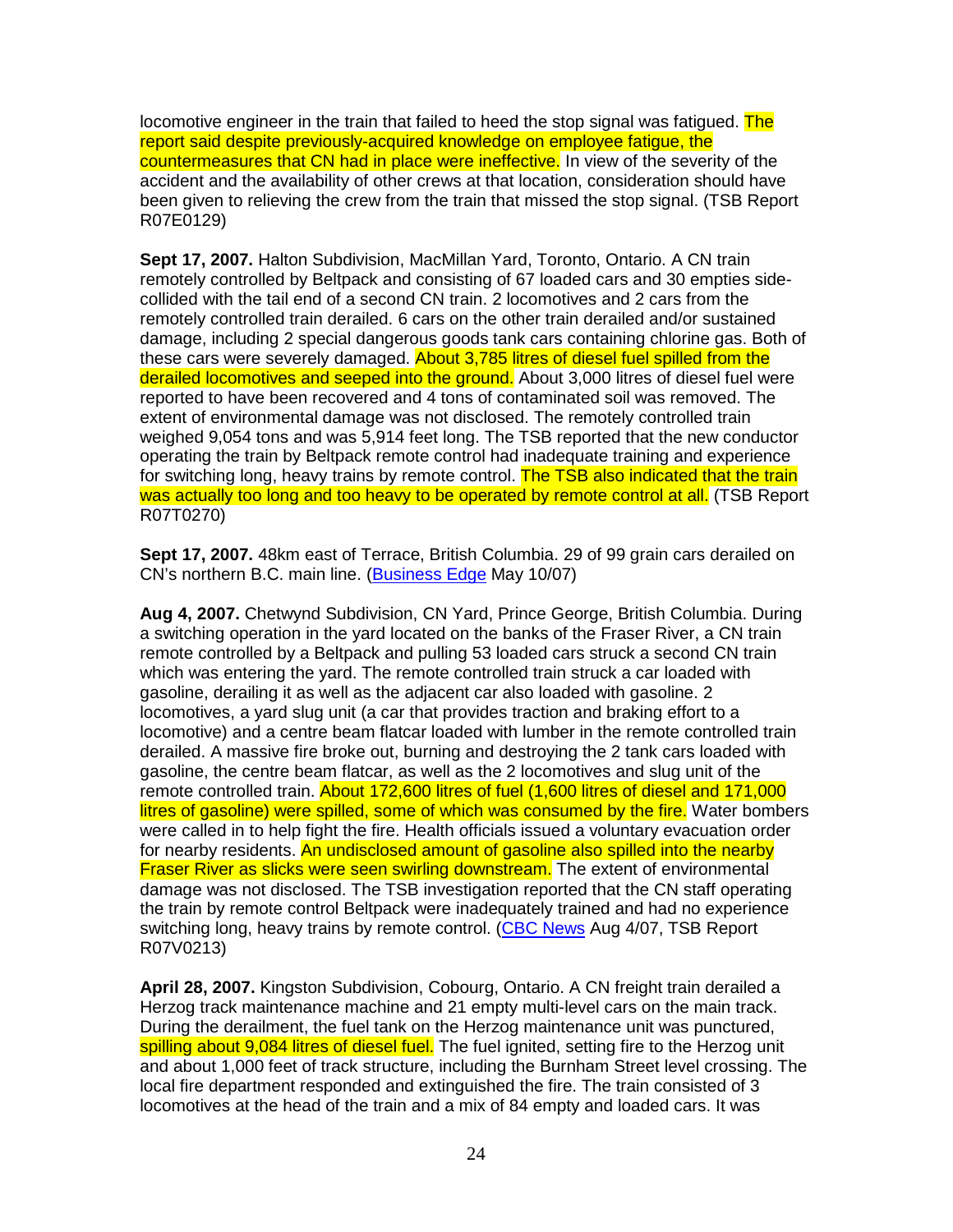9,602 feet long and weighed 9,000 tons. The TSB investigation determined that the marshalling of the train, with placement of a car equipped with non-standard couplers at the head-end of a train with significant trailing tonnage, was a contributing factor to the accident. A quote from the TSB report read, <sup>"</sup>CN's train design planning system does not take weight distribution within the train into consideration when the train service plan is produced. In comparison, other Canadian railway companies require that freight trains be made up…with the loads marshalled closest to the locomotives to reduce the probability of undesirable track/train dynamics occurrences." The TSB also wrote, "Despite a recent derailment under similar circumstances where Canadian National investigators were made aware of the unique coupler design of the Herzog machine, the machine was allowed to be marshalled in trains without additional restrictions." (TSB Report R07T0110)

**March 29, 2007.** North of Huntington, Quebec. A CN freight train derailed 8 cars on the main track. 4 of the derailed cars were tank cars loaded with sulphuric acid (a dangerous good), 2 cars were loaded with wood products and 2 cars were loaded with paper. 6 of the cars, including 3 of the tank cars loaded with sulphuric acid, flipped over on their sides down an embankment. The train consisted of 2 locomotives and 80 cars (78 loaded and 2 empty). It was 4,771 feet long and weighed 10,382 tons. About 1,200 feet of track were damaged. In some places the track had buckled and was forced laterally up to 2 feet. The TSB reported the rail anchoring condition was poor and may have contributed to the derailment. (TSB Report R07D0030)

**March 12, 2007.** Queen's switch, Kingston, Ontario. CN freight train derailed 32 cars. (Colin Churcher's Railway Pages)

**March 7, 2007.** Chicago, Illinois. The crew of a CN train left 2 locomotives, which had only air brakes applied, on a grade at CN's Lumber Street interchange. The 2 uncontrolled and unmanned locomotives rolled about 1,789 feet along CN's track and onto Amtrack's track where they collided with the lead locomotive of a standing Northern Illinois Regional Commuter Railroad (Metra) train. About 55 passengers were aboard the eighth Metra passenger car at the time of the collision. The other 7 passenger cars were empty. 7 passengers and the Metra engineer and assistant conductor were transported to area hospitals with minor injuries. The total property damage was estimated to be \$75,766. The NTSB determined the probable cause of the collision was the failure of the CN engineer and conductor to properly secure the CN locomotives before leaving them unattended. (NTSB Report RAB-07-04)

**March 3, 2007.** Napadogan Subdivision, Juniper, New Brunswick. A CN freight train derailed 18 cars, including 3 dangerous goods tank cars (liquefied petroleum gas residue) on the main track. The derailed equipment consisted of 12 empty covered hopper cars, 2 tank cars that contained non-dangerous goods residue, and 3 tank cars which contained liquefied petroleum gas residue. They had detached from the train and piled up on either side of the main track. 10 of the cars were destroyed. The 3 liquefied petroleum gas tank cars experienced some jacket damage. Rail car wheel sets were strewn about the derailment site. There were more than 50 broken rails in the 14 miles between Juniper and the accident site. Damaged infrastructure included 2 switches, a hot box detector and its associated bungalow, a private crossing for a logging road, as well as 14 miles of track. The train consisted of 3 locomotives and 100 cars (42 loaded, 49 empty, and 9 with residues), weighed 7,600 tons, and was 6,850 feet long. The TSB reported the train derailed following the fracture of a wheel caused by the improper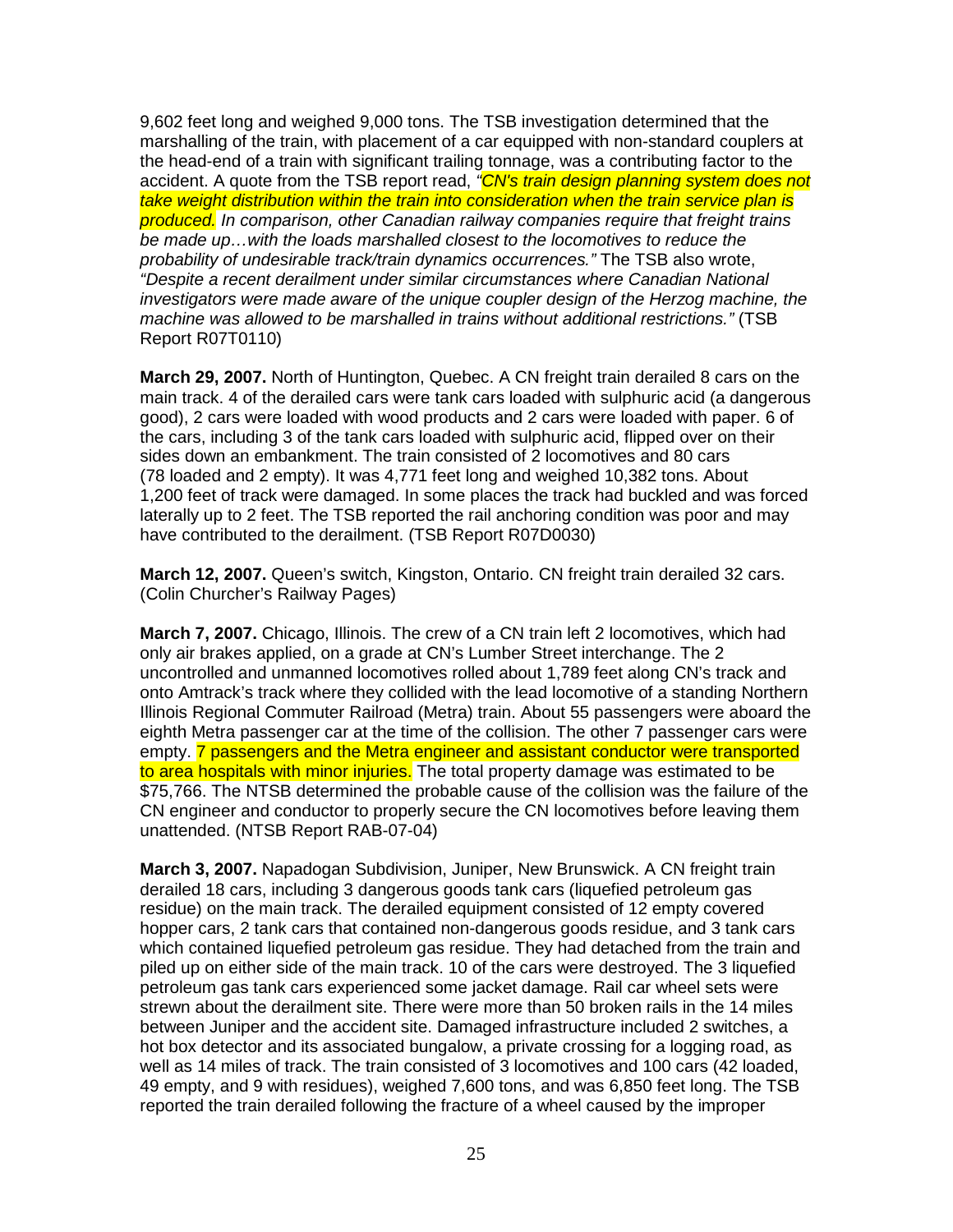functioning of the car's air brakes due to a stuck slide valve on the service portion. (TSB Report R07M0017)

**Feb 13, 2007.** Sprague Subdivision, Symington Yard, Winnipeg, Manitoba. A CN train remote controlled by a Beltpack was accidentally made to travel westward during a switching operation when the operator meant to send the train eastward. The remote controlled train sideswiped a second CN train that was outbound. 4 empty covered hopper cars from the remote controlled train derailed. A total of 9 cars were damaged. The first 2 derailed cars were on their side, the third car came to rest at a 45° angle and the fourth derailed car remained upright. On the outbound train, 3 covered hopper cars loaded with grain and 1 empty covered hopper car were damaged. As well, a stationary empty auto rack car, which was stored on an adjacent track, was damaged. The TSB warned that greater care was required by CN operators who control trains in rail yards with remote controls. In this particular case, the operator was sitting in a motor vehicle that was travelling away from the train which made it very difficult to visually monitor the train he was operating by remote control. (TSB Report R07W0042).

**Feb 12, 2007.** Drummondville Subdivision, near Drummondville, Quebec. 8 of 105 cars in a CN freight train derailed when a knuckle on the  $75<sup>th</sup>$  car broke. 1 of the derailed cars was a tank car with aviation fuel residue. About 850 feet of track were damaged. The train was pulled by 5 locomotives all located at the front end of the train, was 7,006 feet long and weighed 10,815 tons. The TSB investigation determined that the improperly assembled train (empty cars ahead of loaded cars) contributed to the derailment. CN and others have been realizing significant cost savings by increasing the length and weight of their trains, and by improperly assembling them, but at the same time this practice is compromising safety. (TSB Report R07D0009)

**Jan 7, 2007.** Montmagny Subdivision, Montmagny, Quebec. A CN freight train derailed 24 cars (19 loaded and 5 empty) on the main track. 4 of the derailed tank cars contained sulphuric acid, a dangerous good. 1 of these cars was damaged which created a risk because it was located on a bridge over a river. The rest of the derailed cars included: 3 tank cars loaded with non-dangerous liquids, 4 centre beam flat cars, 2 automobile carriers, and 11 covered hopper cars. These cars were derailed in an accordion pattern across the main track, the station platform, and into the street behind the station. A workshop trailer owned by CN was destroyed, and the Via Rail station building and 2 inhabited houses were damaged. About 600 feet of track, a main-track turnout, numerous switch parts, the deck and the west span of the bridge over the Rivière du Sud were also damaged. The train consisted of 3 locomotives and 122 cars (72 loaded and 50 empty), weighed 10,587 tons and was 8,384 feet long. The TSB reported that the train derailed when a switch point rail broke under the train. The TSB also suggested that, considering all the derailments in Canada, perhaps there is a need for tracks to be maintained at a level higher than that required by the Railway Track Safety Rules. (TSB Report R07Q0001)

**Nov 11, 2006.** Kingston Subdivision, Moira, Ontario. A spike puller operator on contract to CN was fatally injured while attempting to perform repairs to his Nordco Grabber Model A Spike Puller. The accident occurred when the right side joystick controller of the spike puller was inadvertently activated, causing the right-hand roller frame assembly to drop rapidly onto the machine operator underneath the machine. (TSB Report R06T0281)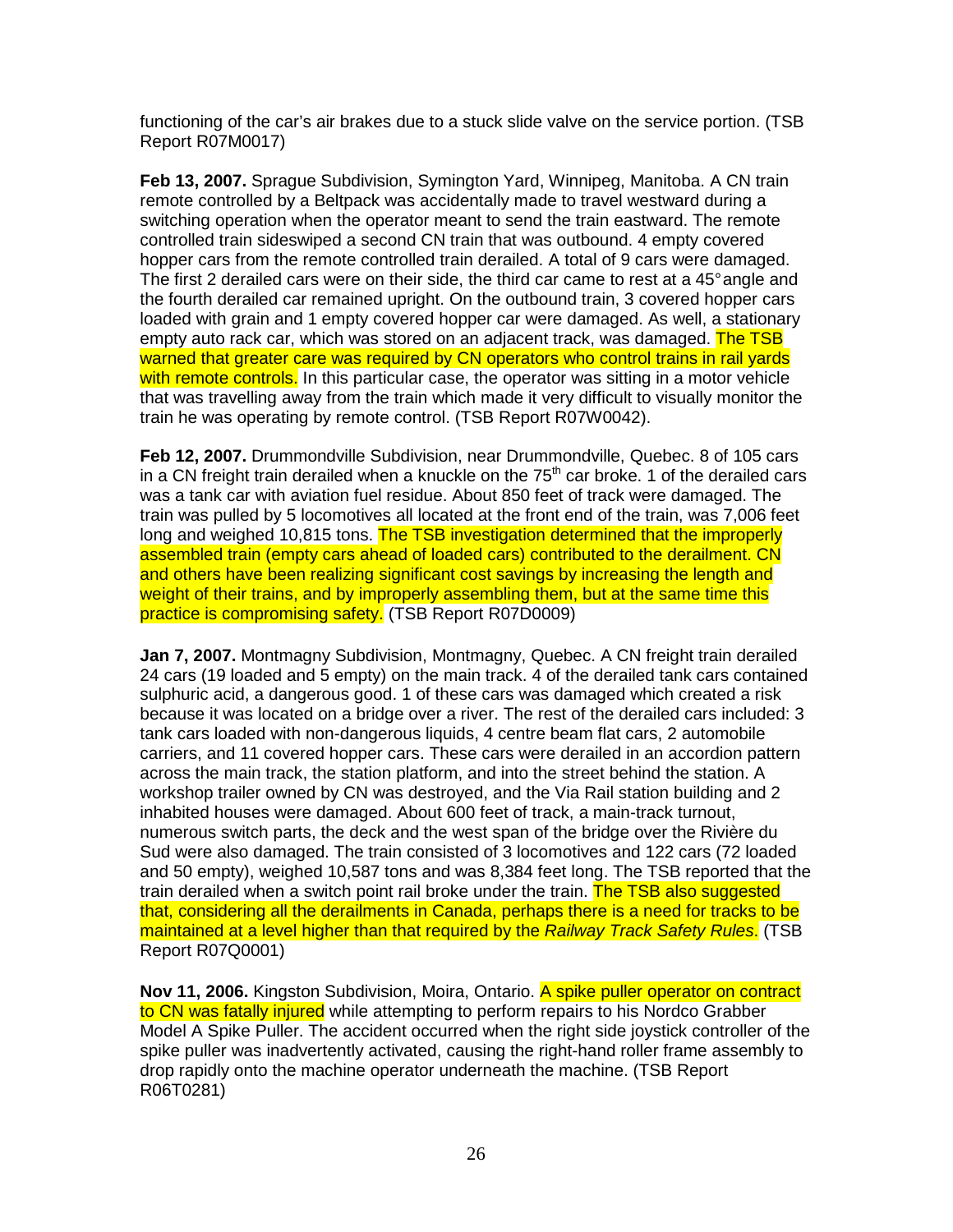**Aug 27, 2006.** Lac-Saint-Jean Subdivision, Chambord, Quebec. A CN freight train derailed 12 cars, 5 loaded and 7 empty, on the main track. The derailed equipment consisted of 4 gondola cars loaded with wood chips, 1 tank car loaded with a flammable liquid, 4 empty box cars, and 3 empty gondola cars. About 1,400 feet of track were damaged. The train consisted of 2 locomotives and 93 cars (20 loaded, 73 empty), weighed 4,980 tons and was 6,140 feet long. The TSB reported that the derailment was caused by wheel lift on a loaded wood chip car negotiating a curve in the track. As the car ran derailed, it damaged the track, leading to the derailment of 11 other cars. The TSB also reported on asymmetrical loading of car contents as a contributing factor. (TSB Report R06Q0096)

**July 14, 2006.** Oakville Subdivision, Mimico, Ontario. A CN freight train derailed 7 cars on the main track as it was passing over a switch. Derailed equipment fouled the 3 main tracks. The train derailed at a track buckle in an area of track that had undergone recent upgrades in the form of a new turnout installation and track resurfacing. In addition to the buckled track and damaged turnout, about 650 feet of the 3 main-line tracks were damaged during the derailment. The TSB attributed the derailment to track buckling caused by inadequate rail anchoring. (TSB Report R06T0153)

**June 29, 2006.** Lillooet Subdivision, near Lillooet, British Columbia. A CN freight train consisting of 1 locomotive and 1 car loaded with lumber derailed after losing control while descending a steep grade near Lillooet. When the crew realized the train was in a runaway situation, the conductor decoupled the loaded lumber car from the locomotive, climbed onto the car and began to make his way over the lumber to apply the hand brake located on the other end of the car. With the connection between the locomotive and the car severed, the 2 began to separate. Having separated from the locomotive by about 200 feet, the car derailed to the outside of a curve. The conductor was thrown from the derailing car and was killed. The lumber car came to rest about 1,000 feet below the rail right-of-way. The locomotive continued to accelerate. At a curve in the track, the locomotive derailed and slid about 800 feet down the mountain. The trainman was thrown from the locomotive and sustained fatal injuries. The locomotive engineer was thrown off and sustained serious injuries. The locomotive came to rest about 800 feet below the rail right-of-way. The TSB report contained many criticisms of CN and many recommendations to improve the safety of train travel in steep mountainous terrain. Brake shoe friction fade on the lumber car may well have contributed to the derailment. The TSB expressed concern that Transport Canada and CN had not followed the lead by the Association of American Railroads in improving brake shoe design for heavier cars, and that heavier cars in Canada will continue to be operated using brake shoes designed to an older specification. CN employees had also previously raised concerns about the use of non-Dynamic Brake-equipped locomotives in steep mountainous territory such as Lillooet, but these concerns were not relayed to CN management. The TSB criticized CN for the failure of its safety management system to identify and mitigate risks in steep mountainous terrain and recommended that Transport Canada require CN to do so. Many local residents and ex-B.C. Rail employees criticized CN for not becoming better prepared for the added risks of rail travel in mountainous terrain when they bought B.C. Rail in 2004. (TSB Report R06V0136, several other sources)

**June 4, 2006.** Joliette Subdivision, Charette, Quebec. A CN freight train derailed 14 cars (10 loaded and 4 empty) on the main track, including 7 cars loaded with dangerous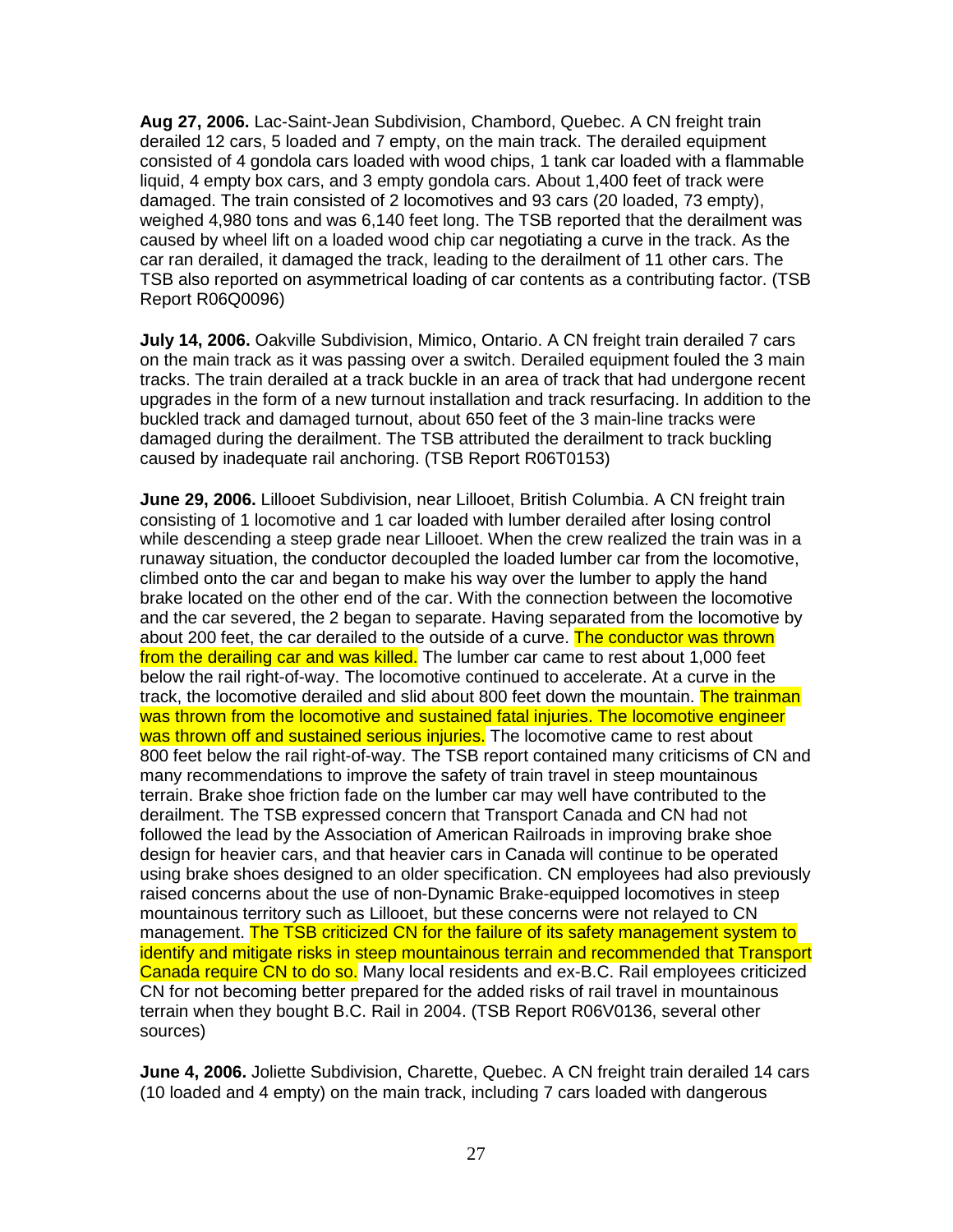goods, while exiting a bridge. The dangerous goods cars included 2 cars loaded with gasoline, 3 cars loaded with fuel oil and 2 cars loaded with sulphuric acid. About 233,000 litres of hydrocarbons spilled from 3 tank cars and about 160,000 litres flowed down the river valley and into the Rivière du Loup right next to the derailment. Local fire and police departments; Environment Canada; the Canadian Forest Service; and Quebec Sustainable Development, Environment and Parks responded to the accident. Containment barriers were constructed in an attempt to slow the flow of the remaining hydrocarbons into the river. Skimmers and booms were installed on the Rivière du Loup in an attempt to collect hydrocarbons near the derailment site and downstream near the St. Lawrence River. Because the first responders arrived after most of the hydrocarbons had entered into the Rivière du Loup, only about 73,000 of the 233,000 litres of hydrocarbons were recovered. Spilled liquids continued being collected through the following winter months. The spill negatively impacted the bird and fish life along the Rivière du Loup. The train consisted of 3 locomotives and 142 cars; it was 6,760 feet long and weighed 12,290 tons. The TSB reported that rotting and otherwise deteriorating track ties and a lack of rail anchors were major contributors to the derailment and spill. (TSB Report R06Q0054)

**May 21, 2006.** Kamloops Yard, Kamloops, British Columbia. A CN train involved in a switching operation in the yard collided with an unoccupied Rocky Mountaineer Vacations (RMV) passenger train moving into the yard. 4 passenger cars derailed and the CN locomotive was heavily damaged. The CN train was 2,600 feet long, weighed 3,952 tons and consisted of 2 locomotives pulling 28 loaded and 13 empty cars. The TSB reported that the speed of the CN train and distance to the RMV train, along with the weight and lack of braking power on the trailing cars, resulted in the CN train being unable to stop before colliding with the RMV train. Although the CN train did not exceed 15 mph, the movement was unable to stop within one-half the range of vision of equipment as required by Canadian Rail Operating Rule 105. Communications between the rail traffic coordinator and train crews and between the 2 crews involved were inadequate to assist the crews in identifying each other's whereabouts. (TSB Report R06V0111)

**May 15, 2006.** Lac-Saint-Jean Subdivision, near Lac Bouchette, Quebec. A CN freight train derailed 18 cars (16 loaded, 2 empty) at a curve on the main track. The train consisted of 3 locomotives and 75 cars (72 loaded, 3 empty), weighed 8,780 tons and was 4,750 feet long. The TSB reported that the design and loading of the first 3 derailed cars contributed to the derailment and speculated that there must have been a warp in the track. (TSB Report R06Q0046)

**Aug 5, 2005.** Squamish Subdivision, north of Squamish, British Columbia. 9 CN Rail cars (1 loaded and 8 empty) flipped off the tracks, **spilling 40,000 litres of toxic caustic** soda (sodium hydroxide) into the Cheakamus River. The chemical compound stripped the river of oxygen and had a devastating impact on the river's fish population. All freeswimming fish occupying the river at the time of the spill were killed. More than 500,000 adult and young salmon, steelhead, trout and other fish species were killed. Fish died of suffocation from skin burns and gill haemorrhaging. British Columbia Environment staff said the spill decimated the river's fish population. Angling closures were issued on the Cheakamus and MamQuam rivers and a portion of the Squamish River in an attempt to help fish populations repopulate the sections impacted by the spill. Birds and mammals that relied on Cheakamus River salmon for food were also negatively impacted by the toxic spill. CN was assessed about \$200,000 for river clean up costs and was charged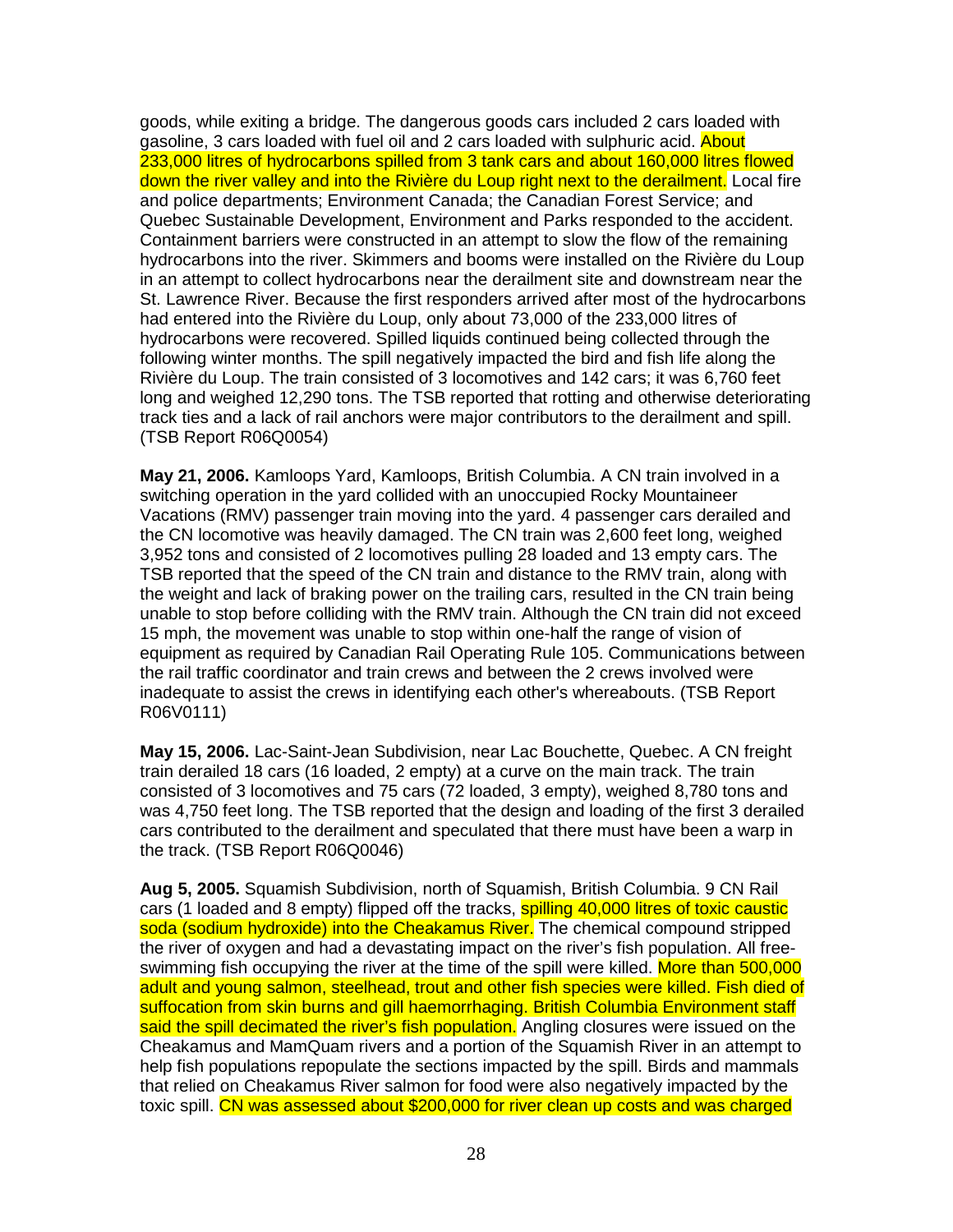twice under the federal Fisheries Act and 3 times under the B.C. Environmental Management Act, which resulted in fines. The train consisted of 5 locomotives at the head of the train, 144 cars (3 loaded and 141 empty), and 2 locomotives behind the 101<sup>st</sup> car. It was 9,340 feet long and weighed 5,002 tons. The TSB blamed the derailment on human error, poor supervision, use of a too-long train and an improperly assembled train. (TSB Report R05V0141, Canada.com Aug 4/07, several other sources)

**Aug 3, 2005.** Edson Subdivision, Wabamun Lake, west of Edmonton, Alberta. 43 CN cars derailed along the shoreline of Wabamun Lake, spilling 1.3 million litres of heavy bunker C fuel oil that quickly spread across the lake. 100 Wabamun Lake residents blockaded the CN tracks for 5 hours to protest insufficient action by CN to contain or clean up the spill. Oil-slicked birds and other wildlife plus the oil-soaked lake shoreline became instant national news. 4 days later, CN revealed that 700,000 litres of Imperial Pole Treating Oil had also spilled into the lake. This hazardous chemical contained naphthalene and other polycyclic aromatic hydrocarbons that are highly toxic and linked to cancer. People who lived nearby were forced to evacuate their homes and cottages. Hundreds of oil-soaked birds died. Wabamun Lake is a popular angling lake, and fish were negatively impacted. CN spent an estimated \$28 million attempting to clean up the mess, with remaining costs covered by insurance. CN was forced into a compensation program for those whose properties were damaged. In May 2009, CN pleaded guilty to 3 charges, one under Alberta's Environmental Protection and Enhancement Act for failing to take all reasonable measures to contain and remedy the spill, one under the federal Fisheries Act, and a third under the federal Migratory Birds Convention Act. Fines issued by the court totaled \$1.4 million, which many Albertans did not think was sufficient, considering the magnitude of environmental damages, and considering it appeared that CN was more concerned about opening their track again than in containing and cleaning up the spilled dangerous goods. The train consisted of 3 locomotives, 117 loaded cars, 13 residue cars, and 10 empty cars. It was 8,547 feet long and weighed 15,562 tons. The TSB reported that a defective rail caused the train to fall off the tracks. (Wikipedia, TSB Report R05E0059, several other sources)

**July 31, 2005.** Val-d'Or Subdivision, Val-d'Or, Quebec. A CN freight train derailed 9 cars on the main track. 7 of the derailed cars were bulkhead flat cars loaded with logs, and 2 were gondola cars loaded with copper concentrate. 7 of the derailed cars flipped over on their sides and all 9 derailed cars were damaged. 1 wye track was destroyed, and 450 feet of main and wye track were damaged. The train was powered by 2 locomotives, and was hauling 26 loaded cars, 10 empty cars and 19 residue cars. It was 2,940 feet in length and weighed 3,800 tons. The TSB reported the accident occurred when a 25 year-old roller bearing on one of the bulkhead flat cars that derailed overheated and seized. (TSB Report R05Q0033)

**July 13, 2005.** Three Hills Subdivision, Sarcee Yard, Calgary, Alberta. A CN freight train derailed 2 cars in the yard, which fouled a switch and resulted in the following loaded tank car being hit by 2 locomotives of another train that was operated by Beltpack remote control. The collision punctured the tank car, spilling about 106,800 litres of aviation fuel onto the ground. Diesel fuel also spilled from one of the remote controlled locomotives' punctured fuel tanks. The extent of environmental damage was not disclosed. The 2 remote controlled locomotives also derailed. There was extensive damage to the 2 derailed locomotives, the 2 derailed cars, and another empty gondola car. Crossover switches, connecting track and about 300 feet of the yard lead track were destroyed. Calgary police and fire services controlled the site and protected against a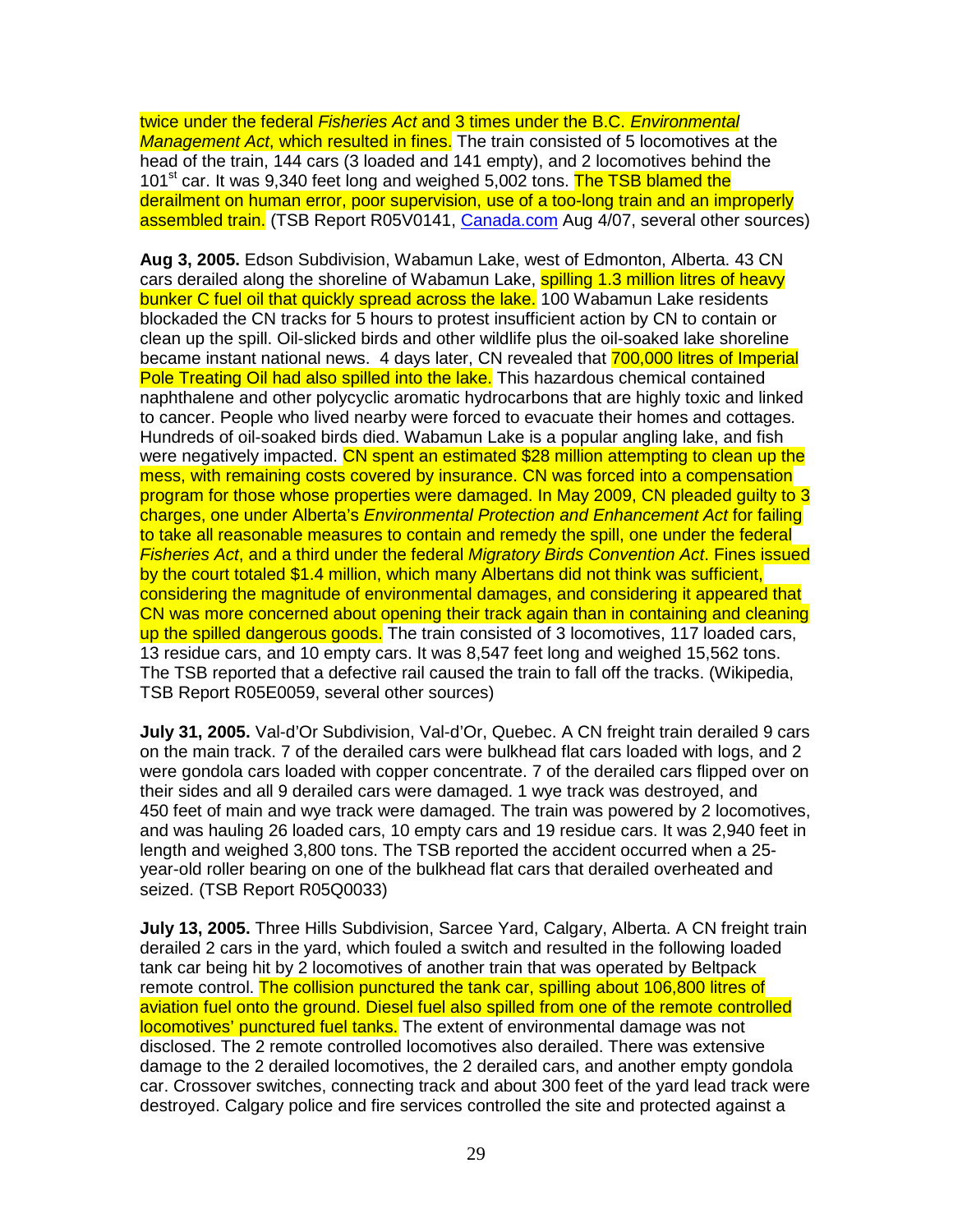potential fire hazard. 4 nearby businesses were evacuated as a precaution. The TSB reported that an improperly assembled train with empty cars ahead of loaded cars contributed to the derailment. Because CN did not investigate nor report to the TSB a prior, similar derailment at the same location, an opportunity was lost to review and identify safety deficiencies. (TSB Report R05C0116)

**July 10, 2005.** CN Yazoo Subdivision, Anding, Mississippi. 2 CN freight trains collided head on. The collision resulted in the derailment of 6 locomotives and 17 cars. About 15,000 gallons of diesel fuel were spilled from the locomotives and resulted in a fire that burned for about 15 hours. 2 crew members were on each train; all 4 were killed. As a precaution, about 100 Anding residents were evacuated. 7 residue tank cars containing hazardous materials were among the cars that derailed. 5 of those cars contained propylene residue, 1 contained isopropylamine residue, and 1 contained carbamate pesticide residue. 1 or more of the propylene tank cars vented due to pressure buildup from the extreme heat of the diesel fuel fire. CN provided the following cost estimates: \$9.6 million for equipment (locomotives and cars); \$65,000 for track and signals; \$316,800 for lading and environmental cleanup; and \$300,000 for wreck clearing. Property damage associated with the accident totaled \$9,665,000. Clearing and environmental cleanup costs totaled \$616,800. The extent of environmental damage was not disclosed. The NTSB determined that the probable cause of the collision was the failure of the northbound train to stop at a red signal, possibly due to crew fatigue. Contributing to the accident was the absence of a positive train control system that would have stopped the northbound train before it exceeded its authorized limits. Also contributing to the accident was the lack of an alerter on the lead locomotive that may have prompted the crew to be more attentive to their operation of the train. (NTSB Report RAR-07-01)

**July 4, 2005.** Kingston Subdivision, Prescott, Ontario. A CN freight train derailed all 51 of its cars on the main track. All of the cars toppled over on their sides. All of the cars contained hydrocarbon residue. 2 cars spilled gasoline and released nitrogen vapours. All of the cars were damaged and about 2,000 feet of main track were destroyed. The train consisted of 2 locomotives and 51 cars; the first 17 cars contained fuel oil residue and the trailing 34 cars contained gasoline residue. The train was 3,180 feet long and weighed 2,240 tons. The TSB reported the derailment was caused when a track moved out of alignment. Another contributing factor was a buckled track resulting from laying the track in cold weather. (TSB Report R05H0013)

**April 6 2005.** Scotford Rail Yard, Fort Saskatchewan, Alberta. An undisclosed amount of hydrogen peroxide spilled out of an overturned car when 8 CN tank cars of a 98-car train derailed. Other CN derailments in the same rail yard include one August 18, 2010 and another one November 21, 2010. (Fort Saskatchewan Record April 8/05)

**Feb 23, 2005.** Drummondville Subdivision, near Saint-Cyrille, Quebec. A CN freight train derailed 29 cars on the main track. 28 cars were destroyed and 1 car was damaged. 1 tank car carrying propane caught fire and exploded, causing major damage to a mill adjacent to the railway right-of-way. Other tank cars carrying dangerous goods including chlorine also derailed. Because of the fire and dangerous goods in the other tank cars, the area within a 1-kilometre radius of the accident site was sealed off and about 20 people were evacuated. About 600 feet of track were destroyed and about 4,000 feet of track were damaged. The train was 5,935 feet long, weighed 6,898 tons and consisted of 2 locomotives, 44 loaded cars and 45 empty cars, including tank cars containing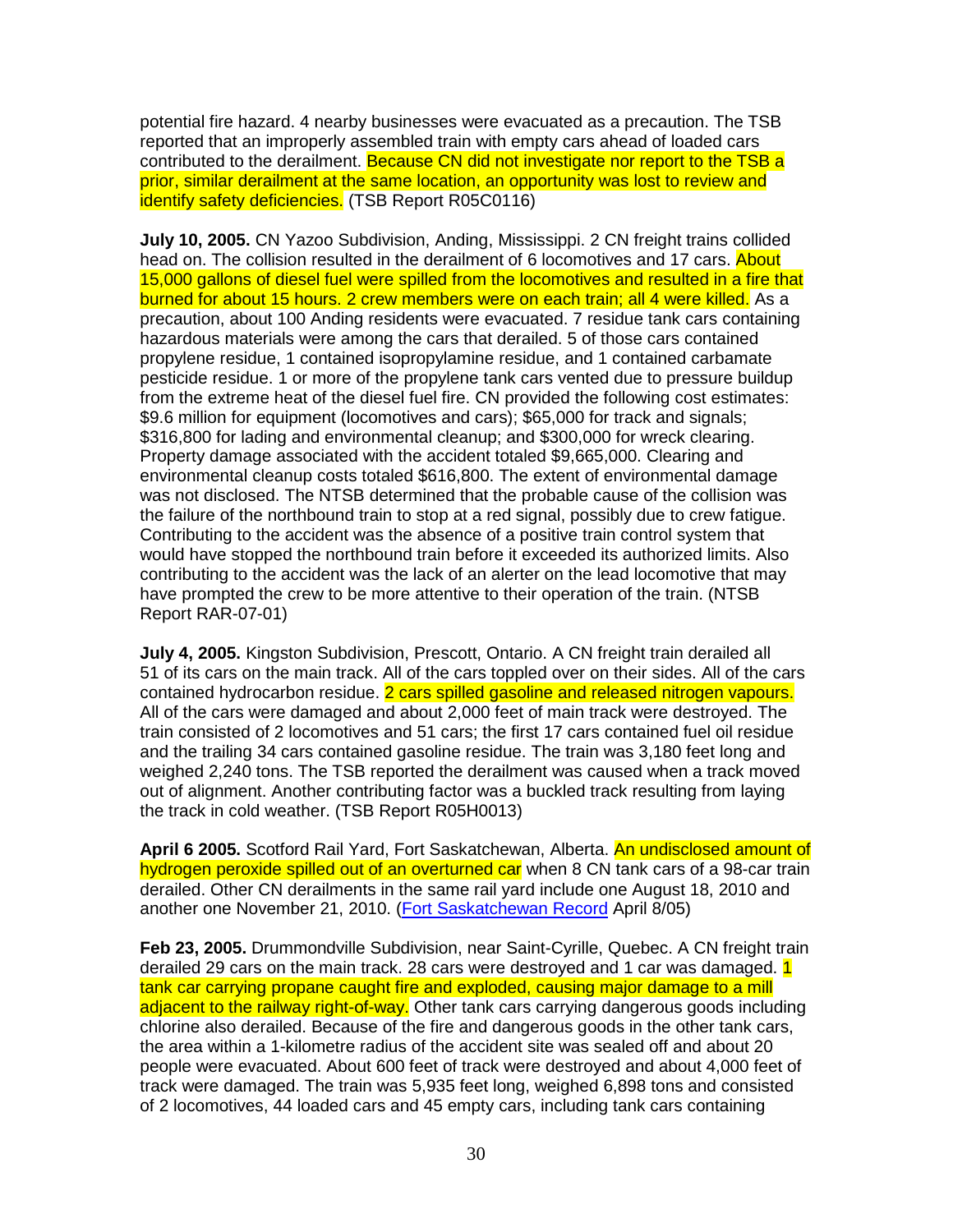chlorine, propane and other flammable liquids. The TSB reported the derailment was caused by a defective rail car wheel that failed, and pointed out that CN does not have a wheel impact load detector (WILD) between Halifax and Quebec, increasing the risk of wheel failure in eastern Canada. (TSB Report R05Q0010)

**Jan 12, 2005.** Letellier Subdivision, Winnipeg, Manitoba. A CN freight train derailed 10 cars including a tank car containing liquefied petroleum gas and a tank car loaded with liquid calcium chloride that overturned and spilled an undisclosed amount of its contents. The extent of environmental damage was not disclosed. 2 derailed loaded hopper cars blocked a public crossing. About 400 feet of track were damaged. The train comprised 1 locomotive, 30 loaded cars, 11 empty cars and 1 residue tank car. It weighed 4,297 tons and was 2,598 feet long. Several homes and businesses were evacuated due to the risks associated with derailed tank cars carrying dangerous goods. The TSB reported several factors that contributed to the derailment including track spacing anomalies, track out of alignment, track warp defects and roller bearing adapters that likely failed in 1 of the derailed cars. (TSB Report R05W0014)

**Nov 12, 2004.** Montmagny Subdivision, Levis, Quebec. 10 multi-platform CN container cars derailed on the main track. The cars were damaged, and 2 switches and 500m of track were damaged. The train was made up of 3 locomotives and 39 multi-platform container cars (113 platforms in all). It was 7,500 feet long and weighed 6,200 tons. The TSB reported that wheel failure caused the derailment. (TSB Report R04Q0047)

**July 25, 2004.** Bala Subdivision, Burton, Ontario. A CN freight train derailed 13 multiplatform intermodal cars carrying 88 containers. Containers carrying dangerous goods including paint and paint thinners were heavily damaged with liquid product spilling from at least one of the containers. About 2,300 feet of track were destroyed. The train consisted of 2 locomotives and 28 loaded intermodal cars. It was 5,919 feet long and weighed 5,750 tons. The TSB reported the following as contributing to the rail rollover that caused the derailment: car design, lacking rail lubrication, track fastening system, and track geometry. A local landowner whose property was damaged by the derailment was not contacted by CN. It took some time for CN to finally clean up the mess on the private land left by the derailment. (TSB Report R04T0161)

**March 17, 2004.** Lac-Saint-Jean Subdivision, Linton, Quebec. A CN train derailed 22 cars at a curve on the main track. 18 cars were destroyed, 4 cars were damaged, and about 140m of track were destroyed. The derailed cars slid down the Batiscan River bank. The train consisted of 4 locomotives and 66 cars, 56 loaded and 10 empty. It was 4,060 feet long and weighed 6,960 tons. A broken rail caused the initial derailment. (TSB Report R04Q0016)

**Feb 17, 2004.** Sprague Subdivision, Symington Yard, Winnipeg, Manitoba. A CN train operated by Beltpack remote control derailed 17 intermodal container car body platforms at a switch in the yard. The Beltpack remote control operator was controlling the train movement from inside a motor vehicle, which is routinely done at the Symington Yard. About 1,600 feet of track were damaged. The TSB reported the location of the Beltpack remote control operator inside a vehicle, well in advance of and facing away from the remote controlled train, left the train movement unmonitored and increased the severity of the derailment, which was initially caused by a switch malfunction. (TSB Report R04W0035)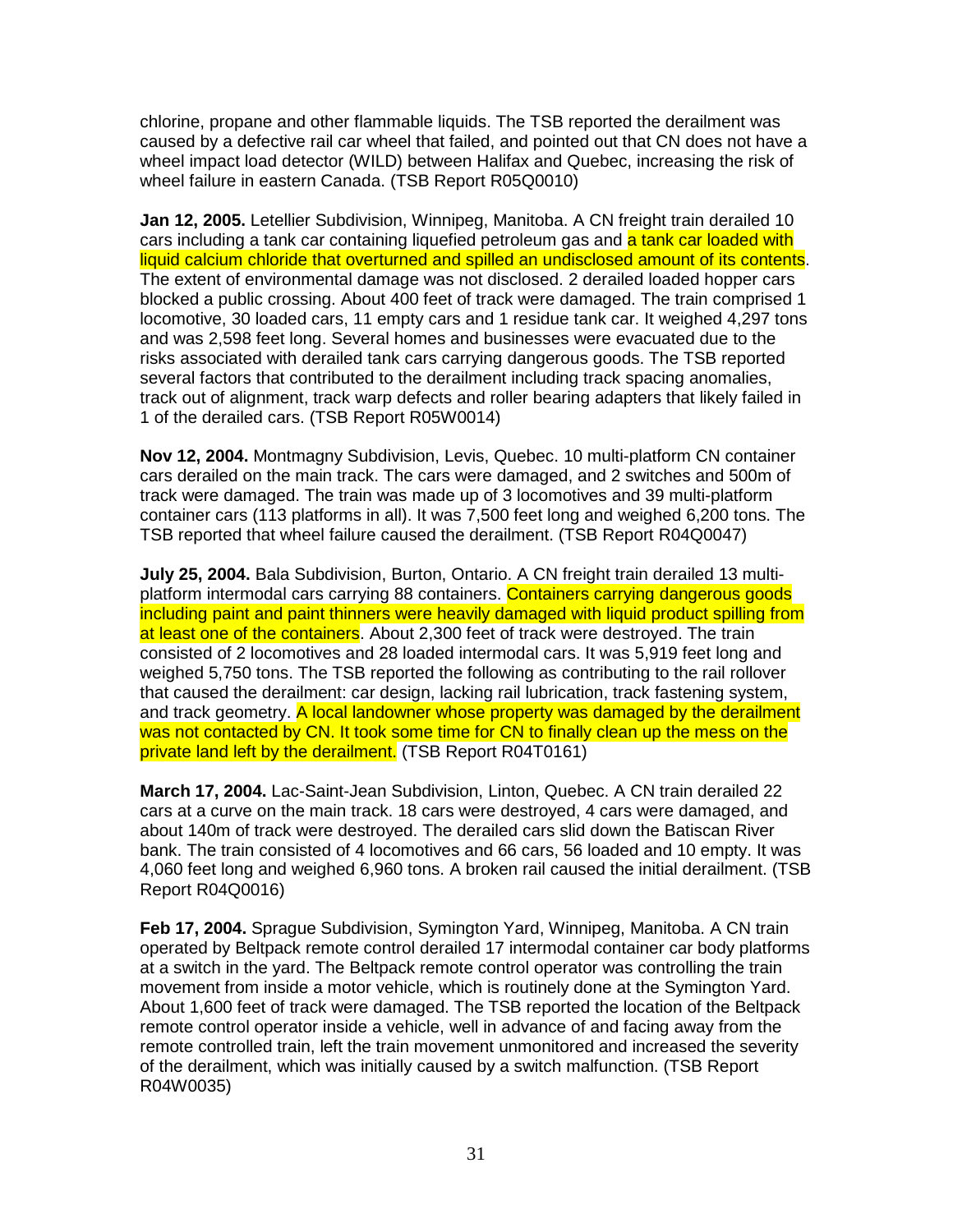**Feb 7, 2004.** Montmagny Subdivision, Montmagny, Quebec. A CN freight train derailed 27 cars on a bridge over the Du Sud River, including a pressurized tank car loaded with liquefied chlorine gas. All of the derailed cars were damaged beyond repair. About 1,500 feet of track and 2 public crossings were damaged. The entire timber deck of the bridge and the pedestrian walkway located on the north side were destroyed. 3 bridge spans were damaged beyond repair and required total replacement. The other 6 spans sustained major damage. The train was 5,489 feet long and weighed 9,102 tons. It consisted of 2 locomotives, 70 loaded and 24 empty. During the derailment cleanup and bridge repair work, traffic had to be rerouted on a temporary bypass track constructed over the river. The extent of environmental damage incurred by the derailment and subsequent repairs was not disclosed. The TSB reported that truck hunting (lateral oscillation of car between the tracks at high speeds) on one or more empty cars contributed to the derailment. The investigation was also confused by an inaccurate list of car positions within the train. (TSB Report R04Q0006)

**July 30, 2003.** Drummondville Subdivision, Villeroy, Quebec. A CN train derailed 32 intermodal platforms on the main track. 31 platforms were damaged, and 1 platform was destroyed. About 2,200 feet of track were destroyed, and another 1,900 feet were damaged by the derailment. The track underneath the last 30 derailed platforms was completely destroyed. In the zone of destruction, the majority of the ties were in poor condition, showing signs of water saturation and rot through half of their thickness. 2 farm crossings were destroyed and the third was seriously damaged. The train, an intermodal express freight train, was 9,973 feet long and weighed 9,310 tons. It consisted of 4 locomotives and 145 loaded intermodal platforms. Some of the cargo was dangerous goods. The TSB reported that the train derailed as a result of a track buckle while travelling above the speed limit over track on which maintenance work was being performed. The TSB also criticized the operators for not following proper safety procedures or CN for not conducting proper safety training. (TSB Report R03Q0036)

**May 21, 2003.** Bala Subdivision, Gamebridge, Ontario. A CN train derailed 49 cars on the main track at a highway crossing. The derailed equipment included 21 tank cars loaded with sulphuric acid, 2 empty box cars, and 26 box cars loaded with paper. About 250 tons of sulphuric acid spilled from 3 tank cars. A small fire started. An underground fibre-optic cable was severed, disrupting service for 16 hours. Some 1,700 feet of track were destroyed. Highway 12 was closed in the vicinity of the derailment area for 5 days. Some 50 people were evacuated due to the toxic nature of the spilled sulphuric acid and to ease clean-up operations. 2 firefighters suffered minor fume inhalation, and a local citizen suffered acid burns to his feet. The extent of environmental damage was not disclosed. The train weighed 11,800 tons and was 5,889 feet long. It was hauling 103 loaded cars, 8 empty cars, and 1 residue car. The TSB reported track defects at the Highway 12 crossing and decreasing time set aside by management for proper inspection and routine maintenance. As well, the train had been improperly assembled with empty cars ahead of loaded cars. (TSB Report R03T0157)

**May 16, 2003.** Thompson, Manitoba. Several thousand hectares of land burned from a CN-caused wildfire. Suppression costs amounted to \$565,000. (Canadian Interagency Forest Fire Centre July 24/07)

**May 14, 2003.** Fraser Subdivision, McBride, British Columbia. A CN freight train derailed 2 locomotives and 5 cars loaded with lumber on a bridge on the main track. Once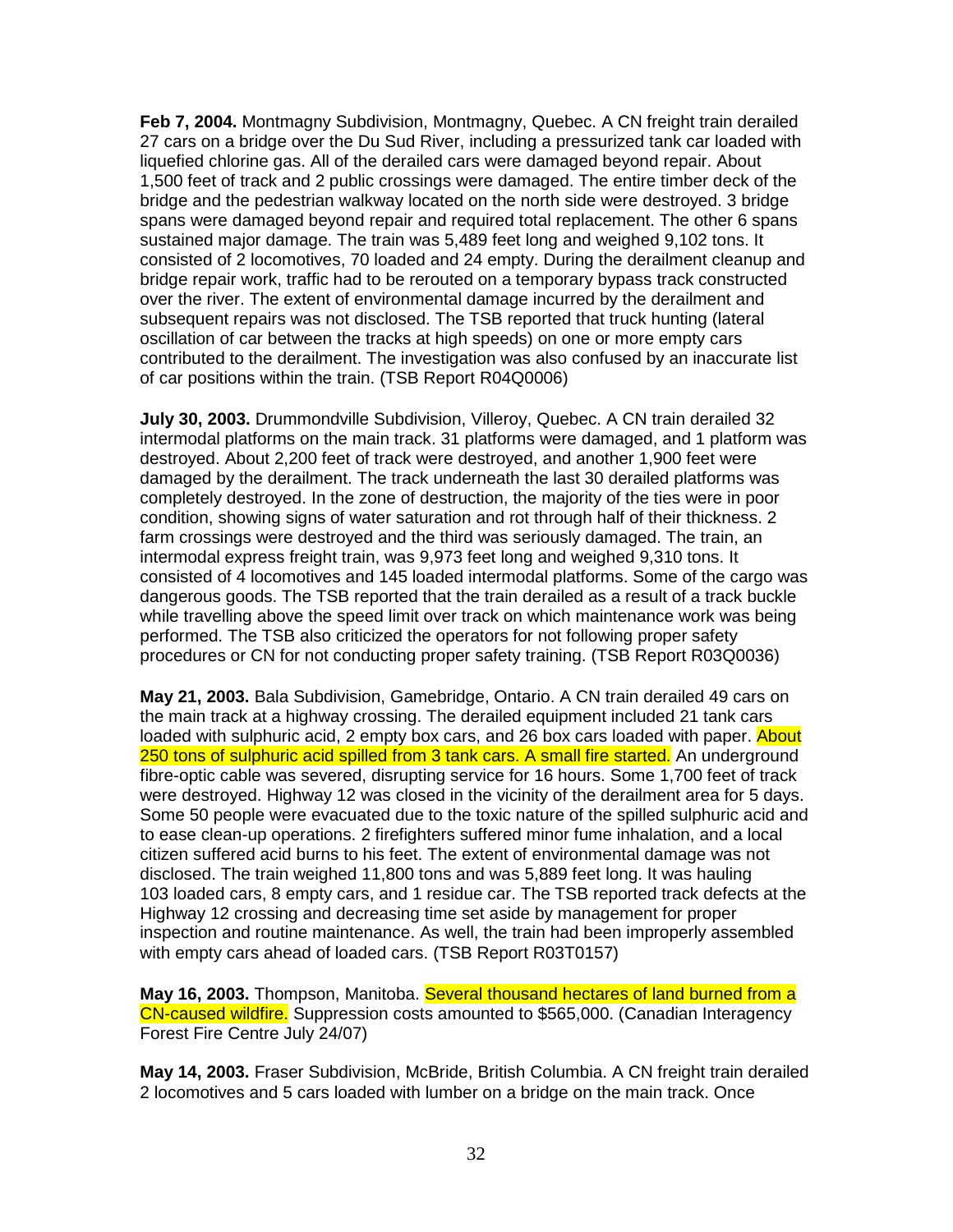derailed, the locomotives toppled off the bridge, dropping about 25 feet into the gully below along the main river valley. A fire started and the bridge, the 2 locomotives, and the 5 cars and their contents were destroyed by fire. The 2 crew members, the locomotive engineer and the conductor, were fatally injured. Several acres of the surrounding terrain were damaged by the fire and by the ensuing clean-up operation. The extent of environmental damage was not disclosed. The train was 5,730 feet long, weighed 8,800 tons, and was powered by 2 locomotives. The train consisted of 85 freight cars: 68 loaded, 4 empty, and 13 residue tank cars. The complete destruction of the bridge and all its related components, the loss of the locomotive event recorder data, and lack of complete and comprehensive bridge maintenance and inspection records impeded the TSB investigation efforts. However, the TSB reported that the failure to identify the urgency and the severity of the deteriorating condition of the bridge was not recognized because of shortcomings in the inspection, assessment, planning, and maintenance process. (TSB Report R03V0083)

**May 12, 2003.** Drummondville Subdivision, Manseau, Quebec. A CN freight train derailed 17 platforms loaded with 34 containers at a curve on the main track. Most of the containers flipped over on their sides. 3 of the containers were carrying dangerous goods. There was damage to 1,000 feet of main track and 300 feet of siding track. The train was powered by 3 locomotives and consisted of 122 loaded cars. It weighed 5,190 tons and was 8,430 feet long. The TSB reported the derailment occurred when the car body on the platform of a loaded container car collapsed onto the main track, severely damaging the track structure, resulting in the complete loss of track gauge. The platform on the car collapsed due to fatigue at a high stress location where a weld was missing. There also was a discrepancy between the cars recorded as being in the train and the actual cars in the train. (TSB Report R03Q0022)

**Feb 9, 2003.** Tamaroa, Illinois. A CN freight train derailed 22 of its 108 cars. 4 of the derailed cars spilled methanol, and the methanol from 2 of these cars fueled a fire. Other derailed cars contained phosphoric acid, hydrochloric acid, formaldehyde, and vinyl chloride. 2 cars containing hydrochloric acid, 1 car containing formaldehyde, and 1 car containing vinyl chloride also spilled product. About 850 residents were evacuated from the area within a 3-mile radius of the derailment, which included the entire village of Tamaroa. 1 contract employee was injured during cleanup activities. Damages to track, signals, and equipment, and clearing costs associated with the accident totaled \$1.9 million. CN was also forced to pay nearly \$1 million to about 800 residents and businesses for lost time, food spoilage and other expenses. The NTSB determined the probable cause of the derailment was an improper weld on a rail which progressed to rail failure. (NTSB Report RAR-05-01)

**Dec 20, 2002.** Cornwall, Ontario. 10 CN cars derailed. (Colin Churcher's Railway Pages)

**Oct 24, 2002.** Saint-Maurice Subdivision, Hibbard, Quebec. A CN train derailed 6 cars at a curve on the main track. All 6 derailed cars were damaged and 275m of track were destroyed. The derailed cars were loaded with copper ore, toppled over on their sides and slid down the bank almost falling into a lake. The extent of environmental damage was not disclosed, but based on a photo in the TSB investigation report, there was damage to the lake shoreline. The train comprised 3 locomotives and 109 cars, 34 loaded and 75 empty. It was 6,730 feet long and weighed 7,230 tons. The TSB reported a defective rail caused the derailment. (TSB Report R02D0113)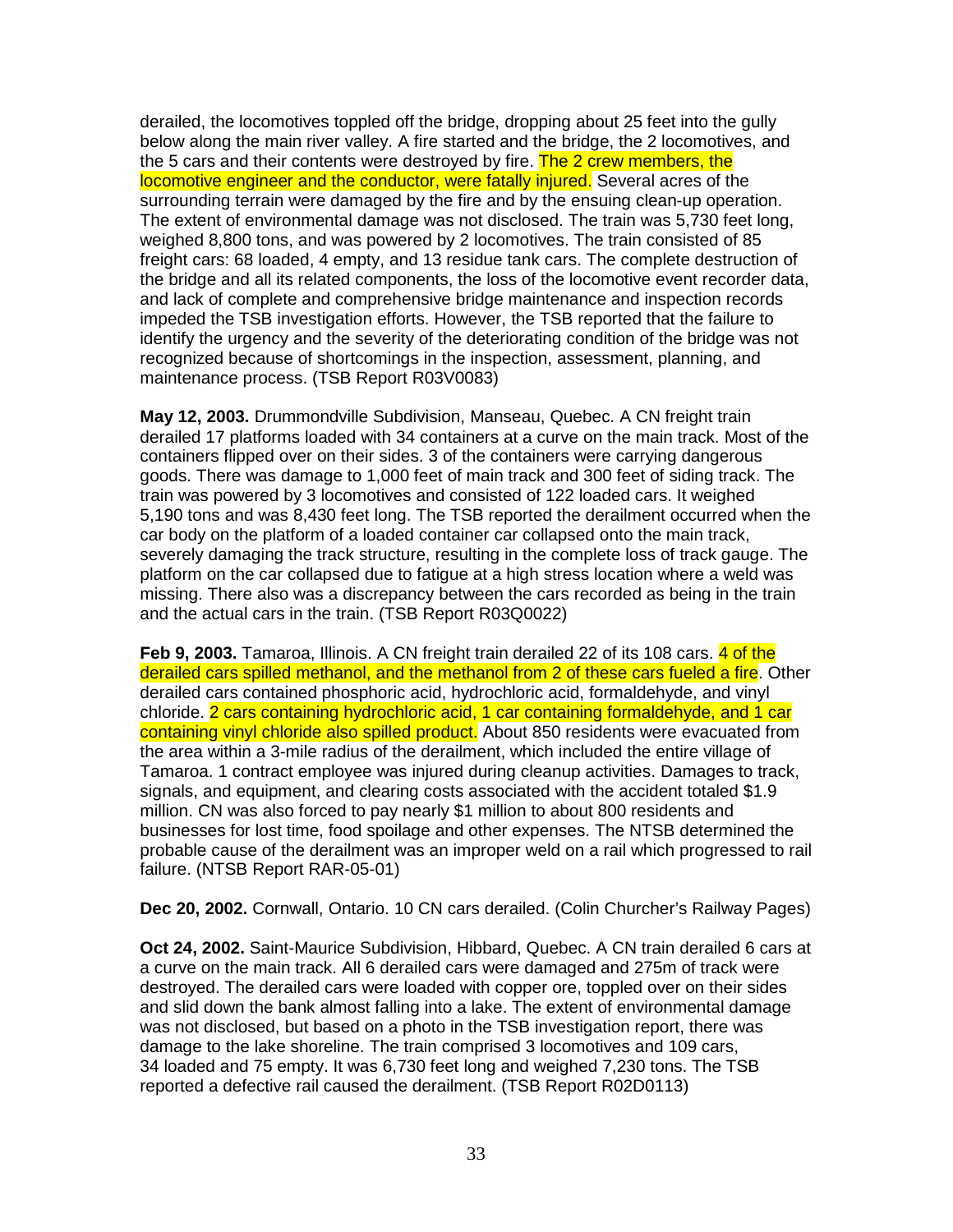**Aug 13, 2002.** Bedford Subdivision, Milford, Nova Scotia. A CN train derailed 7 container platforms from the last 2 five-pack cars on the main track. About 2.85 miles of track were damaged. The train was 7,540 feet long and weighed 6,230 tons. The TSB reported that significant track buckle, in part resulting from higher-than-normal air temperatures, caused the tracks to move out of alignment and caused the derailment. (TSB Report R02M0050)

**July 22, 2002.** Montmagny Subdivision, Joffre Yard, Levis, Quebec. A CN train operated by remote control (Beltpack) in the yard derailed 52 cars. 51 tank cars, which contained fuel oil and gasoline residue, derailed and rolled over. An empty bulkhead flat car also derailed. 2 switches and about 3,600 feet of track were damaged. The TSB reported that heavy winds set some empty cars (without their brakes on) in motion which caused the initial derailment. (TSB Report R02Q0041)

**July 8, 2002.** Camrose Subdivision, near Camrose, Alberta. A CN freight train derailed 2 locomotives and 14 cars at a curve in the track. The train consisted of 5 locomotives, 146 loaded cars (some carrying dangerous goods), 6 empty cars, 2 residue tank cars, was 9,708 feet long and weighed 17,201 tons. The train was the longest and heaviest train the crew had ever operated on this subdivision. Derailed cars included 2 empty hopper cars right behind the locomotive, 1 empty flat car, 5 loaded intermodal flat cars, and 6 multi-platform intermodal cars. The last derailed car carried 2 containers carrying dangerous goods. The 2 derailed locomotives were damaged. All derailed cars and about 860 feet of track were destroyed. The TSB reported the primary cause of the derailment was an improperly assembled train. The presence of the first locomotive without alignment control couplers behind the operating locomotives played a secondary role in this derailment. (TSB Report R02C0050)

**July 3, 2002.** Joliette Subdivision, L'Assomption, Quebec. A CN freight train derailed 14 cars at a curve on the main track. 9 of the derailed cars flipped over, fouling both sides of the main track and siding. Softwood lumber products were strewn over the right-ofway and the adjacent private property. About 1,830 feet of main track, 660 feet of siding track and a private crossing were destroyed. A 4-inch irrigation water main was severed, and about 150 trees and seedlings were destroyed or damaged in an adjacent nursery. The train consisted of 2 locomotives, 82 loaded, 9 empty and 2 residue cars. It was 5,570 feet long and weighed 10,390 tons. The TSB reported that the higher-than-normal air temperatures buckled the track which caused the derailment. The Board pointed out that even though hot weather inspections were carried out, they were not sufficient to identify the potential for a track buckle. (TSB Report R02D0069)

**May 2, 2002.** Rivers Subdivision, near Firdale, Manitoba. A CN train derailed 2 locomotives and 21 freight cars after colliding with a loaded tractor-trailer at a public crossing. The derailed equipment included 5 tank cars carrying dangerous goods, 1 tank car carrying ethylene glycol and 12 hopper cars carrying plastic pellets. The dangerous goods products included benzene and hexene. During the derailment, 4 of the tank cars sustained multiple punctures and spilled their products which ignited and a large fire engulfed the derailed cars, burning for 2<sup>1/2</sup> days. Water bombers were brought in to help fight the fire. A fibre-optic cable was severed and the Trans-Canada Highway had to be closed. 17 of the derailed cars were destroyed. About 700 feet of the south rail, 450 feet of the north rail, and many of the ties near the public crossing were destroyed. A total of 156 people were evacuated from within a 4-mile radius of the derailment for 2 days.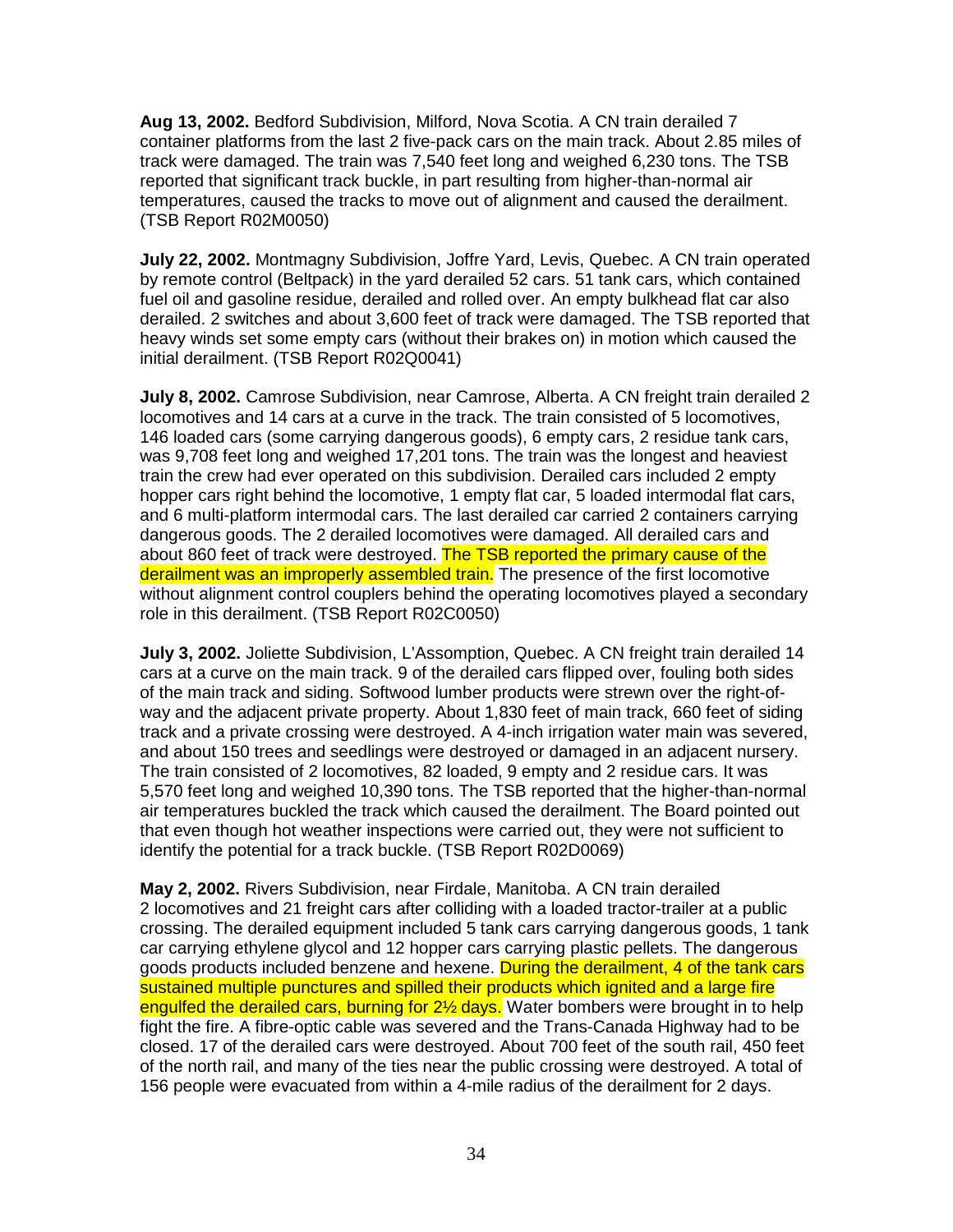About 13,000 tonnes of impacted soil were excavated and removed for treatment. Water sampling conducted about 1, 2 and 3 months following the spill determined that the groundwater had been contaminated with hydrocarbons. The extent of environmental and groundwater damage was not disclosed. (TSB Report R02W0063)

**April 26, 2002.** Redditt Subdivision, Winnipeg, Manitoba. 8 cars, including 3 box cars loaded with dangerous goods, derailed on the main track as a CN freight train departed Winnipeg. The train consisted of 3 locomotives and 85 cars (76 loaded and 9 empty), was 5,412 feet long, and weighed 9,363 tons. In addition to damaged cars, about 300 feet of track, a roadway underpass, and a fibre-optic system buried in the grade were damaged. 6 homes adjacent to the main track were evacuated. An improperly assembled train contributed to wheel lift on an empty flat car and subsequent derailment. (TSB Report R02W0060)

**Feb 15, 2002.** Dartmouth Subdivision, Dartmouth, Nova Scotia. A CN train derailed 5 cars in the yard, blocking a private crossing to an electrical shop. 3 of the derailed cars were tank cars loaded with liquefied petroleum gas, and the other 2 cars were flat cars loaded with vehicles. 2 derailed tank cars contained propane and 1 derailed tank car contained butane. 1 of the tank cars loaded with propane flipped over on its side as did 1 of the flat cars. The train consisted of 2 locomotives and 15 loaded cars. It was 925 feet long and weighed 1,200 tons. About 300 feet of track were damaged, and the private crossing required repairs. About 800 Dartmouth residents were evacuated from their homes, and the Angus L. MacDonald suspension bridge, one of the 2 major bridges connecting Dartmouth and Halifax, was closed for 12 hours. The TSB reported that deteriorating rail ties contributed to the derailment. (TSB Report R02M0007)

**Nov 15, 2001.** Holly Subdivision, Clarkson, Michigan. 2 CN/Illinois Central Railway trains collided at a switch at the Andersonville Siding. One of the trains missed a red stop signal as it entered the main track and hit the other train on the main track. Both crew members of the train that was hit were killed; the 2 crew members of the other train were seriously injured. The total cost of the accident was about \$1.4 million. The NTSB determined the probable cause of the collision was fatigue by the crew whose train hit the other, and the same train was also traveling above the speed limit. (NTSB Report RAR-02-04)

**Oct 6, 2001.** Napadogan Subdivision, Drummond, New Brunswick. A CN freight train derailed 15 cars after striking an automobile at a farm crossing. 7 of the derailed cars were tank cars carrying liquefied petroleum gas. One of the tank cars suffered damages and **spilled butane**, resulting in undisclosed environmental damage. The train consisted of 3 locomotives at the head of the train, 130 cars (78 loaded and 52 empty), was 8,700 feet long and weighed 10,000 tons. 9 cars and about 1,000 feet of track were destroyed. The TSB investigation determined that an undesired emergency brake application occurred when the train struck the automobile, resulting in rail rollover and the derailment. (TSB Report R01M0061)

**Sept 24, 2001.** Bala Subdivision, Richmond Hill, Ontario. A CN freight train derailed 21 cars on the main track. The running gear on all the derailed cars was damaged. The general merchandise train, powered by 2 locomotives, was hauling 40 loaded cars and 20 empty cars. It was 3,000 feet long and weighed 5,100 tons. The TSB reported that a heavy bulkhead door on one of the cars had opened, swung out, contacted the side of a train passing on an adjacent track and fell onto the track, causing the derailment. The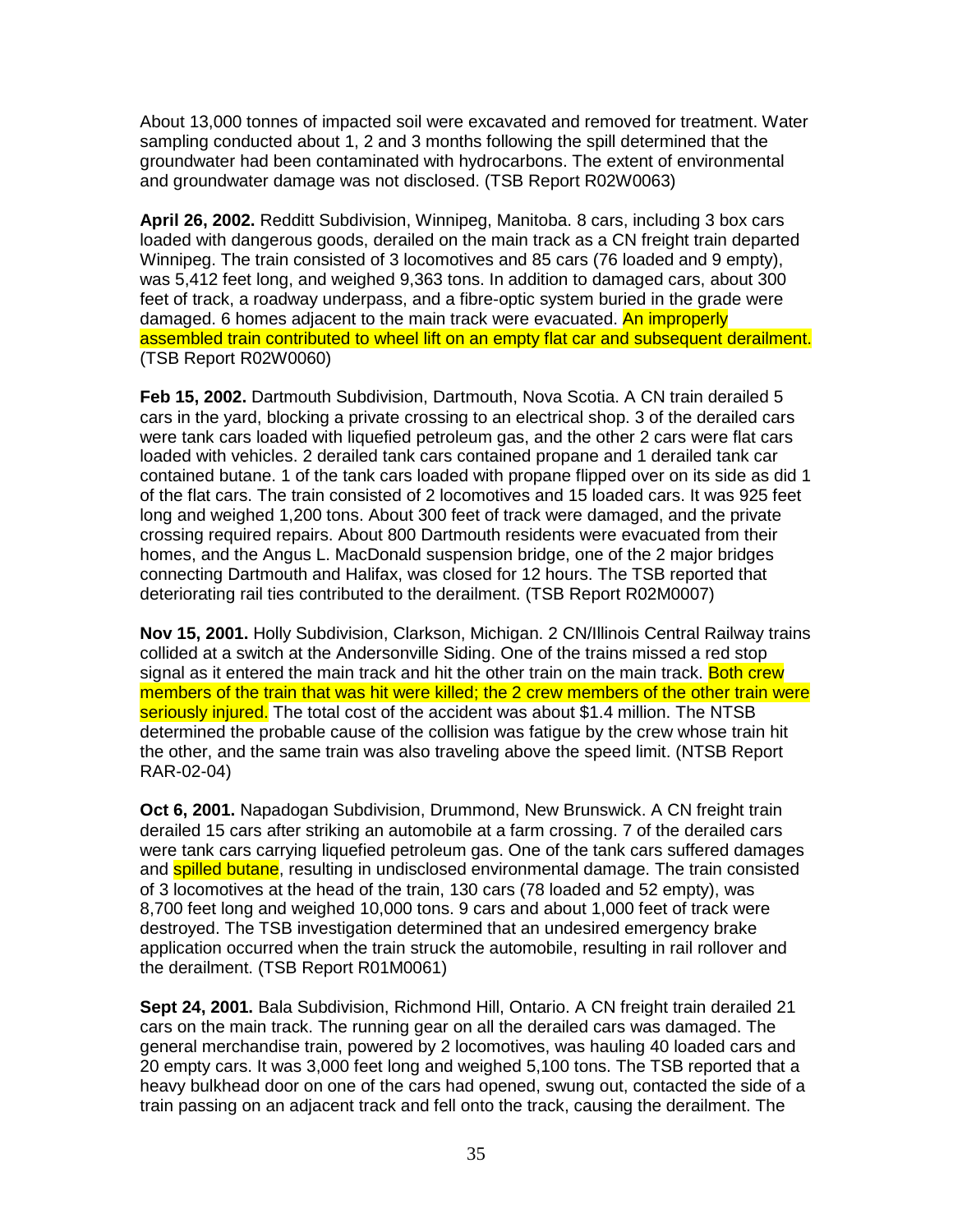Board indicated the closing device on the bulkhead door was inadequate and should have been replaced. (TSB Report R01T0255)

**Aug 29, 2001.** Saint-Hyacinthe Subdivision, Montreal, Quebec. A CN train approaching the Turcot Yard in Montreal derailed 8 container cars at a curve in the track. 5 cars rolled down the railway embankment, and came to rest obstructing Butler Street. The train consisted of 2 locomotives and 86 cars (85 loaded and 1 empty). It was 5,900 feet long and weighed 5,200 tonnes. The TSB reported that a wheel of one of the cars climbed over a defective rail and caused the derailment. (TSB Report R01D0097)

**May 23, 2001.** Chisholm, Alberta. CN started one of the largest human-caused fires in Alberta's history that destroyed 116,000 hectares of forest plus 10 homes, a trapper's cabin, 48 outbuildings and some vehicles primarily in the Hamlet of Chisholm. The environmental impacts were devastating – an undisclosed number of mammals, birds and other animals burned, and there was significant loss of wildlife habitat. The forest industry lost about 4.5 million  $m<sup>3</sup>$  of growing timber stock and over 6,300 ha of regenerated cutblocks. The Alberta government spent \$10 million fighting the fire with 514 firefighters and an abundance of equipment. CN eventually accepted responsibility for starting the fire by running locomotives in an inappropriate manner during a high fire hazard period. (Canada.com May 31/07, several other sources)

**April 12, 2001.** Bedford Subdivision, Stewiacke, Nova Scotia. A Via Rail passenger train consisting of 2 locomotives and 14 cars, travelling on CN main track from Halifax to Montreal, derailed at a manually operated main track switch in Stewiacke. A standard CN switch lock used to secure the switch in correct position had been tampered with. As a result of this tampering, the 2 locomotives and the first 2 cars continued on the main track, but the following cars took a diverging route onto an industrial track adjacent to the main track. 9 of the cars derailed and a farm supply building, as well as the industrial track were destroyed. 750 feet of the main track and a main track turnout were extensively damaged. One of the derailed cars was destroyed and the rest were damaged. 4 occupants of the building escaped without injury prior to impact. There were 132 persons on board the train. 22 persons were transported to hospital by ground or air ambulance; 9 were seriously injured. (TSB Report R01M0024)

**Feb 15, 2001.** Drummondville Subdivision, Trudel, Quebec. A CN train derailed 25 cars on the main track. 24 cars were destroyed, and 1 car was damaged. A main-track switch, the signal system, 800 metres of track, and goods stored on the property of a construction material distributor were damaged. A signal bungalow as well as a communications tower belonging to CN were also destroyed. An underground fibre-optic cable was severed. The train was comprised of 3 locomotives and 93 covered hopper cars loaded with wheat. It was 6,043 feet long and weighed 12,158 tons. The TSB reported the train derailed as a result of a fatigue fracture in an axle on one of the cars that derailed. (TSB Report R01Q0010)

**Jan 16, 2001.** Kingston Subdivision, near Mallorytown, Ontario. A CN freight train derailed 26 cars on the main track including 2 tank cars loaded with propane. A public school was closed for a day as a precautionary measure. The train consisted of 2 locomotives at the head of the train, 149 cars (76 loaded and 73 empty), was 9,450 feet long and weighed 11,700 tons. The TSB investigation determined that improperly assembling the long train contributed to a wheel lift and the derailment.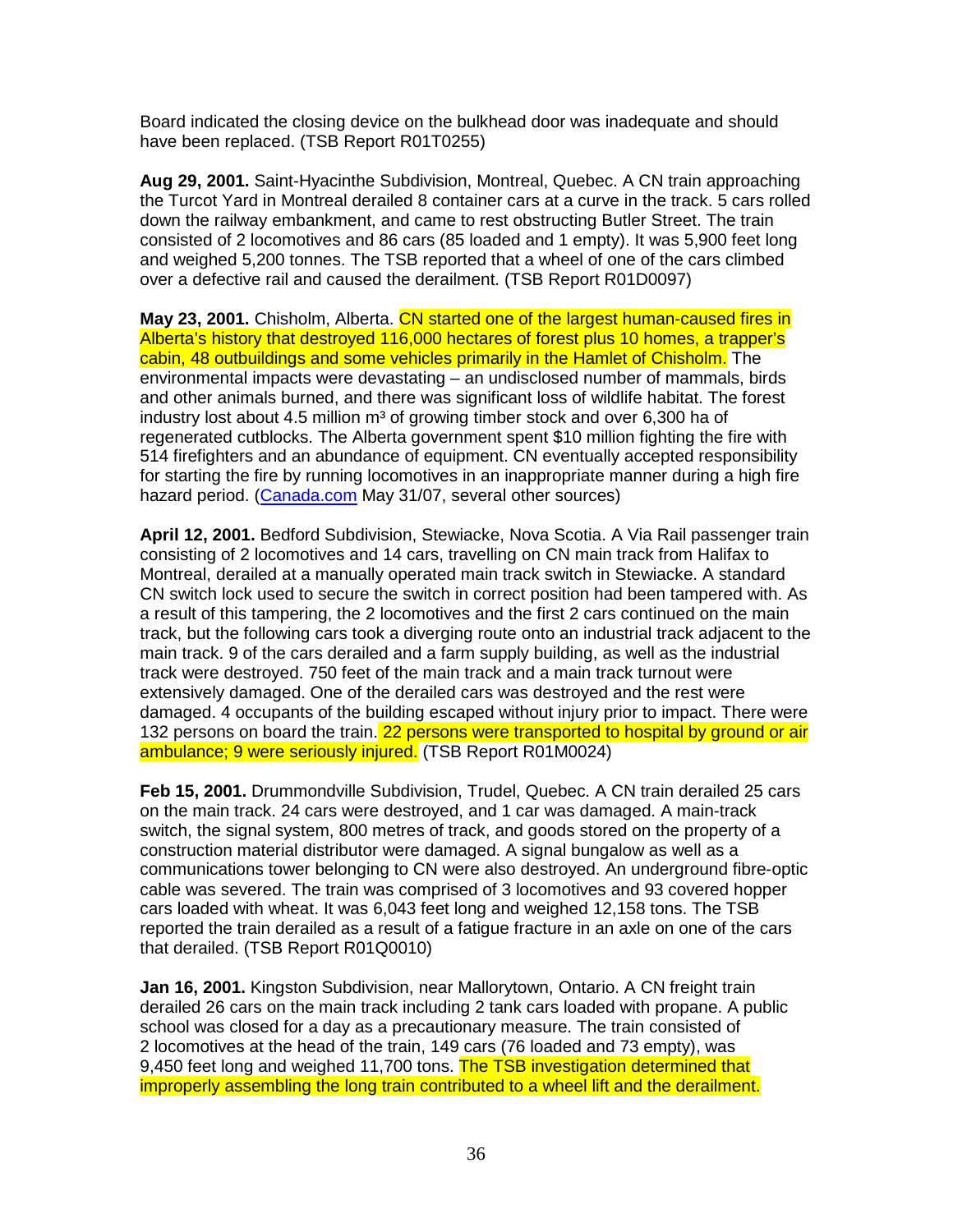Confused communication between the locomotive engineer and the rail traffic controller also appeared to contribute to the derailment. (TSB Report R01T0006)

**Dec 11, 2000.** Kashabowie Subdivision, Shabaqua, Ontario. A CN freight train derailed 17 cars. The derailed cars included 2 loaded tank cars containing methanol, 1 that had flipped upside down and was damaged, spilling all of its contents, and the other which was leaking methanol from an unloading valve that had opened during the derailment. A total of about 100,000 litres of methanol spilled, most of which entered the Shebandowan River. Methanol is a colourless, flammable and poisonous liquid. Persons living close to the river, downstream, were cautioned not to consume water drawn from wells near the river. Water was not declared free of methanol by local health authorities for almost a month following the spill. The extent of environmental damage to the Shebandowan River's ecosystem was not disclosed. The other derailed cars included 5 loaded cars of grain, 7 empty flat cars and 3 empty box cars. The train comprised 3 locomotives, 59 loaded cars and 27 empty cars. It was 5,400 feet long and weighed 8,500 tons. The TSB reported that emergency brake pressure on a cracked defective rail caused the rail to fail, and resulted in the derailment. (TSB Report R00W0253)

**Dec 10, 2000.** Kingston Subdivision, Marysville, Ontario. A CN train derailed 2 cars in a curve on the main track. 1 of the derailed cars, a bulkhead flat car loaded with lumber, lost its load, blocking the adjacent north main track. The other derailed car was a residue tank car. The train comprised 2 locomotives, 51 loaded and 44 empty cars. It was 6,600 feet long and weighed 8,300 tons. The TSB reported that, in each track curve of the train's journey, the load of lumber shifted slightly laterally, causing the banding around the load of lumber to dig into the corners of the lumber, gradually lessening the degree of securement and allowing even greater movement as the trip progressed. Travelling in an unstable state, the lumber shifted at the curve near Marysville and the unbalanced load caused one or more wheels on the car to lift and derail, destabilizing the trailing tank car which also derailed. (TSB Report R00T0324)

**Dec 9, 2000.** Napadogan Subdivision, Blue Bell, New Brunswick. A CN freight train derailed 7 multi-platform double-stack container cars at a curve on the main track. 36 containers were spread over an area covering both sides of the main track for about  $\frac{1}{2}$ km. 11 of the containers were carrying bags of white asbestos (a hazardous material); 2 containers released product onto the right-of-way. A total of 660m of track structure was damaged. The train was powered by 4 locomotives, was 5,700 feet long and weighed 5,200 tons. The TSB reported the derailment occurred due to a rail failure at a curve in the track. (TSB Report R00M0044)

**May 22, 2000.** Saint-Maurice Subdivision, Cressman, Quebec. A CN train derailed 23 cars at a curve on the main track on a bridge over the Saint-Maurice River. Derailed cars included: 13 gondola cars loaded with wood chips, 2 cars loaded with paper, 1 empty hopper car, and 7 tank cars with gasoline residue. 3 of the tank cars with gasoline residue fell into the river. 2 tank cars were punctured, **spilling an undisclosed amount of** gasoline into the river. The extent of environmental damage was not disclosed. 400 feet of track were destroyed and 2 spans of the railway bridge across the river were heavily damaged. 22 of the derailed cars were damaged and 1 was destroyed. The train consisted of 3 locomotives and 159 cars, including 128 loaded cars, 19 empty cars and 12 tank cars with gasoline or heating oil residue. The train was 9,586 feet long and weighed 15,230 tons. The TSB reported that the derailment was caused by a defective rail in the track curve. (TSB Report R00Q0023)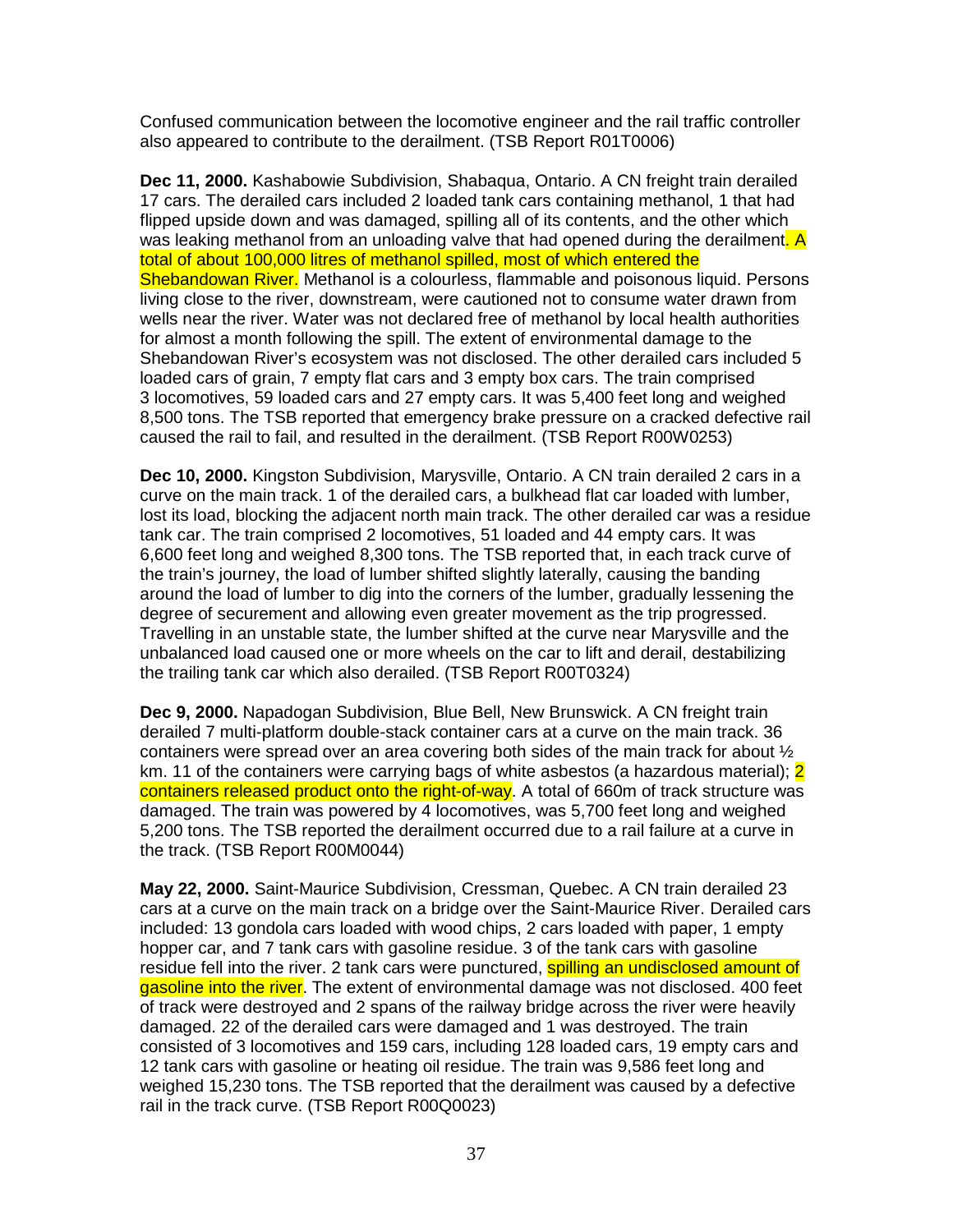**May 16, 2000.** Redditt Subdivision, White, Ontario. A CN freight train derailed 19 of its 136 cars along a curve in the main track. 4 of the derailed cars contained dangerous goods. The train consisted of 2 locomotives at the head of the train, 136 cars (51 loaded and 85 empty), was 8,800 feet long and weighed 9,440 tons. The TSB investigation determined that, during throttle reduction while in a curve, the train experienced a wheel climb derailment that was a result of a number of factors including *improperly* assembling the train. (TSB Report R00W0106)

**March 10, 2000.** Rouses Point Subdivision, Brossard, Quebec. A CN train derailed 5 cars on the Massena Spur after traveling through a public crossing. 4 cars toppled over on their sides in a ditch; 3 of these contained dangerous goods. 2 of the tank cars were carrying molten naphthalene (a flammable solid), and the third was carrying creosote. The other 2 derailed cars were hopper cars. All 5 derailed cars were damaged. The track was heavily damaged over a length of about 170 feet. The train consisted of 2 locomotives and 11 cars (8 loaded and 3 empty), was about 730 feet long and weighed 1,330 tons. As a precautionary measure, the Brossard Fire Department ordered the evacuation of about 20 people in the area. The TSB reported the train spread the track gauge, and the wheels of the first derailed car dropped inside the rail near the public crossing. The fact that CN had planned to replace the rail ties indicate that CN was aware of track structure problems at this location. (TSB Report R00D0026)

**Dec 30, 1999.** Near Mont-Saint-Hilaire, Quebec. A CN Ultratrain, a petroleum products unit train linking the Saint-Romuald oil refinery with a petroleum depot in Montreal, derailed and collided with another CN Ultratrain traveling in the opposite direction on a neighbouring track. There was a violent explosion and some rail cars burned for more than 4 days, creating a smoke plume about 500m high. The 2 crew members on the train hit by the derailed train were killed. About 350 families had to be evacuated. 2 locomotives and 61 cars were damaged in the accident. About 2.7 million litres of hydrocarbons spilled and caught fire, damaging private property, public property and the environment. The Ultratrain derailed at a broken rail caused by a defective weld, causing the TSB to call into question CN's quality assurance program for rail welds. The quality assurance system in place did not detect the welds that did not meet the company's standards (mismatch between rail ends, absence of a weld tag, weld not entered in the inventory of continuous welded rail [CWR] repairs and adjustments). (TSB Report R99H0010, TSB News Release Sept 26/02)

**Nov 23, 1999.** Kingston Subdivision, Bowmanville, Ontario. A westward CN freight train struck an abandoned tractor-trailer at a farm level crossing. Metal parts from the trucktrailer became entangled under the wheels of the lead locomotive, resulting in the derailment of both locomotives and the following 10 rail cars, 4 of which rolled over onto their side. An eastward Via Rail passenger train struck the debris on an adjacent track and derailed, just before the freight train had come to a halt. The derailing Via train dragged the trailer portion of the truck-trailer for about 700 feet, causing the Via locomotive and the following 5 passenger coaches to derail. The jackknifing passenger train hit the derailed freight train cars. Fuel spilling from the tractor-trailer ignited and a fire started. About 6,800 litres of diesel fuel spilled from the Via locomotive and was also ignited. About 4,550 litres of diesel fuel also spilled from the lead locomotive of the CN freight train. 3 of the derailed freight cars contained liquefied petroleum gas residue and 5 of the derailed freight cars were loaded with butadiene. Minor injuries were sustained by 6 Via Rail employees and 5 passengers. (TSB Report R99T0298)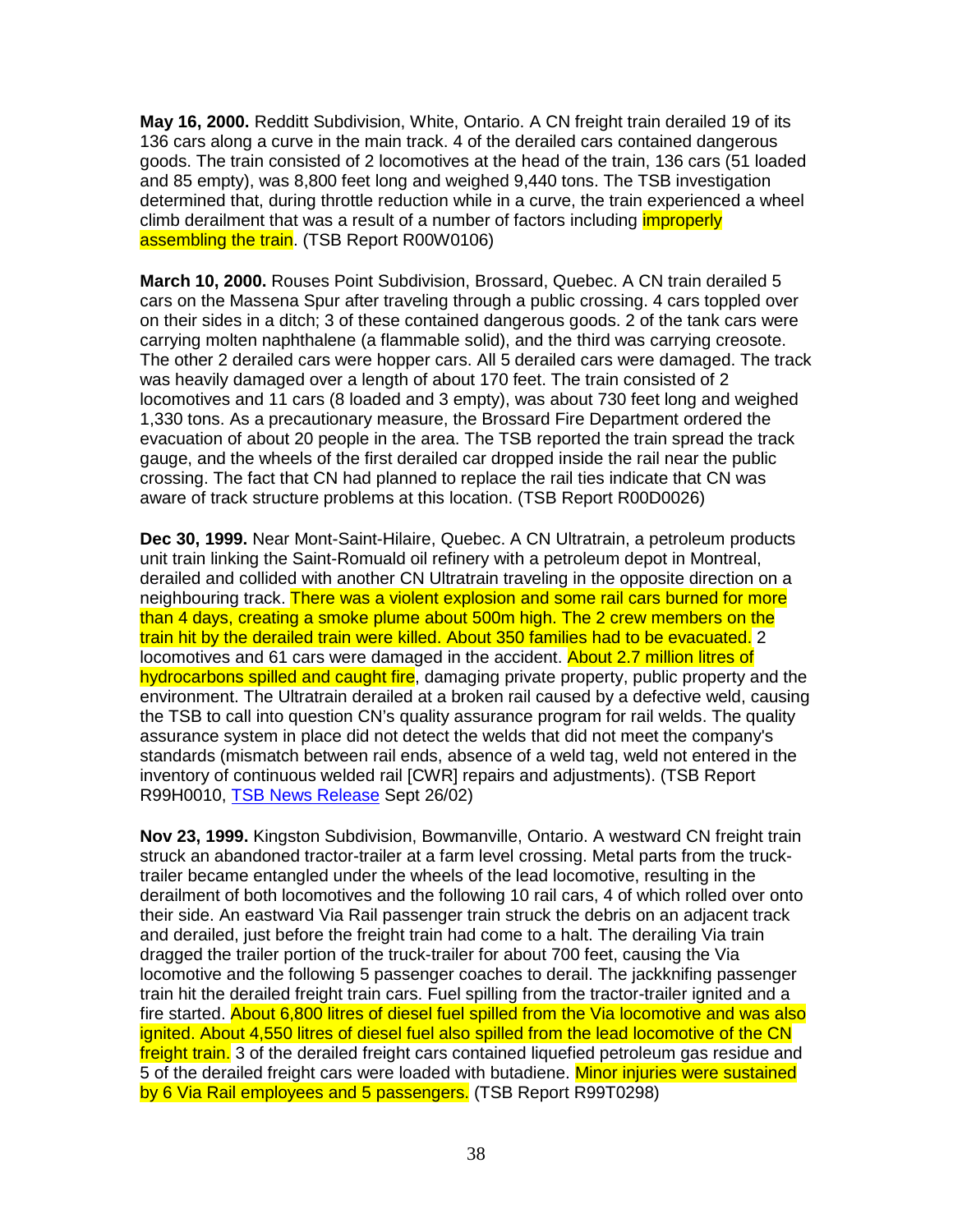**Oct 9, 1999.** Bedford Subdivision, Bedford, Nova Scotia. A CN freight train derailed a locomotive and the first 8 cars. Some of the derailed cars flipped over on their sides and the entire derailment was spread over a distance of about 655 feet. Corn from 2 damaged hopper cars was spread over the derailment site. Over 800 feet of track were damaged. The train comprised 3 locomotives, 64 loaded and 3 empty, and was 4,580 feet long and weighed 4,470 tons. The TSB reported a damaged rail initiated the derailment. (TSB Report R99M0046)

**Sept 23, 1999.** Bala Subdivision, near Britt, Ontario. A CN freight train derailed 26 cars at a curve in the tracks at Mowat, near Britt. The train consisted of 94 cars, 54 of which were tank cars (41 of the 54 were carrying dangerous goods or dangerous good residues). The 26 derailed cars included: 19 tank cars, 2 box cars and 5 hopper cars. Of the 19 tank cars, 1 was a load of liquefied petroleum gas (LPG), 14 had LPG residues, 3 were loaded with anhydrous ammonia, and 1 was empty. The loaded LPG car and 1 of the loaded anhydrous ammonia cars were ruptured, each spilling their product and igniting, causing several fires. The loaded car of LPG exploded, projecting pieces of its tank and jacket in all directions. About 127,000 pounds of LPG and 158,000 pounds of anhydrous ammonia were spilled. A crater in the right-of-way measuring about 2m deep, 3m wide and 15m long was created by the LPG fire and subsequent violent rupture of the tank, which destroyed the roadbed and altered the physical state of the soils and other materials in the area. A box car immediately west of the LPG tank was crushed and bent 90°. About 600 feet of main track and sidi ng were destroyed, the turnout for the siding at Mowat required extensive repairs, and the nearby public crossing required minor repairs. 18 of the derailed cars were damaged, and 8 cars were destroyed. The adjacent trees, other vegetation and earth were scorched black and killed for a radius of about 200 feet by the fire ball and chemical releases. CN employees at the Mowat siding, 3 local woodcutters and 2 hunters located downwind of the accident site were evacuated due to the toxic fumes. An Ontario Provincial Police officer, a local woodcutter, and two firemen suffered minor injuries as a result of contact with ammonia vapours. The TSB reported on many deficiencies as contributing to the derailment including: deficiencies in track gauge and alignment, and improper track condition for freight train speeds they were traveling. The TSB also reported that older-design, belowstandard and defective construction of tank cars contributed to the magnitude of the ensuing fires. The total extent of environmental damage, including to the adjacent Little Key River and shoreline, was not detailed in the TSB investigation report. (TSB Report R99T0256)

**Aug 27, 1999.** Kingston Subdivision, Wesco Spur, Yard CB, Cornwall, Ontario. A CN crew was performing switching operations in the yard when 6 tank cars ran away on one of the tracks. The cars rolled for 475 feet and struck the stop block at the end of the track. 1 car derailed and its tank was punctured. About 5,000 gallons of product, a class 3 combustible liquid, spilled onto the ground. About 2,000 gallons seeped into the ground or flowed into the sewer system. The soil contaminated by the liquid was collected and hauled away for treatment. The extent of environmental damage was not disclosed. Cornwall police and firefighters immediately set up a 1,000-foot safety perimeter and evacuated customers and staff from nearby businesses. The TSB reported the evacuation caused inconvenience and economic losses for nearby businesses. (TSB Report R99D0159)

**Aug 15, 1999.** Clearwater Subdivision, Messiter, British Columbia. A CN freight train derailed 40 cars of a 100-car grain train. 2 of the derailed cars rolled into the North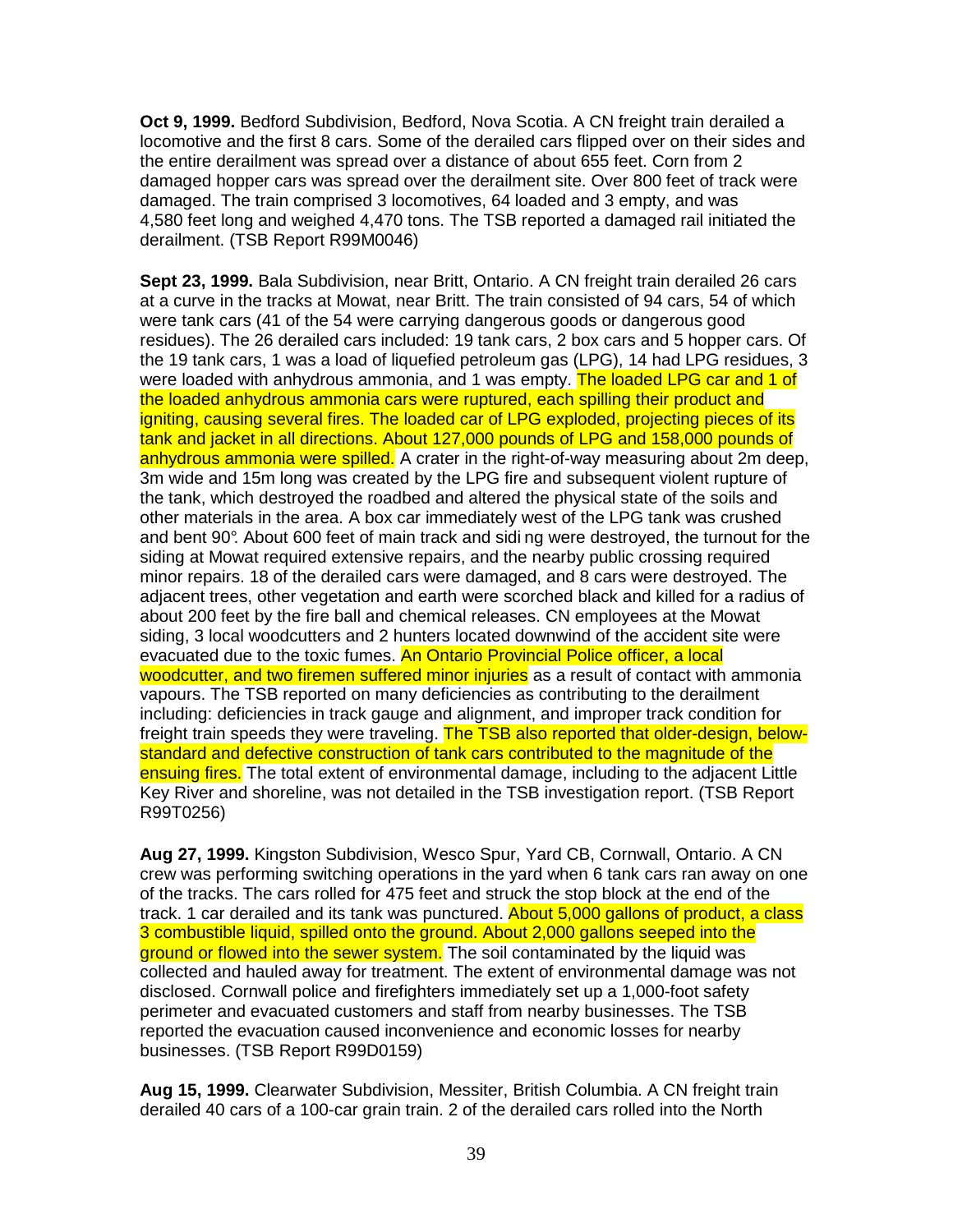Thompson River. About 5,000 tons of mixed grains were spilled over the right-of-way and in the river. Most of the 40 cars sustained extensive damage. About 1,500 feet of track were destroyed and an additional 3,000 feet were damaged. The train was powered by 2 locomotives, was 5,900 feet long and weighed 11,800 tons. The extent of environmental damage to the Thompson River and bank was not disclosed. The TSB reported a defective wheel caused the derailment. (TSB Report R99V0141)

**July 14, 1999.** Kingston Subdivision, Morrisburg Station, Ontario. 16 CN cars derailed in front of the station. (Colin Churcher's Railway Pages)

**April 23, 1999.** Chatham Subdivision, Thamesville, Ontario. A Via Rail passenger train travelling east on the north main track hit an open switch, causing it to tip over and collide with stationary CN cars full of ammonium nitrate on an adjacent yard track. All 4 passenger cars and the locomotive of the passenger train derailed as well as 4 of the stationary cars. The 2 crew members in the locomotive cab were killed. 77 of the 186 passengers and crew on board were treated at the hospital. 4 people were admitted with serious injuries. About 50m of main track and 100m of the adjacent yard track were destroyed. The locomotive was damaged beyond repair and the leading 2 passenger cars sustained substantial damage. A December 18, 2012 version of the TSB investigation report identified safety deficiencies relating to the level of defenses associated with the Occupancy Control System method of train control, particularly in "dark territory," where trains are not always provided with sufficient advance warning of reversed main track switches, and to the storage of dangerous goods in rail cars for prolonged periods of time at locations adjacent to main tracks. The TSB also pointed out the need to eliminate some passenger safety hazards in a timely fashion. (TSB Report R99H0007)

**April 13, 1999.** Montmagny Subdivision, Bégin, Quebec. A CN petroleum product unit train derailed 10 tank cars loaded with gasoline on the main track. Some cars flipped over on their sides and 1 car completely toppled over landing on its top. About 230 litres of gasoline were spilled into Les Quarante Lacs (Forty Lakes), causing undisclosed environmental damage. The 10 derailed cars were damaged, as was another car which did not derail. 450 feet of track were destroyed, and another 300 feet of track were damaged. The TSB reported soft subgrade and a cluster of rotten ties as causing the derailment. Confusion of responsibilities among 3 acting inspectors may also have contributed to the derailment. (TSB Report R99Q0019)

**Feb 6, 1999.** Ruel Subdivision, Neswabin, Ontario. A CN freight train derailed 21 cars. The derailed cars included a tank car loaded with liquefied petroleum gas and 2 tank cars loaded with flammable benzene and dicyclopentadiene. 1 of the tank cars with the benzene mixture was punctured resulting in a fire and a total loss of product. The liquid benzene and some lumber that was strewn about the derailment site fuelled a fire that burned for several days. 16 of the 21 derailed cars were destroyed, including 3 tank cars that were involved in the post-derailment fire. 4 cars were damaged. A power switch and dwarf signal, and 500 feet of track were destroyed. In the main derailment area, 4 telephone poles were destroyed. Another power switch and a hot box detector were damaged. Total property damage exceeded \$1.5 million. The TSB reported a roller bearing on one of the cars overheated and seized, resulting in an axle fracture and the derailment. Unclear lines of authority and communication failures regarding the Wayside Inspection System (WIS) were cited by the TSB as contributing to the derailment. The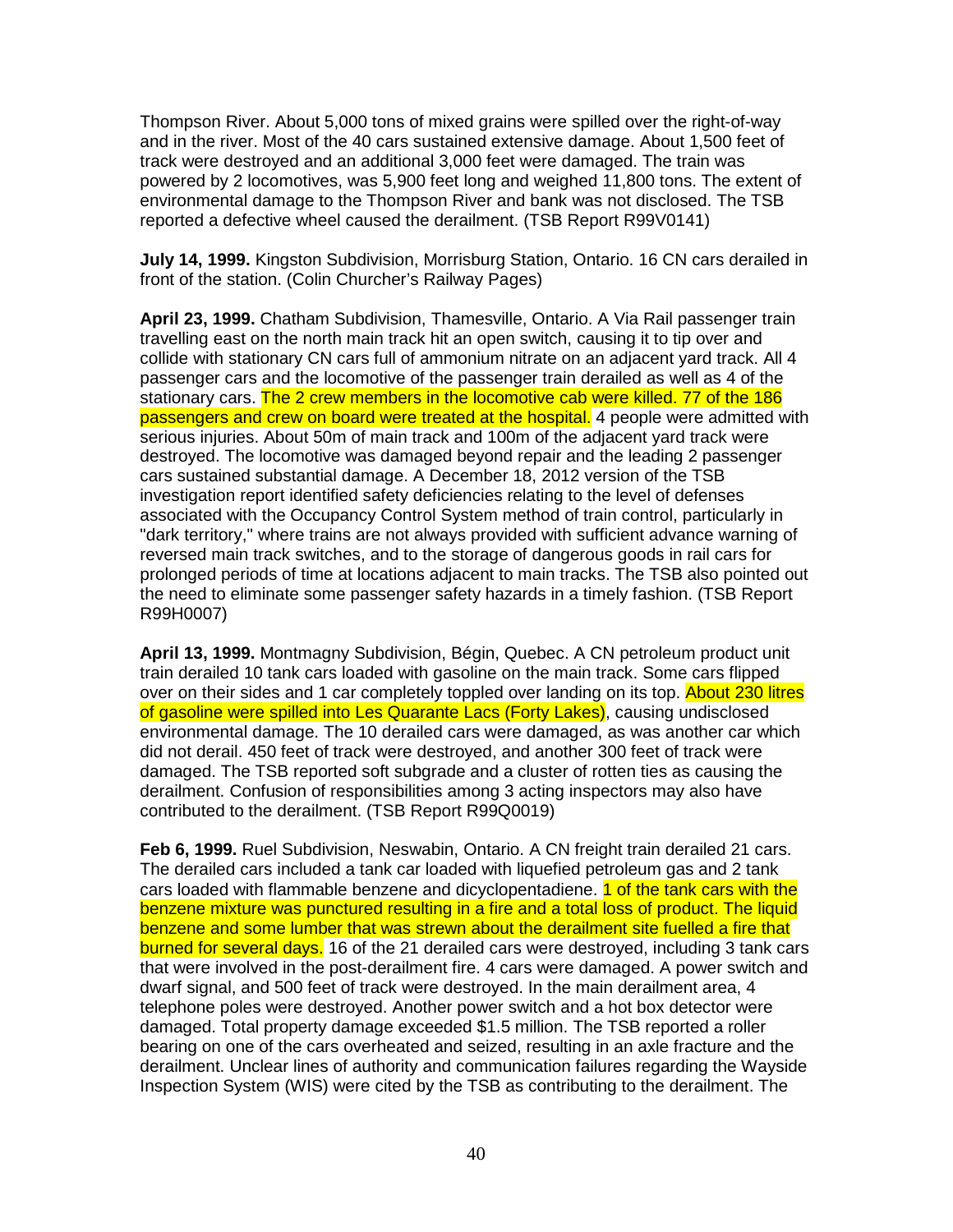TSB also reported Transport Canada has no national program to audit and monitor WISs, to ensure the safety of operating trains. (TSB Report R99T0031)

**Jan 31, 1999.** Albreda Subdivision, Jasper, Alberta. A CN runaway train on the main track entered the rail yard in Jasper and collided head on with a stationary CN train. 5 locomotives and 11 cars derailed. The 3 locomotives and 2 cars on the runaway train were extensively damaged, as were the 2 locomotives and 1 car on the stationary train in the yard. The collision damaged about 520 feet of track and 4 switches. The conductor of the runaway train received minor injuries. The TSB reported the extreme blowing snow conditions during the accident rendered the air brake system ineffective, and the crew was unaware of the condition of the dynamic braking system. The crew of the runaway train was apparently fatigued which may have affected their performance. (TSB Report R99E0023)

**Nov 26, 1998.** Halton Subdivision, MacMillan Yard, Concord, Ontario. A CN train derailed 3 tank cars loaded with anhydrous ammonia. 1 of the tank cars rolled down a 20-foot embankment and another tank car flipped over on its side. 1 of the tank cars was damaged and spilled anhydrous ammonia. The yard was evacuated and the public roadways in the area, including Highway 7, were closed for about 5 hours. The TSB reported the train derailed as a result of 2 rail breaks caused by surface and sub-surface cracking, the wear exceeding CN's allowable limits. The Board identified a safety deficiency relating to the maintenance standards and practices. (TSB Report R98T0292)

**Sept 24, 1998.** Mont-Joli Subdivision, Mont-Joli, Quebec. 25 cars from a CN train rolled downhill uncontrolled on the main track of the Matapédia Railway Company (MRC), and collided with 4 MRC yard locomotives standing on the main track in front of the station at Mont-Joli. The CN crew thought they had secured their locomotives on a grade, then left their train and went to the station to complete some paperwork. Then, both CN and MRC employees heard a loud noise. When they looked out, they realized the CN train had rolled down the hill and crashed into the MRC locomotives. 5 rail cars were damaged, 2 rail cars were destroyed, and 4 yard locomotives and several hundred feet of main and yard tracks were damaged. A tank car, which was crushed and opened by the impact, spilled some residual product into the parking lot and onto the street. A commercial truck carrying cylinders of compressed gas was crushed. The employees in the vicinity of the station immediately left. The derailed cars came to rest close to commercial and residential properties in the centre of the town. 4 automobiles parked in the station parking lot were destroyed by the derailed rail cars. There was extensive damage to the station platform, and several hundred feet of main and yard tracks, including 78 feet of rail and 34 railway ties that required replacing. The police later determined that, once the CN crew left their train unattended, 2 boys had walked over to the train and released the brakes on most of the 25 parked rail cars, causing the train to roll downhill. (TSB Report R98M0029)

**March 1, 1998.** Kingston Subdivision, Lyn, Ontario. 8 CN cars derailed, 2 of which carried dangerous goods – ethylene refrigerated liquid and alkylamines. The train derailed at a track crossover. The train was pulled by 2 locomotives and was 7,482 feet long and weighed 5,866 tons. The TSB investigation determined the derailment occurred when a rail car wheel climbed over a defective switch that was severely chipped. Proper track maintenance and inspection practices had not been followed. (TSB Report R98T0042)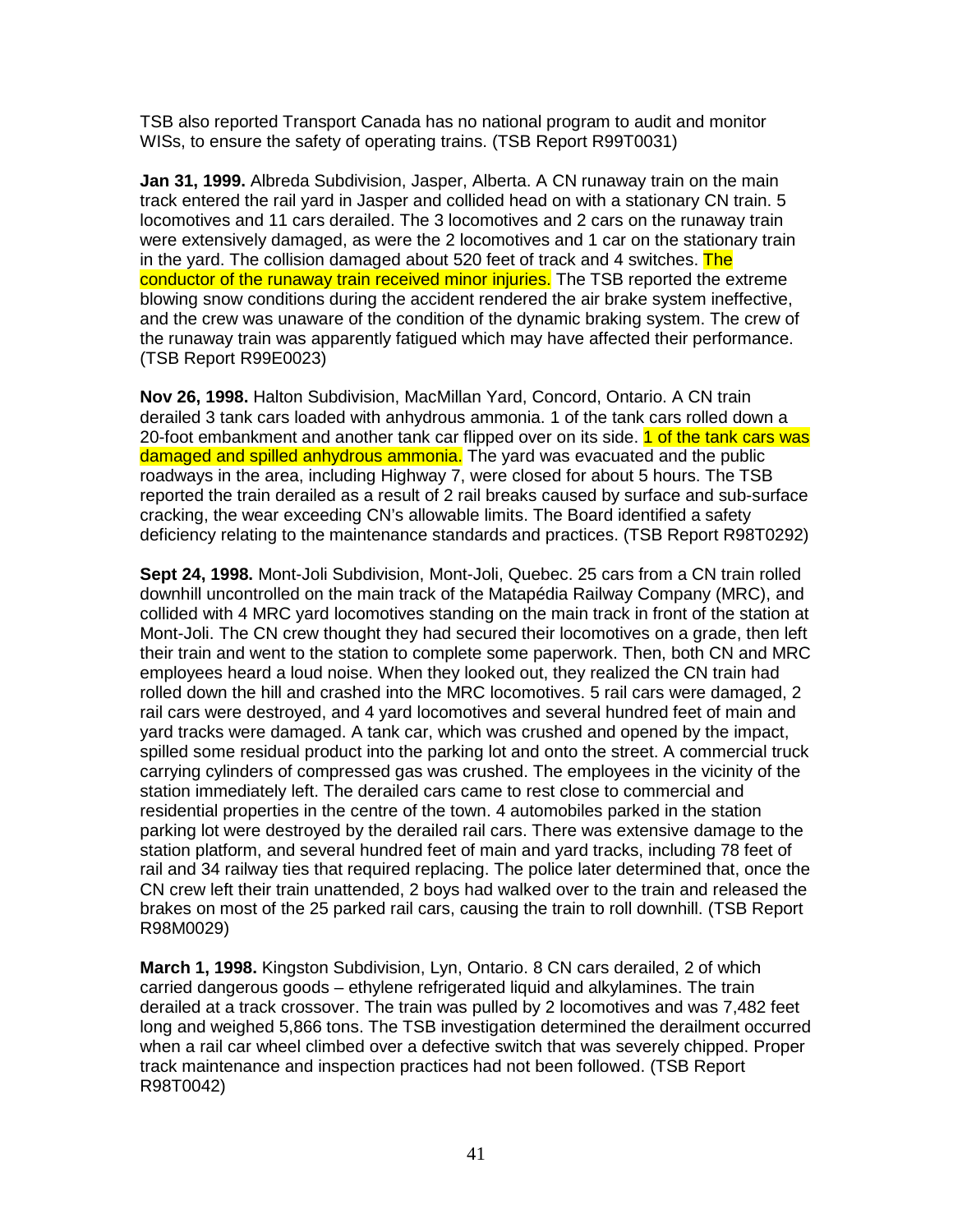**March 1, 1998.** Edson Subdivision, near Obed, Alberta. A moving CN train collided with the tail end of a stationary CN train. The lead locomotive from the moving train and the last car from the stationary train derailed and were extensively damaged. The 2 crew members in the lead locomotive of the moving train were seriously injured, and were taken from the scene by ambulance. The moving train was powered by 2 locomotives and was hauling 20 loaded and 33 empty cars. It was 3,140 feet long and weighed 3,490 tons. The stationary train consisted of 4 locomotives and 100 loaded cars. It was 6,140 feet long and weighed 13,850 tons. The TSB reported the collision occurred because the crew of the moving train did not maintain adequate vigilance and miscalculated how far away the stationary train was located. (TSB Report R98C0022)

**Nov 24, 1997.** Diamond Subdivision, Carrier, Quebec. While a CN train was proceeding from a stop signal at a siding, a tank car loaded with sulphuric acid split open, spilling its entire contents. The extent of environmental damage was not disclosed. The TSB determined that the tank car had been fabricated with a gap and missing butt weld, in variance with approved design drawings, and that it fractured under normal service loading at a pre-existing crack. The TSB has pointed out many times to CN and Transport Canada the risks associated with the frequent inferior construction of tank cars that carry dangerous goods, including oil and other hazardous products. (TSB Report R97D0253)

**May 6, 1997.** Kingston Subdivision, Coteau-du-Lac, Quebec. A CN train dropped into a depression in the subgrade on the main track and derailed 2 locomotives and 12 freight cars. The lead locomotive toppled over on its side. The fuel tanks on both locomotives were punctured and about 12,000 litres of diesel fuel spilled into the Rouge River which was only 10m from the railway tracks. Although emergency personnel placed booms and absorption materials in the river, very little diesel fuel (1,000 litres) was recovered. The extent of environmental damage, especially to the river and the river shoreline, was not disclosed. 2 crew members were injured. The train consisted of 2 locomotives and 19 loaded cars. It was 1,060 feet long and weighed 1,000 tons. The 2 locomotives and 12 freight cars were damaged, and about 270 feet of track were destroyed. The TSB reported the derailment occurred because the subgrade collapsed under the moving train as a result of weak, water-saturated clays in and around the embankment. The Board was concerned that CN maintenance and inspection employees were not apparently sensitive to the hazards posed by unusual events in bodies of water adjacent to railway embankments. The TSB also reported that locomotive fuel tanks are particularly prone to puncture and spilling of diesel fuel at derailment. (TSB Report R97D0113)

**March 27, 1997.** Ashcroft Subdivision, Conrad, British Columbia. A CN train travelling from Boston Bar to Kamloops encountered a large railbed depression and derailed on the main track near Conrad. Both crew members were killed. 2 locomotives, 14 freight cars and about 1,200 feet of main track and siding were destroyed. Loaded open hopper sulphur cars stored on an adjacent siding were hit and also derailed, and some of these cars overturned and spilled their contents. Fuel spilled from the derailed locomotives and ignited. The resulting fire engulfed the derailed equipment and scattered container contents. The fire was finally extinguished March 28. Fire again erupted around the locomotives March 29 and took several hours to extinguish. The TSB ascertained that improper drainage of run-off from the adjacent Trans-Canada Highway contributed to destabilizing the railway subgrade which then collapsed, causing the derailment. (TSB Report R97V0063)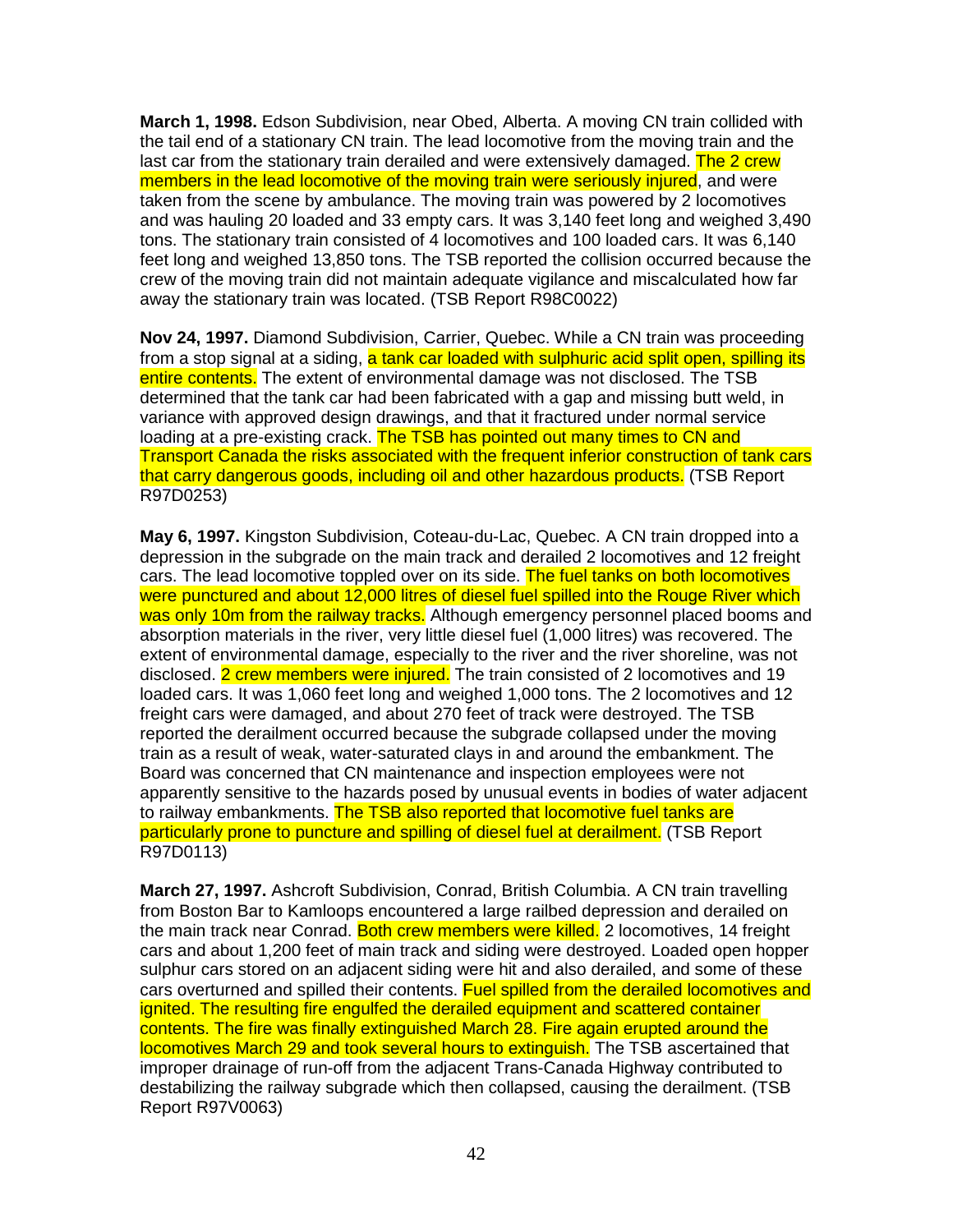**Aug 12, 1996.** Edson Subdivision, east of Edson, Alberta. All 3 occupants in the lead locomotive of a CN freight train were fatally injured when their train, which was travelling about 54 mph on the main track, collided head-on with 20 runaway cars moving toward them at about 30 mph. The runaway cars had been left on a track in the Edson Yard with their hand brakes on, which eventually failed to hold them, causing them to move onto the main track uncontrolled. The TSB reported that, for the years 1991 to 1996, 190 runaways were reported to the TSB and in spite of repeated warnings and recommendations issued by the TSB, the problem persisted. This particular runaway situation, which ended in 3 deaths, triggered a TSB investigation with wider scope and depth. Consequently, the TSB raised serious questions about the effectiveness of standard railway operating rules, rail traffic control systems, rail safety regulatory overview, and CN's safety management programs. (TSB Report R96C0172)

**July 2, 1996.** Aberdeen Subdivision, North Battleford, Saskatchewan. A CN train was unintentionally diverted onto a spur track, and collided head-on with a stationary and uncrewed CN freight train. The locomotives of both trains were extensively damaged, and 10 freight cars derailed. The **locomotive engineer was injured** when he jumped from the train. The moving train consisted of 3 locomotives and 88 loaded cars. It weighed 10,000 tons and was 6,500 feet long. The TSB determined that the switch for the spur track was inadvertently left in the reverse position. The train was also travelling at an excessive speed, according to the TSB. (TSB Report R96W0171)

**April 24, 1996.** Hagersville Subdivision, Nanticoke, Ontario. A CN train crew was switching at the Esso oil refinery near Nanticoke, when 5 tank cars went out of control. The cars rolled southward about 2 miles, crossed over 2 public road crossings and through the Ontario Hydro thermal generating plant building. The cars continued another 600 feet to the end of the track where the 2 leading cars derailed. 1 derailed car contained sulphuric acid and the other derailed car that flipped over on its side contained sulphuric acid residue. Both derailed cars were damaged. There was substantial damage to private property, including a car mover which had been standing on the track in the Ontario Hydro building. It was pushed ahead of the runaway cars to the end of the track and was destroyed. The entrance gate to Ontario Hydro's property was also destroyed. There was damage to CN's track. The TSB determined the tank cars rolled away and derailed because they were not securely coupled during a switching operation. (TSB Report R96T0137)

**March 11, 1996.** Sussex Subdivision, River Glade, New Brunswick. A CN train derailed 22 freight cars on the main track. 16 of the derailed cars were tank cars loaded with various dangerous goods including gasoline, butane and fuel oil. About 455 litres of gasoline spilled from 1 tank car and butane was released into the atmosphere from 2 leaking pressure tank cars. As a precautionary measure, 8 residents in the area were evacuated. The extent of environmental damage was not disclosed. About 400 feet of track were destroyed and about 1,000 feet of track were extensively damaged. 18 derailed cars were destroyed, and the remaining 4 were damaged. The train was powered by 3 locomotives and was hauling 27 loaded cars, 17 empty cars and 9 residue cars. It was 3,200 feet long and weighed 3,500 tons. The TSB determined that a defective rail led to the derailment. (TSB Report R96M0011)

**March 10, 1996.** Saint-Maurice Subdivision, Dix, Quebec. A CN freight train derailed 27 cars. 4 of the derailed cars were residue cars, 2 contained gasoline residue and the other 2 contained diesel fuel residue. 4 of the derailed loaded gondola cars were dug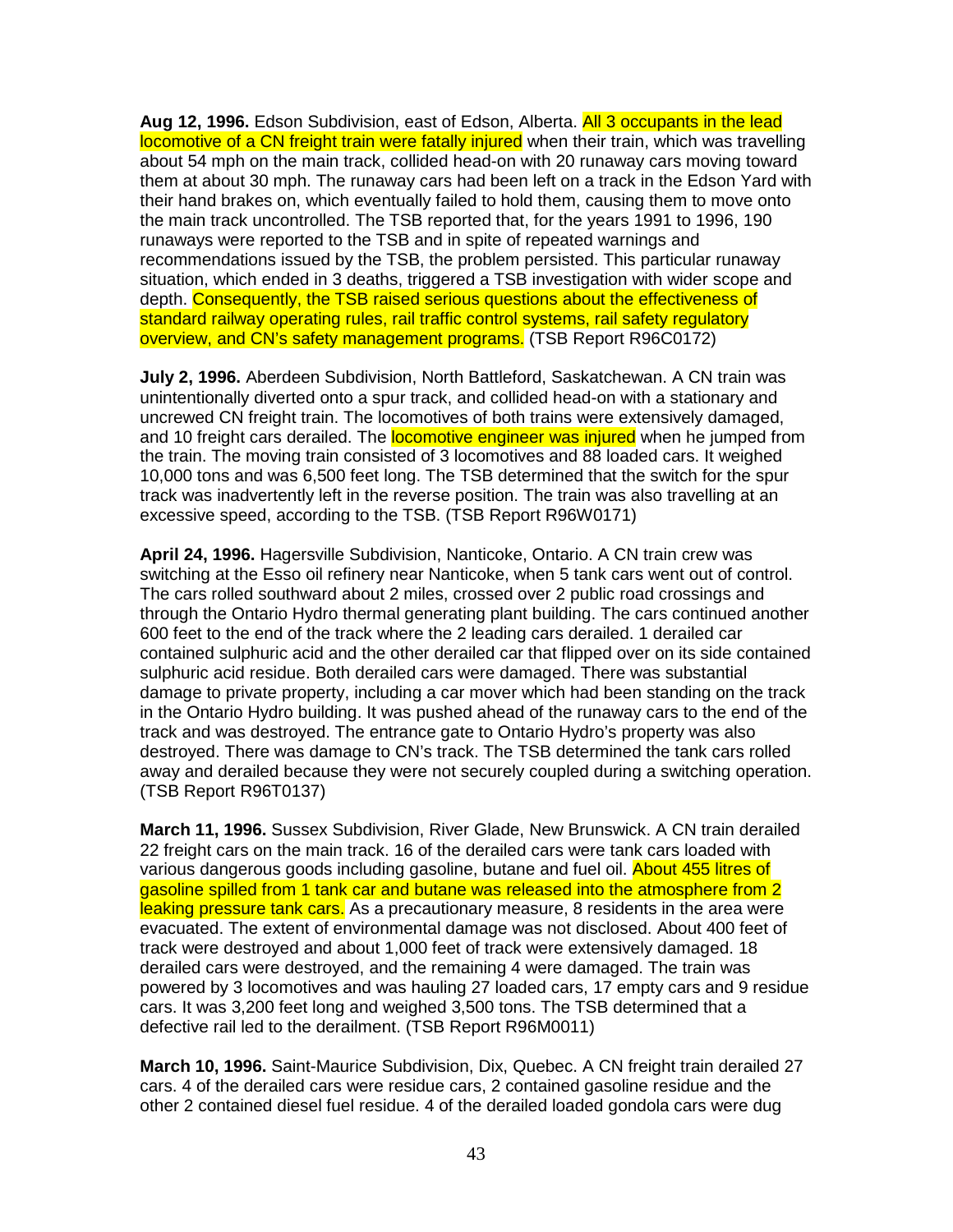into the subgrade and several other cars were piled on top of the gondola cars. The ore concentrate from the gondola cars spilled over the subgrade and covered the tracks. At least 1 of the derailed cars came to rest on a bridge deck. The bridge deck was destroyed and the girders were extensively damaged. The train consisted of 3 locomotives and 76 cars. It was 4,526 feet long and weighed 7,394 tons. The TSB was not able to determine the cause of the derailment because key rail car components and pieces of rail were missing. (TSB Report R96D0035)

**March 6, 1996.** Halton Subdivision, MacMillan Yard, Toronto, Ontario. A remote controlled CN train collided with a standing CN train in the yard, derailing 7 cars. 4 of the derailed cars rolled down a small embankment onto a paved yard roadway. A tank car loaded with ethylene oxide flipped upside down and came to rest on its top, and was extensively damaged. 2 tank cars containing petroleum product residue also derailed, 1 of them knocked over on its side. Because of the upside down tank car with flammable and toxic contents, emergency procedures were implemented. 2 yard locomotives and 7 cars were damaged, some of them extensively. About 250 feet of track and 1 crossover switch were damaged. The TSB determined that the derailment occurred because the crew running the train by remote control lost sight of the head of the train in an unsafe part of the yard. (TSB Report R96T0080)

**Feb 27, 1996.** Bécancour Subdivision, near St. Grégoire, Quebec. 59 cars from a CN train that had been left on the main track, standing unattended with no hand brakes applied, rolled away unnoticed for about 4,000 feet and struck another CN train on the Lama Warehouse Spur. The impact derailed 1 locomotive and 13 cars, 11 of which were tank cars containing dangerous goods residue. The locomotive and 2 tank cars containing caustic soda (corrosive substance) residue were knocked on their sides; and 7 other tank cars containing caustic soda residue, 2 containing chlorine (poisonous gas) residue and 2 box cars also derailed. A fuel tank on the overturned locomotive was punctured and spilled about 9,000 litres of diesel fuel. The extent of environmental damage was not disclosed. 1 box car was destroyed, 1 locomotive and 7 cars were extensively damaged, and 6 cars were damaged. About 200 feet of track were destroyed. 1 crew member was seriously injured. The runaway train weighed 3,600 tons and was 3,000 feet long. The TSB determined that the air brakes on the 59 runaway cars were accidentally released when the cars were uncoupled. Unfortunately, hand brakes had not been applied to any of the cars. (TSB Report R96D0029)

**Jan 31, 1996.** Joliette Subdivision, Charette, Quebec. 2 CN trains carrying dangerous goods residue cars collided. 2 box cars were destroyed, and 1 locomotive, 2 box cars and 1 flat car were extensively damaged. One of the trains comprised 2 locomotives, 60 loaded cars and 6 residue cars. The train was 3,980 feet long and weighed 6,770 tons. The other train consisted of 2 locomotives, 8 loaded cars, 28 empty cars and 3 residue cars. It was 2,200 feet long and weighed 1,830 tons. The TSB reported that the crew in the train that caused the collision and derailment should have used the automatic brake as well as the independent brake to stop their train. (TSB Report R96D0018)

**Jan 11, 1996.** Allanwater Subdivision, near Armstrong, Ontario. Opposing CN hi-rail vehicles collided in a curve. The driver of 1 of the vehicles sustained serious injuries in the collision. The driver of the other vehicle sustained minor injuries after jumping from the vehicle prior to impact. The TSB determined that the opposing hi-rails, travelling in an area of restricted sight-lines and frosty rail conditions, were operated at excessive speeds that did not permit them to stop before colliding. (TSB Report R96T0008)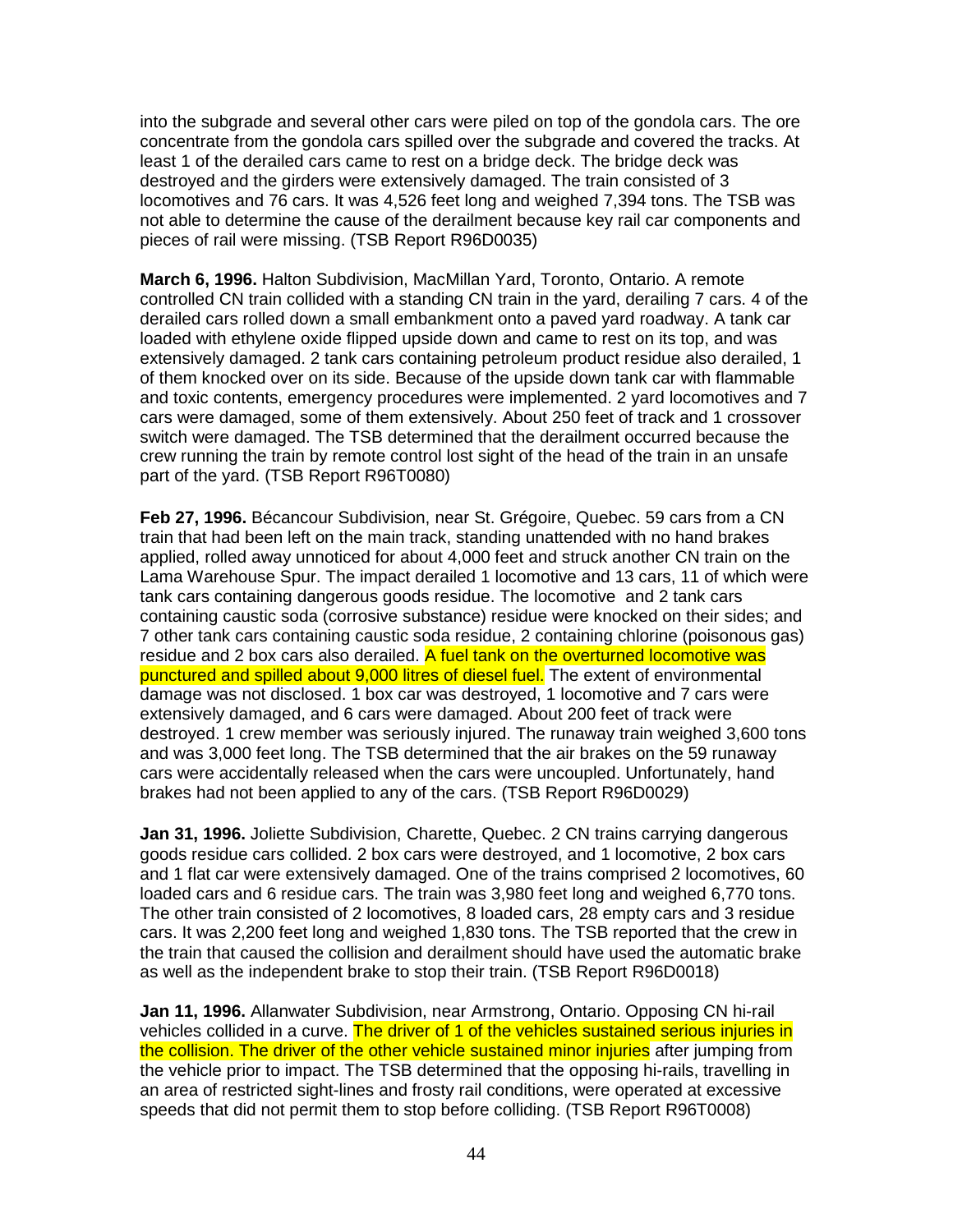**Dec 14, 1995.** Pelletier Subdivision, Edmundston, New Brunswick. A group of unattended freight cars recently uncoupled from locomotives in the Edmundston Yard rolled away uncontrolled for about 4,800 feet through a main track switch. They came to a stop with about 15 cars standing on the main track. A switch that the cars had rolled through onto the main track was damaged. The TSB reported the cars were not properly secured (hand brakes not applied) when the locomotives were uncoupled, which resulted in the cars running away downhill uncontrolled. (TSB Report R95M0072)

**Nov 5, 1995.** Sprague Subdivision, Symington Yard, Winnipeg, Manitoba. A remotely controlled CN train in the yard separated, which led to the derailment of 1 locomotive and 12 cars. The derailed cars fouled the adjacent track and were struck by another remote-controlled CN train, derailing 2 locomotives, 2 booster units and 6 cars from that train. 12 cars were destroyed, and 1 locomotive and 1 car were damaged from one of the remote controlled trains. 1 car was destroyed and 2 locomotives, 2 booster units, and 5 cars were damaged from the other remote controlled train. Some of the derailed cars toppled over on their sides and were piled on top of one another. About 600 feet of track were damaged. The TSB determined that, in both accidents, the remote control operating system did not provide the operators with safeguards and technology sufficient to ensure the safe operation of their respective trains. (TSB Report R95W0291)

**Aug 20, 1995.** Dundas Subdivision, Brantford Yard, Brantford, Ontario. A CN train derailed 3 tank cars loaded with dangerous goods (butane) in the yard. The residents of 9 nearby homes were evacuated as a safety precaution. The TSB reported the derailment was a result of the conductor not being positioned properly to control the train being shoved into the yard tracks. He also miscalculated the number of cars that would fit on a particular yard track. (TSB Report R95T0262)

**June 23, 1995.** Saint-Laurent Subdivision, Taschereau Yard, Saint-Laurent, Quebec. A CN train collided with another CN train in the yard. 1 employee was injured. The TSB determined the collision was caused by the crews from the 2 trains receiving simultaneous permission to use the same track in opposing directions (toward one another). They were both operating at speeds that did not allow them to stop as they approached one another. The TSB has repeatedly suggested that the Canadian Rail Operating Rules build in a speed safety margin to account for trains that are approaching one another. (TSB Report R95D0097)

**June 21, 1995.** Cran Subdivision, La Doré, Quebec. A CN freight train derailed 4 locomotives and 8 cars at a washout. About 31,800 litres of diesel fuel were spilled from the derailed locomotives. The extent of environmental damage was not disclosed. 3 cars were destroyed, and 4 locomotives and 5 cars were extensively damaged. About 700 feet of main track were destroyed. The train consisted of 4 locomotives, 3 loaded cars and 57 empty cars. It was 3,800 feet long and weighed 2,300 tons. The TSB determined the derailment was caused by a washout of subgrade and ballast resulting from a sudden surge of water from a breached beaver dam at Sarry Lake. The train was also traveling above the maximum permissible speed just before the derailment. (TSB Report R95D0093)

**June 6, 1995.** Saint-Laurent Subdivision, Langelier Spur, Saint-Léonard, Quebec. A locomotive was pushing a tank car toward a public crossing when the train hit a tractortrailer. The conductor and trainman were riding on the platform at the leading end of the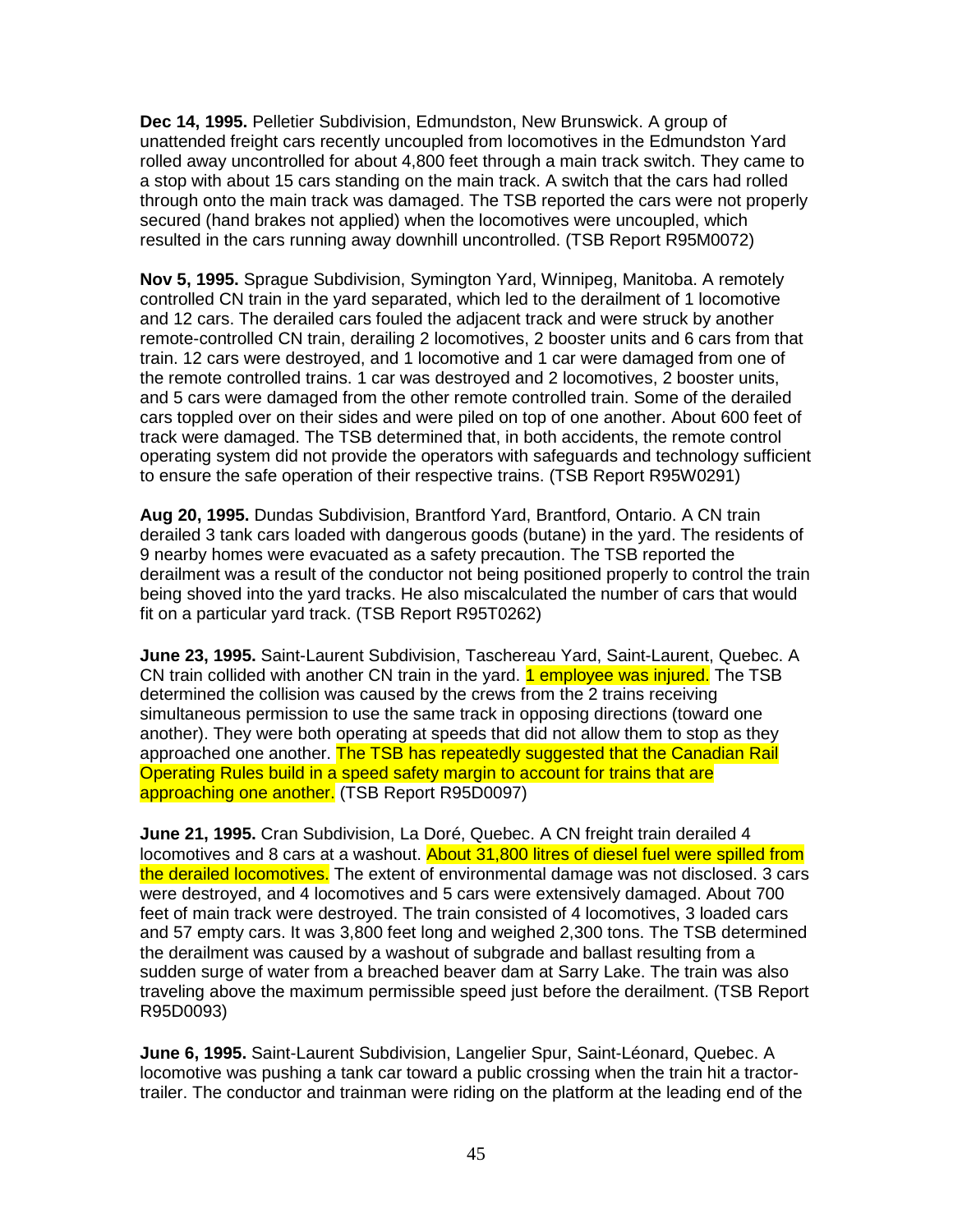tank car. Although some hand gestures were made by the trainman as the tractor-trailer approached the crossing, no one got off the train to flag and stop the truck, as required. The conductor got caught between the train and the tractor-trailer and was fatally injured. The TSB reported the collision resulted when the train crew elected not to stop and flag traffic from the ground. The absence of a flagman at the crossing permitted the tractor-trailer to approach the crossing without stopping. Ambiguous hand gestures from the trainman interpreted by the tractor-trailer driver as an indication to proceed rather than stop also contributed to the accident. (TSB Report R95D0081)

**April 6, 1995.** Napadogan Subdivision, Napadogan, New Brunswick. A CN train derailed 8 freight cars. 2 of the derailed cars were tank cars loaded with dangerous goods caustic soda. 3 of the derailed cars were damaged. About 400 feet of track and a switch were destroyed. Rail ties were severely damaged for about 150 feet. The train consisted of 3 locomotives, 51 loaded cars and 15 empty cars. It was 4,200 feet long and weighed 6,100 tons. The TSB reported the train came off the main track at an excessive speed. Track irregularities induced oscillations, and a wheel climb derailment of a covered hopper car destroyed the track and derailed 7 other cars. (TSB Report R95M0027)

**Feb 23, 1995.** Montmagny Subdivision, Saint-François, Quebec. The trailing sleeper car derailed from a Via Rail passenger train at a switch and side-swiped an empty box car. The derailed Via car sustained extensive damage and the box car sustained minor damage. About 5,460 feet of track were damaged, and 2 switches were extensively damaged. The 7 passengers occupying the derailed Via car continued their trip in forward coaches. The train consisted of 1 locomotive, 4 coaches, 5 sleeper cars, 1 diner car and 1 baggage car. There were 195 passengers and 13 service personnel on the train. The TSB reported that a switch broke, which resulted in the last Via car being diverted onto another track and derailing. Switch parts were worn. CN was responsible for maintaining the track and switches. (TSB Report R95Q0014)

**Feb 16, 1995.** Strathroy Subdivision, London, Ontario. A CN freight train collided with the rear of a stationary CN freight train. The force of the collision propelled the stationary train forward where it collided with another stationary CN freight train. The locomotive engineer and conductor in the train that caused the collisions sustained serious injuries. A total of 2 locomotives and at least 10 cars derailed. 2 cars were destroyed, 2 locomotives and 3 cars were extensively damaged, and 3 cars sustained minor damage. 400 feet of track were extensively damaged. 1 fuel tank was punctured, spilling about 500 litres of diesel fuel. The extent of environmental damage was not disclosed. The TSB determined the locomotive engineer of the moving train probably fell asleep and not only missed a signal, but did not appear to do anything to try and stop his train from colliding with the first stationary train. The conductor was not attentive to train operation and did not provide the necessary backup to the locomotive engineer. (TSB Report R95S0021)

**Jan 29, 1995.** Stamford Subdivision, near Netherby, Ontario. A CN freight train collided with the rear end of another CN freight train. The derailed units included: the 3 locomotives from the train that rear-ended the other train, and 3 covered hopper cars and the caboose from the train that was hit. The caboose and 2 hopper cars were destroyed. 3 locomotives and 1 hopper car were damaged. The train that hit the other one consisted of 3 locomotives, 53 loaded cars and 6 empty cars; and was 3,473 feet long and weighed 6,189 tons. The train that got hit consisted of 2 locomotives, 19 loaded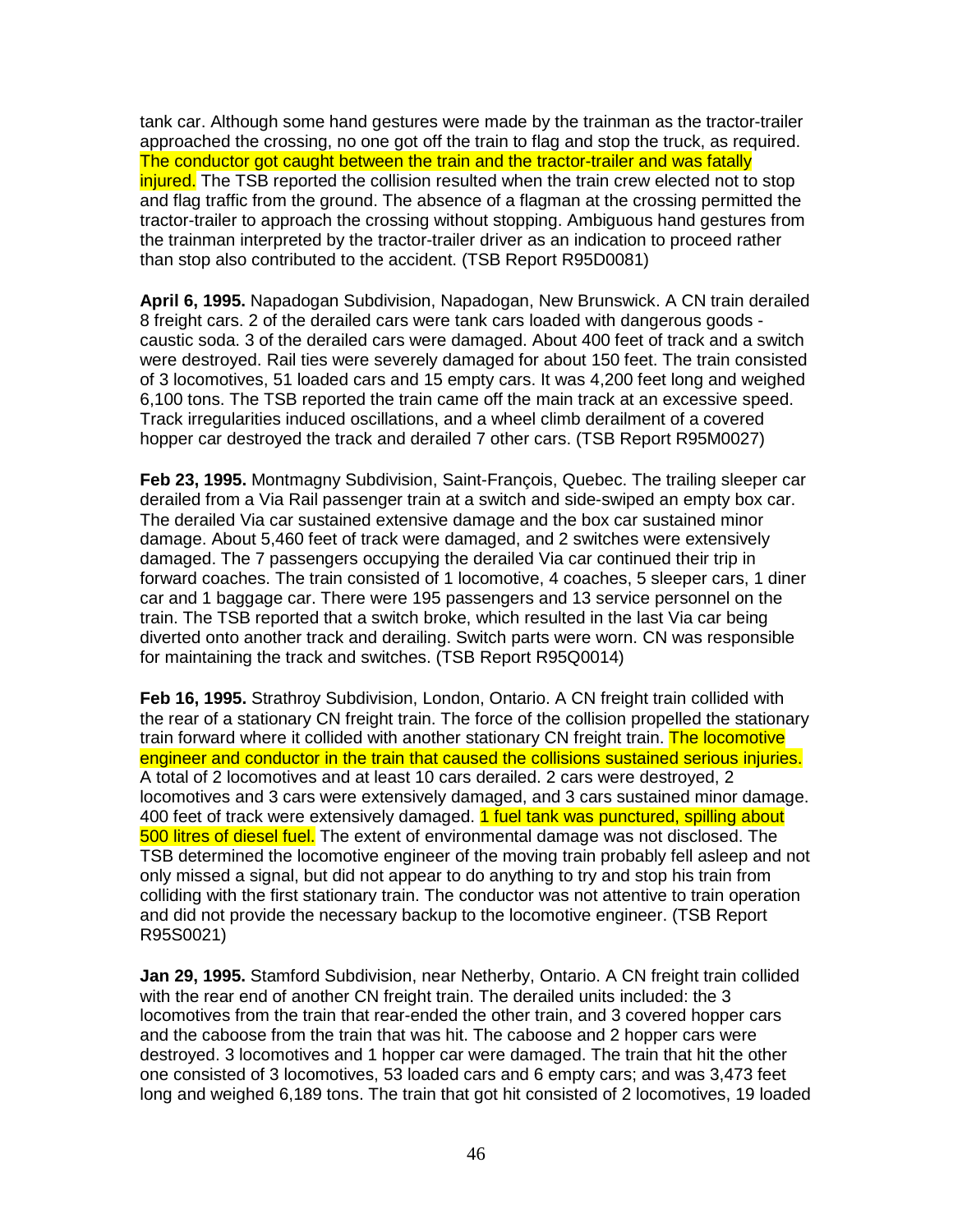cars and an unoccupied caboose; and was 2,011 feet long and weighed 1,793 tons. The locomotive engineer and a conductor, located in the lead locomotive of the train that was hit, were injured. The TSB reported that the collision occurred because the train that hit the other train was travelling much faster than the maximum speed permitted. (TSB Report R95T0023)

**Jan 21, 1995.** La Tuque Subdivision, Gouin, Quebec. A CN train derailed 28 cars at a curve in the track. The cars were loaded with sulphuric acid, which spilled from 11 derailed tank cars into Petit lac Masketsi and the Tawachiche River. 3 cars fell into Petit lac Masketsi, 14 lay inverted near the lake shore and 11 were lying on their sides near the track. 2 tank cars lost their entire sulphuric acid loads, 6 lost about 50%, and 3 others lost about 20%. About 230,000 litres of toxic sulphuric acid spilled and settled on the bottom of Petit lac Masketsi in about 33m of water. Provincial authorities instructed local residents not to use lake water until the contamination was "neutralized". It took over 3 months to bring the pH level of the water in the lake back to its normal level. About 725 tonnes of limestone were used to neutralize the acid. Although the TSB reported that the spill caused environmental damage, the extent of damage was not disclosed. It can be expected that the environmental damage was significant, considering the volume of toxic sulphuric acid that was spilled. This would have been devastating to fish, other wildlife and other aquatic life. (The lake is a popular fishing lake.) 22 of the derailed cars were extensively damaged and 6 were scrapped. About 2,000 feet of track were destroyed and 500 feet of track were damaged. A railway bridge was extensively damaged. The TSB determined the derailment was caused by lateral track movement, likely attributable to rotting rail ties. The Board also reported that sulphuric acid tank cars are usually loaded to the maximum allowable weight, which causes severe weight stress over a relatively short length of track. (TSB Report R95D0016)

**Oct 28, 1994.** Halton Subdivision, Etobicoke, Ontario. A CN freight train collided with the rear of a stationary CN freight train on the main track. The lead locomotive of the moving train and 2 empty hopper cars in the stationary train derailed. The TSB determined the moving train was traveling much faster than the prescribed maximum limit, and the crew was fatigued. (TSB Report R94T0334)

**Oct 19, 1994.** Lac-Saint-Jean Subdivision, Lac Edouard, Quebec. A CN freight train derailed 12 cars at a curve in the track - 7 box cars and 5 gondola cars. 6 cars were extensively damaged and 6 sustained minor damage. The train consisted of 3 locomotives, 50 loaded cars and 1 empty car. It weighed 4,976 tons and was 3,482 feet long. The TSB determined that a misaligned track rolled over and caused the derailment. (TSB Report R94Q0054)

**March 6, 1994.** York Subdivision, Markham, Ontario. As a CN freight train passed through a curve, it derailed 21 cars. 18 rail cars sustained extensive damage and 3 were slightly damaged. The contents of 1 car loaded with clay were spilled throughout the derailment area. Other derailed cars carried paper products and 2 tank cars were loaded with caprolactam. About 1,700 feet of main track were destroyed and a railway bridge was damaged. The train consisted of 2 locomotives, 42 loaded cars and 50 empty cars. It was 5,320 feet long and weighed 6,600 tons. The TSB determined the derailment was a result of a rail that failed. The Board reported that the rail at the accident site was nearly worn to condemning limits, and was scheduled for replacement. (TSB Report R94T0072)